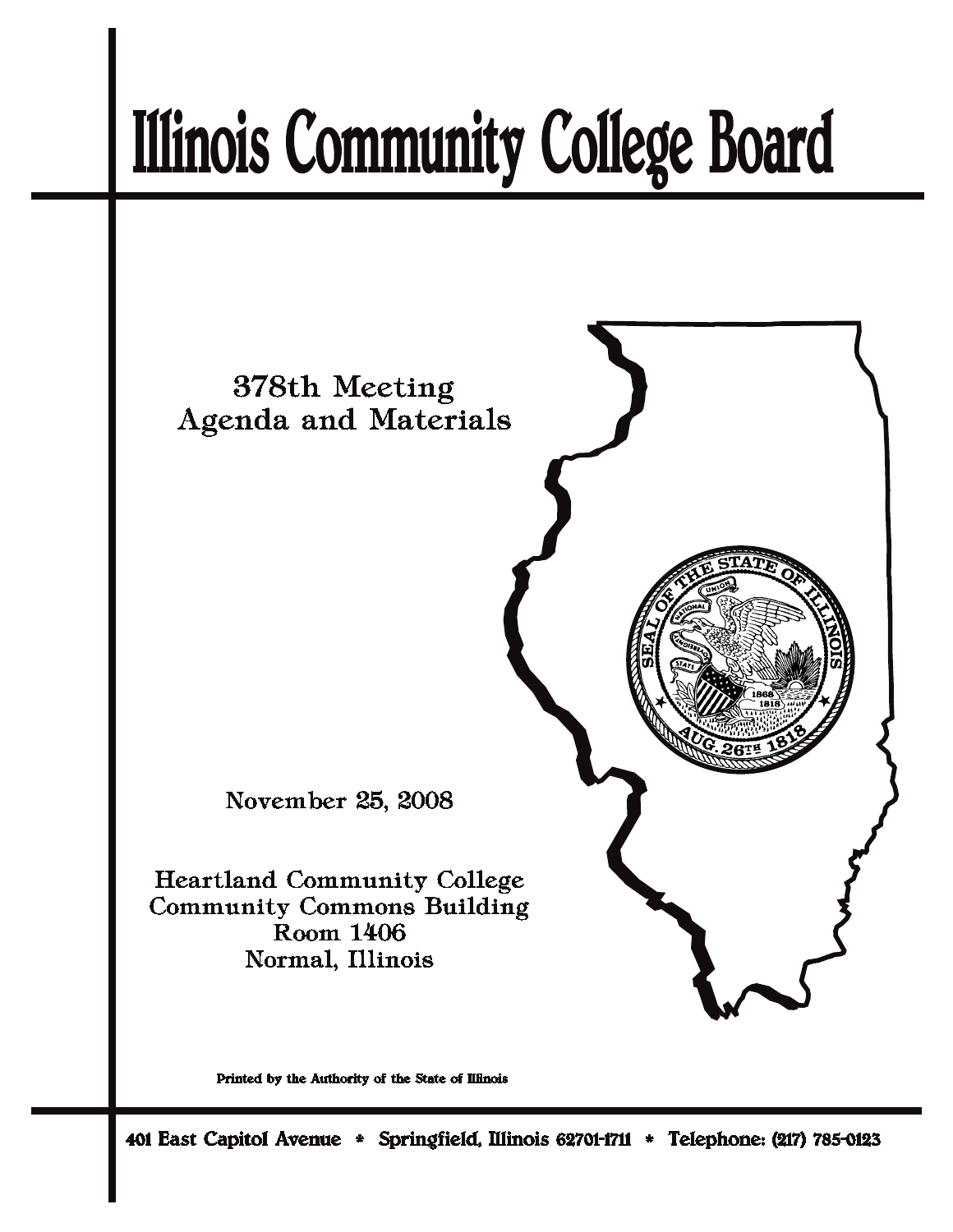# Agenda 378th Meeting of the Illinois Community College Board Heartland Community College Normal, Illinois

#### November 25, 2008

# *Committee Meetings*

Friday, November 14 @ 1:00 p.m.- External Affairs - Via Conference Call Monday, November 17 @ 3:00 p.m.- Budget and Finance - Via Conference Call Wednesday, November 19 @ 9:00 a.m.- Academic Affairs & Student Relations *-* Via Conference Call Monday, November 24 TBD - Adult Education and Workforce Development - Via Conference Call Monday, November 24 @ 5:30 p.m.- Personnel and Evaluation - Chateau Hotel, Richelieu Room

|    | 8:00 a.m. - Board Meeting - CCB, Room 1406                                                                                                                                                                                                                                                                       | Page |  |  |
|----|------------------------------------------------------------------------------------------------------------------------------------------------------------------------------------------------------------------------------------------------------------------------------------------------------------------|------|--|--|
| 1. | Roll Call and Declaration of Quorum Allison Ray                                                                                                                                                                                                                                                                  |      |  |  |
| 2. | Announcements and Remarks Board Chair Guy Alongi                                                                                                                                                                                                                                                                 |      |  |  |
| 3. | <b>Board Member Comments</b>                                                                                                                                                                                                                                                                                     |      |  |  |
| 4. | Remarks by Jonathan M. Astroth, President, Heartland Community College                                                                                                                                                                                                                                           |      |  |  |
| 5. | President/CEO Report Geoff Obrzut                                                                                                                                                                                                                                                                                |      |  |  |
| 6. | <b>Committee Reports</b>                                                                                                                                                                                                                                                                                         |      |  |  |
|    | 6.1<br><b>Budget and Finance</b><br>Academic Affairs and Student Relations<br>6.2<br>6.3<br><b>External Affairs</b><br>Public Relations Update Steve Morse<br>A.<br>Legislative Update Steve Morse<br><b>B.</b><br>6.4<br>Personnel and Evaluation                                                               |      |  |  |
| 7. | <b>Advisory Organizations</b>                                                                                                                                                                                                                                                                                    |      |  |  |
|    | 7.1<br>Illinois Community College Trustees Association Mike Monaghan<br>Illinois Community College Faculty Association Kathy Westman<br>7.2<br>7.3<br>Student Advisory Committee Chris Brunson<br>Presidents Council Bob Mees<br>7.4<br>Adult Education and Family Literacy Advisory Council Rebecca Hale<br>7.5 |      |  |  |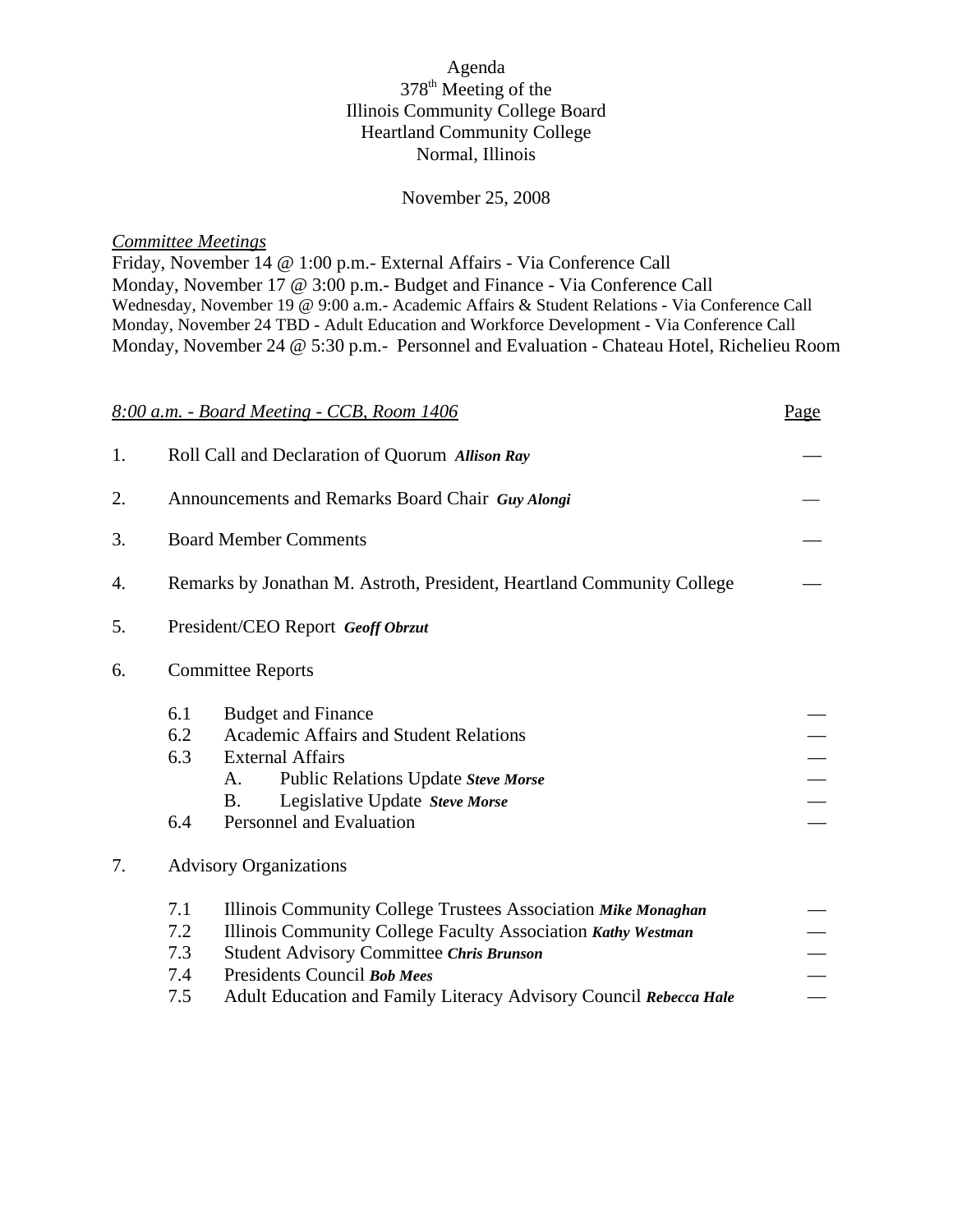#### Agenda 378<sup>th</sup> Meeting of the Illinois Community College Board

|     |                                                                                                                         | Page        |
|-----|-------------------------------------------------------------------------------------------------------------------------|-------------|
| 8.  | Dual Credit Summit/Dual Credit Task Force Update Elaine Johnson                                                         | $1-2$       |
| 9.  | New Units of Instruction (Action) Elaine Johnson                                                                        | $3 - 8$     |
| 10. | Skills2Compete Presentation (Action)<br>Elaine Johnson/Andrea Ray (Workforce Alliance)                                  | $9-11$      |
| 11. | Consent Agenda (Action)                                                                                                 |             |
|     | 11.1<br>Minutes of the September 19, 2008 Meeting<br>11.2<br>Illinois Community College Board Advisory Committee Member | $12 - 31$   |
|     | Appointments<br><b>Review of Executive Session Minutes</b><br>11.3                                                      | 32-34<br>35 |
| 12. | <b>Information Items</b>                                                                                                |             |
|     | <b>Fiscal Year 2009 Financial Statements</b><br>12.1<br>P-16 Grant Report<br>12.2                                       | 36-39       |
| 13. | <b>Other Business</b>                                                                                                   |             |
| 14. | <b>Executive Session</b>                                                                                                |             |
| 15. | <b>Public Comment</b>                                                                                                   |             |
| 16. | Adjournment                                                                                                             |             |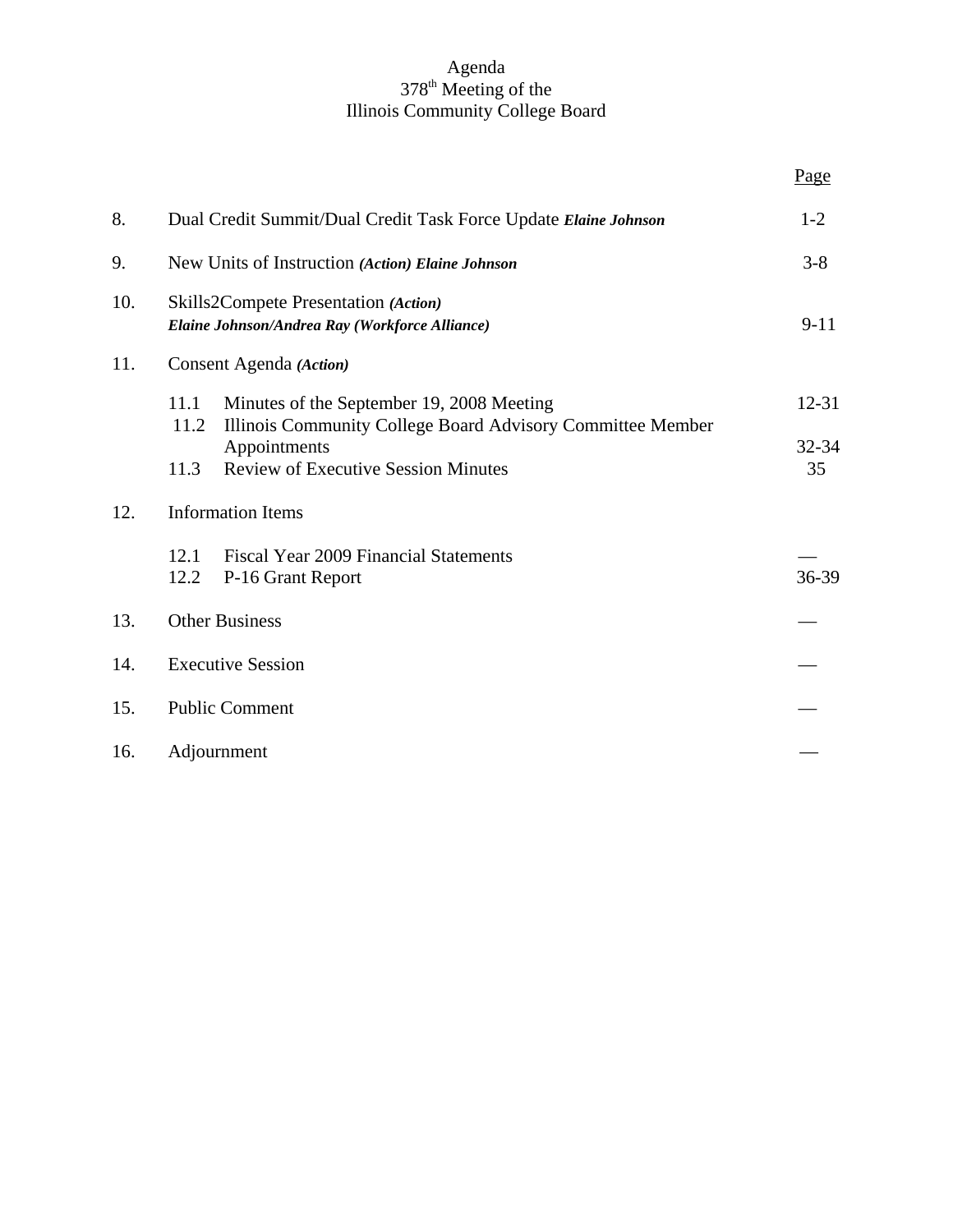# Illinois Community College Board

# **DUAL CREDIT SUMMIT SUMMARY**

The Illinois Community College Board hosted a Dual Credit Summit on October 6-7, 2008 at the Crowne Plaza Hotel in Springfield, Illinois. Secondary and postsecondary partners were invited to attend the Summit with approximately two hundred total participants attending the event. Those participating in the Summit ranged from college administrators, college faculty, superintendents, principals, high school teachers, advisors, counselors, and workforce specialists.

The summit targeted four larger general session topics that were each represented by a panel. Accompanying breakout sessions throughout both days built upon the topics from the general sessions as well as highlighted dual credit practices currently being utilized throughout the state at various community colleges.

The four general session topics included:

< College Readiness/Success

This session placed a focus on producing students who truly are college ready and have the necessary skills needed to be successful at the college level and into the workforce. This included discussion on how to assist students at the secondary level meet the expectations needed at the college level and assisting them prior to entering college and requiring remedial education.

- < Historical Perspective of Dual Credit This session was presented by Hans Andrews who is a nationally known consultant in various educational fields including dual credit. Mr. Andrews provided an overview of the development of dual credit and the direction and role which he saw dual credit moving into the future.
- < Strategies to Facilitate Transitions from Secondary to Postsecondary Education This session discussed smooth transition mechanisms for students from the perspective of those working with students at both the secondary and postsecondary level and aiding students to move easily from high school to college.
- Secondary Perspective of Dual Credit This session discussed a secondary perspective of dual credit with representation from four different levels of administration at the secondary school that included a Regional Superintendent, school superintendent, principals, and a school administrator to assist in the facilitation of dual credit courses in conjunction with the college district.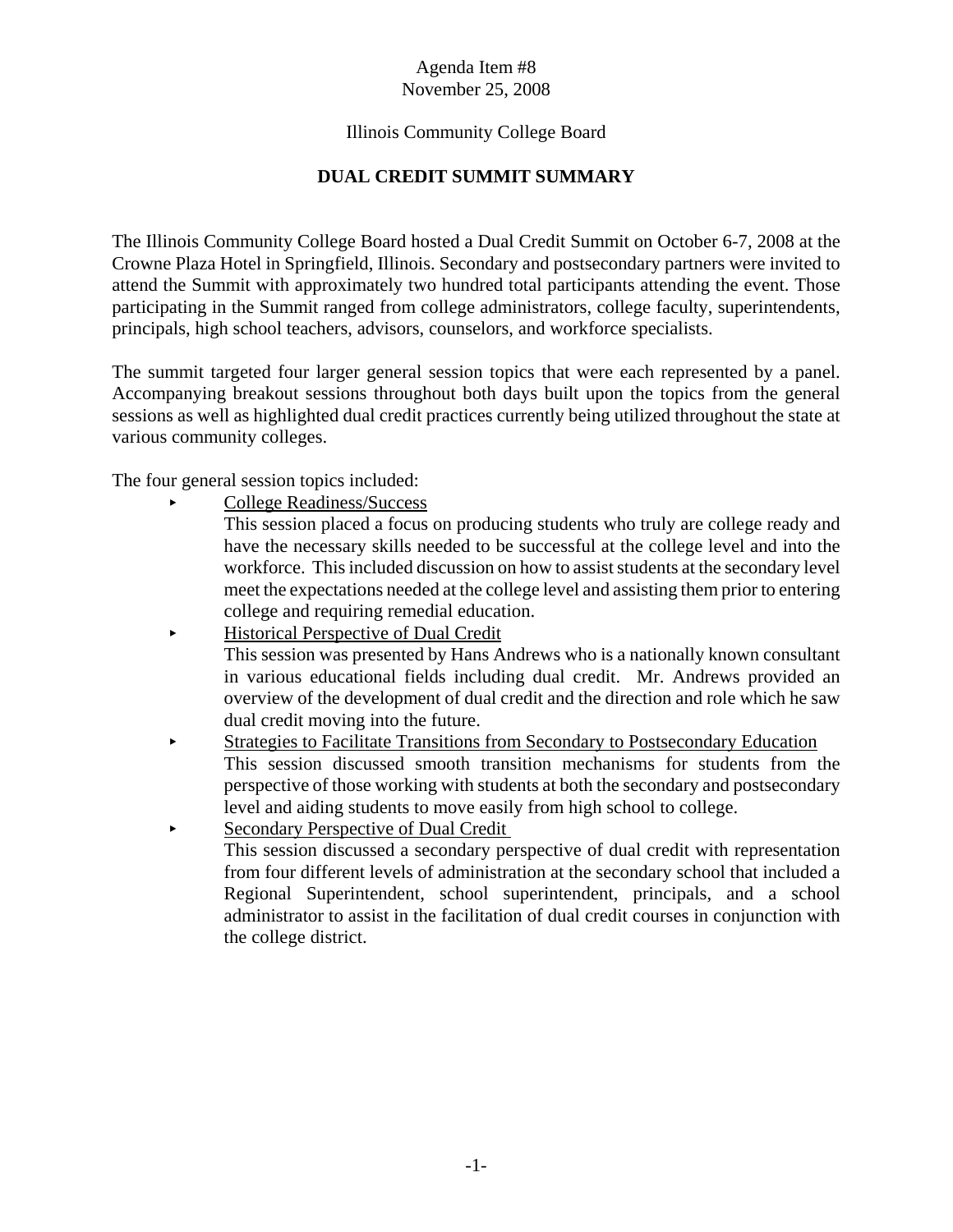# Illinois Community College Board

The accompanying breakout sessions were tailored around *Academic Integrity* that discussed methods to ensure qualified teachers are in place either directly at the high school or at the college to guarantee materials being delivered in the classroom are truly at the college level; *Current State Policy Discussion* that provided information as it relates to the current ICCB Administrative Rules pertaining to Dual Credit and; *NACEP Accreditation* which provided information on the professional organization for high schools and colleges that supports rigorous concurrent enrollment as well as information on the accreditation process for schools who wish to apply based upon set standards.

Seven community colleges were selected to participate in breakout sessions at the Summit based not only on those that currently offer the highest numbers in terms of dual enrollment, but also those who presented unique methods of delivering dual credit instruction in their region. Each session focused on dual credit practices currently utilized in partnership with their high school districts.

Dual Credit Summit evaluations were distributed to participants in each breakout session to determine the outcome of each session as provided in the overall agenda. The large majority of those completing the evaluations strongly agreed or agreed that each breakout session outcomes were clear, sessions were organized, audience participation was encouraged, questions were effectively addressed, handouts were provided and helpful, and the overall information presented was useful. Each evaluation also provided an opportunity for those participating to outline various topics in which they would like to receive additional professional development on over the course of the fiscal year and the method in which they would like that professional development delivered. Topic areas generated for further professional development included, just to name a few:

- Work with four year institutions and their role in dual credit
- Similarities and differences among the dual credit structure at Illinois community colleges
- State comparisons regarding dual credit
- Student recruitment
- Retention strategies
- Transferability
- Finance
- Benefits for students participating in dual credit
- Best practices highlighting state and national models
- Additional state policy discussion

The majority of those wishing to receive additional professional development indicated additional conferences and/or workshops would be a sufficient delivery mechanism to provide such information as it pertains to dual credit for the State of Illinois.

The Dual Credit Summit presentations and handouts can be found on the Illinois Community College Board website at the following link: http://www.iccb.org/dcsummit2.html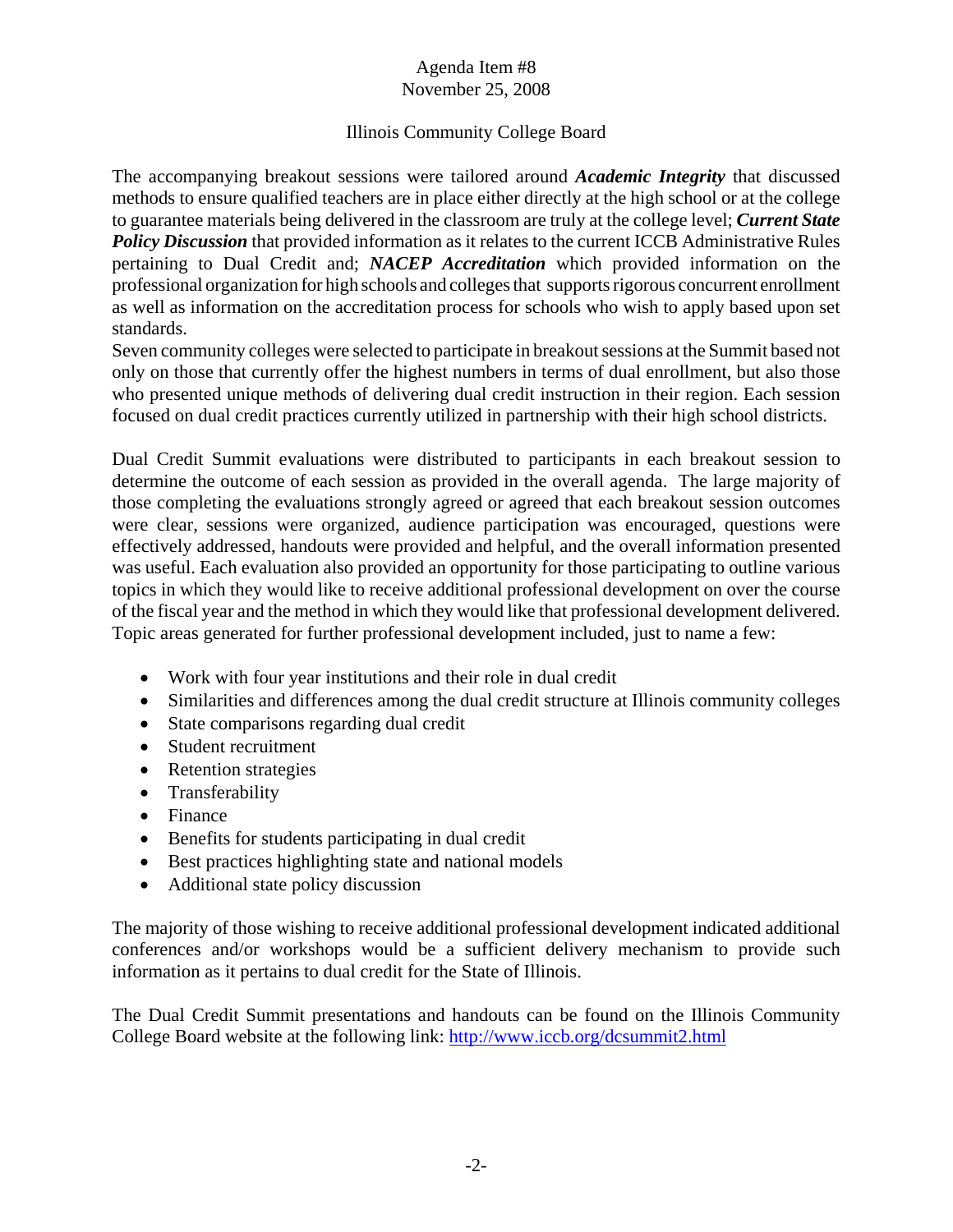# Illinois Community College Board

# **NEW UNITS OF INSTRUCTION**

The Illinois Community College Board is requested to approve new units of instruction for the following community colleges:

# **RECOMMENDED ACTION:**

It is recommended that the following motion be adopted:

 The Illinois Community College Board hereby approves the following new units of instruction for the community colleges listed below:

# **PERMANENT PROGRAM APPROVAL**

Illinois Central College

- Game Design Associate of Applied Science (A.A.S.) Degree (67 semester credit hours)
- < Healthcare Emergency Manager Certificate (44 semester credit hours)

# Olive-Harvey College

- < Process Technology Associate of Applied Science (A.A.S.) Degree (63 semester credit hours)
- < Process Technology Certificate (38 semester credit hours)

#### Parkland College

< Construction: Electrical Inside Wireman Certificate (52 semester credit hours)

#### Rend Lake College

< Associate of Arts in Teaching (A.A.T.) Special Education Degree (64 semester credit hours)

#### Carl Sandburg College

- < Associate of Arts in Teaching (A.A.T.) Special Education Degree (61 semester credit hours)
- < Associate in Engineering Science (A.E.S.) Degree (67 semester credit hours)

#### Spoon River College

Medical Assistant Certificate (30 semester credit hours)

#### Harold Washington College

Advanced Network Security & Forensics Certificate (31 semester credit hours)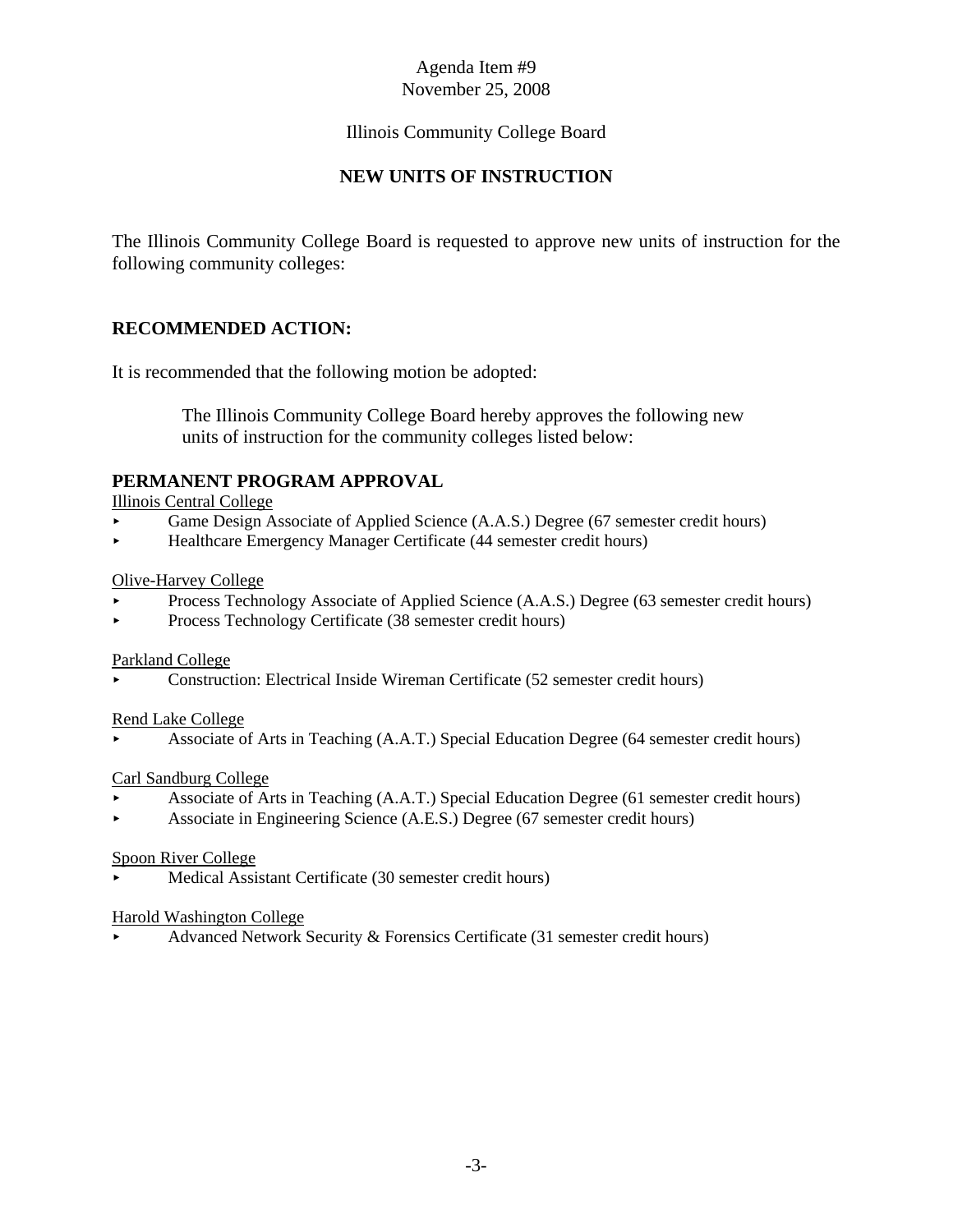# **BACKGROUND**

**Illinois Central College** is seeking approval to offer a 67 semester credit hour Associate of Applied Science (A.A.S.) Degree in "Game Design". This program will prepare individuals for employment as game designers, developers and testers. In addition, the proposed program will provide students of the college's existing related Gaming Certificate program an educational ladder opportunity. The degree curriculum consists of 30 credit hours of required general education coursework, and 37 credit hours of required career and technical education coursework. The career and technical component of the curriculum includes instruction in computer programming, game theory, game design and mechanics, web accessability and usability, flash game development, images and web pages, computer animation, graphic design, computer illustration, audio production and script writing. Assessment of student learning objectives will be accomplished through evaluation of a student portfolio containing artifacts of their education achievements.

Labor market information provided by the college supports the interest in and the need for a twoyear training program in this field of study. Completers of the college's existing certificate program have expressed a strong desire for an applicable associate degree program. Furthermore, the demand for individuals with game design skills is expected to grow much faster than the demand for all occupations statewide through 2014, according to the Illinois Department of Employment Security. The college anticipates an enrollment of 24 full-time and 12 part-time students the first year, increasing to 64 full-time and 36 part-time students by the third year. Because the college has a related program in place, all facilities, equipment and faculty resources are adequate for the implementation of this program. No new costs are anticipated for the start up of this program.

**Illinois Central College** is also seeking approval to offer a 44 semester credit hour "Healthcare Emergency Manager" Certificate program. This program will prepare individuals who are already employed in the health field for specializing in emergency management. The curriculum consists of 15 credit hours of required general education coursework, and 29 credit hours of required career and technical education coursework. The career and technical component of the curriculum includes instruction in healthcare regulation and policy, healthcare response to biological or chemical threats, business continuity for healthcare, understanding terrorism, industrial and business security, emergency management planning, exercise design and evaluation, incident management team, crisis leadership, mass care for special needs, grant writing basics and a practical learning experience in healthcare emergency management. The proposed program was designed according to standards and guidelines established by the National Incident Management System (NIMS) for emergency management education programs and will prepare students for optional certification as a "Certified Emergency Manager" through the International Association of Emergency Managers (IAEM). Assessment of student learning objectives will be accomplished through evaluation of the student's performance during the work-based learning experience.

Labor market information provided by the college supports the interest in and the need for a formalized training program for existing healthcare professionals in the field of emergency management. According to the Illinois Department of Employment Security, growth in the demand for "emergency management specialists" is expected to increase faster than the average growth for this occupation statewide through 2012. The college anticipates an enrollment of two (2) full-time and 13 part-time students the first year, increasing to three (3) full-time and 15 part-time students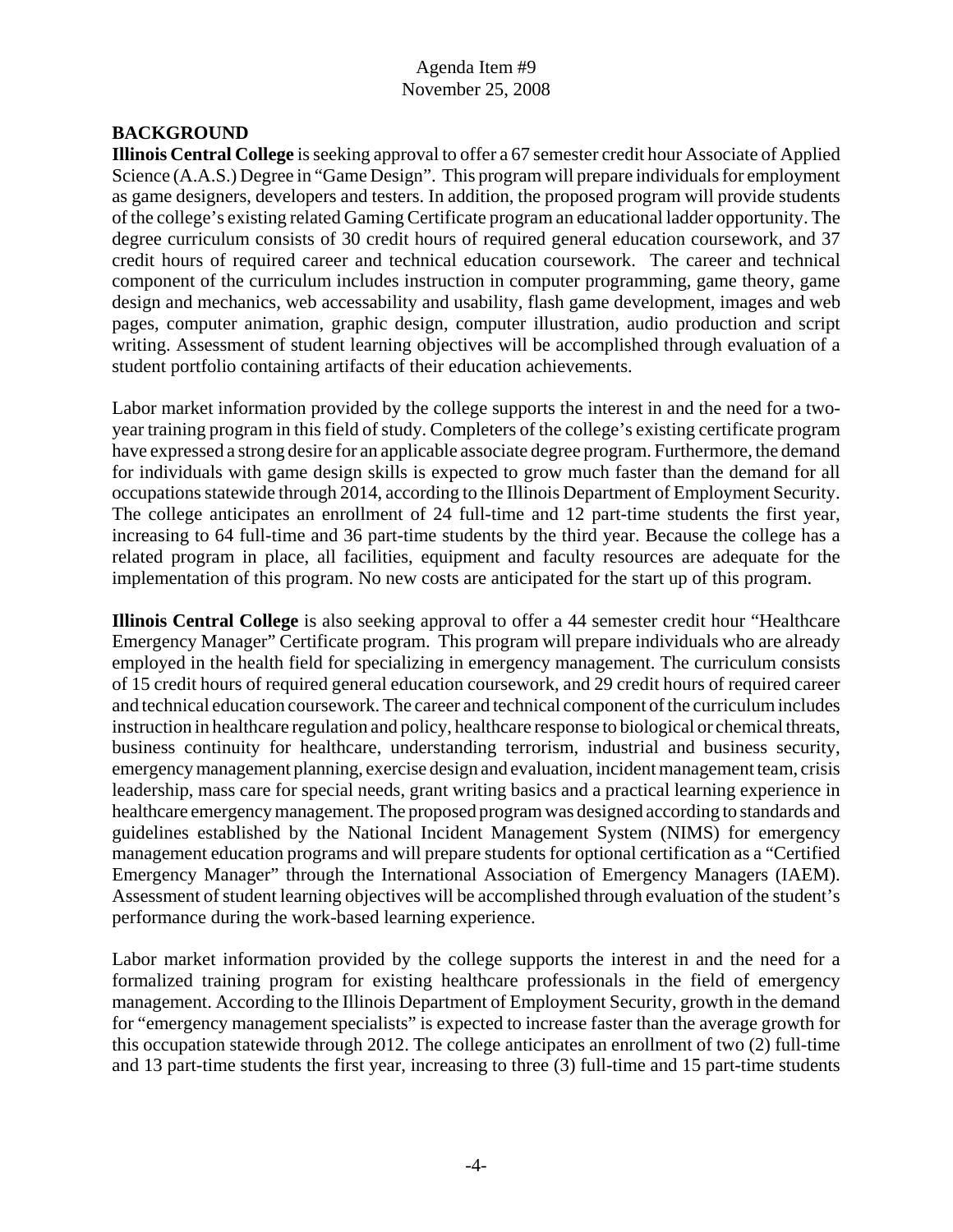by the third year. Two (2) new and two (2) existing faculty will be required during the first year of this program. Costs of implementing this program will be approximately \$17,000 the first year, and \$2,000 per year during the second and third years.

**Olive-Harvey College**, one of the City Colleges of Chicago, is seeking approval to offer a 38 semester credit hour Certificate and a related 63 semester credit hour Associate of Applied Science (A.A.S.) Degree in "Process Technology". These programs will prepare individuals for employment as process technicians and operators in the manufacturing industry. The certificate curriculum consists of three (3) credit hours of required general education coursework, and 35 credit hours of required career and technical coursework. The career and technical component of the curriculum includes introductory process technology, introductory and advanced process instrumentation, process technology equipment, industrial safety, quality control, unit systems, operations and process troubleshooting. The degree curriculum consists of 25 credit hours of required general education, and 38 credit hours of required career and technical coursework. The career and technical component of the degree curriculum mirrors that of the certificate with the addition of a three (3) credit hour work-based learning experience in process technology. Assessment of student learning objectives will be accomplished through evaluation of a student portfolio containing artifacts of their educational achievements.

Labor market information provided by the college supports the interest in and the need for educational programs in this field of study. A recent survey conducted by the Center for the Advancement of Process Technology (CAPT) identified a skills gap in this field for the City of Chicago and the Metropolitan Area. Currently only one other Illinois community college in the Chicago-suburban area offers a related program. The college anticipates a combined enrollment of 20 full-time and 50 part-time students the first year, increasing to 60 full-time and 120 part-time by the third year. One (1) new full-time and two (2) new part-time faculty will be required the first year. Costs of implementing this program will be approximately \$201,500 the first year, \$60,750 per year the second and third year. Facilities, such as laboratories, are adequate for the proposed programs, however cost estimates include the purchase of specialized equipment and library materials. The college is also partnering with BP Amoco Corporation for financial support and work-based learning opportunities for students in these programs.

**Parkland College** is seeking approval to offer a 52 semester credit hour "Construction: Electrical Inside Wireman" Certificate program. This program was originally approved as an Associate of Applied Science (A.A.S.) Degree program on a temporary basis in 2004 for a period of three years. The college determined the program needed to be revised and re-marketed for students at the certificate-level. The program will prepare individuals for employment as journey-level Inside Wireman Electricians. The college collaborated with the International Brotherhood of Electrical Workers (IBEW) Local 601 to develop this curriculum, according to standards outlined by the U.S. Department of Labor-Joint Apprenticeship Training Council (JATC). The curriculum consists of three (3) credit hours of required general education coursework and 49 credit hours of required career and technical education coursework, including 8,000 contact hours of work-based learning in construction. Assessment of student learning objectives is accomplished through an evaluation of the student's performance during the on-the-job training experience.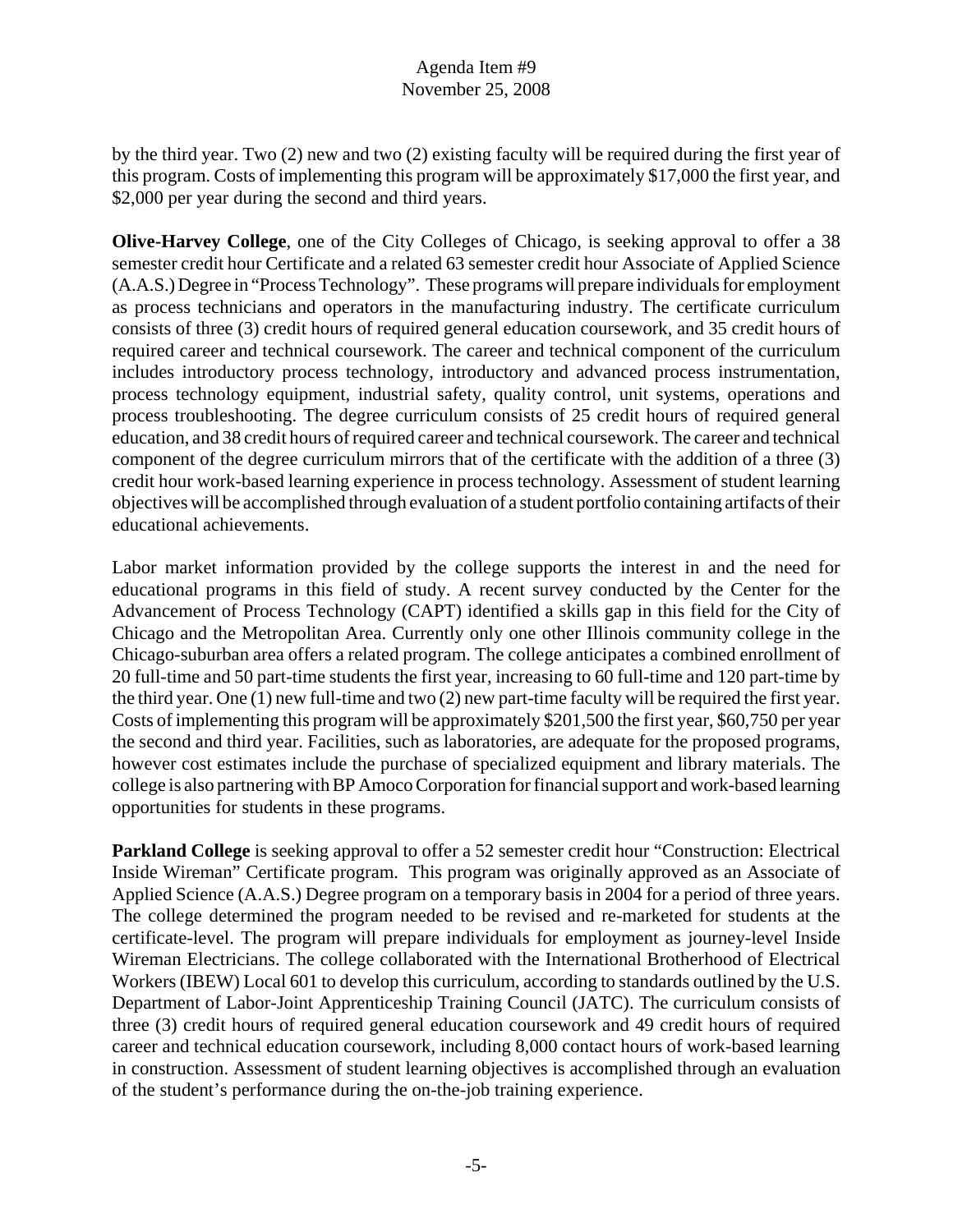The college has exceeded its original benchmark for enrollment with an average of 74 students enrolled per year since 2004. The college has also exceeded its benchmark for retention with approximately 95 percent of students in each level of the apprenticeship training continuing on to the next level. Because the college did not meet its original benchmark goal for completion, the curriculum was re-designed into a certificate and the delivery has been re-formatted to provide for better student access. Of the 15 students who started in the degree program four (4) years ago, 10 students completed. One-hundred percent (100%) of graduates are employed as IBEW Inside Wireman Electricians.

Based on a review of this program, the college identified its most significant strength as its partnership with the IBEW Local 601. The college plans to continue marketing the program and providing student support services as requested. *Permanent approval of this program is thereby recommended.* 

**Rend Lake College** is seeking approval to offer a 64 semester credit hour Associate of Arts in Teaching (A.A.T.) Special Education Statewide Model Curriculum. The 60-64 semester credit hour model curriculum consists of 40-44 semester credit hours of general education coursework, and 18- 21 semester credit hours of professional and special education coursework. The proposal meets the model guidelines endorsed by the Illinois Community College Board and the Illinois Board of Higher Education.

**Carl Sandburg College** is seeking approval to offer a 61 semester credit hour Associate of Arts in Teaching (A.A.T.) Special Education Statewide Model Curriculum. The 60-64 semester credit hour model curriculum consists of 40-44 semester credit hours of general education coursework, and 18- 21 semester credit hours of professional and special education coursework. The proposal meets the model guidelines endorsed by the Illinois Community College Board and the Illinois Board of Higher Education.

**Carl Sandburg College** is seeking approval to offer a 67 semester credit hour Associate in Engineering Science (A.E.S.) Degree for students planning to obtain a baccalaureate degree in a related field or enter the workforce with a basic level of competence and the potential for earning a baccalaureate degree in the future. The A.E.S. degree is more closely aligned with lower division coursework at universities offering bachelor's degree program in related engineering sciences. The proposal satisfies ICCB Administrative Rules for A.E.S. degree program regarding total credit hours and general education requirements, as well as meeting the IAI Engineering panel's recommendations. To gain admittance to this program, students must meet IAI Engineering panel recommendations and the general admission standards for all transfer degrees. The college anticipates an enrollment of eight (8) full-time students the first year. Existing faculty and facilities, including laboratories and equipment, are adequate for the implementation of the proposed program. The cost of implementing this program will be approximately \$8,929 per year during the first three years.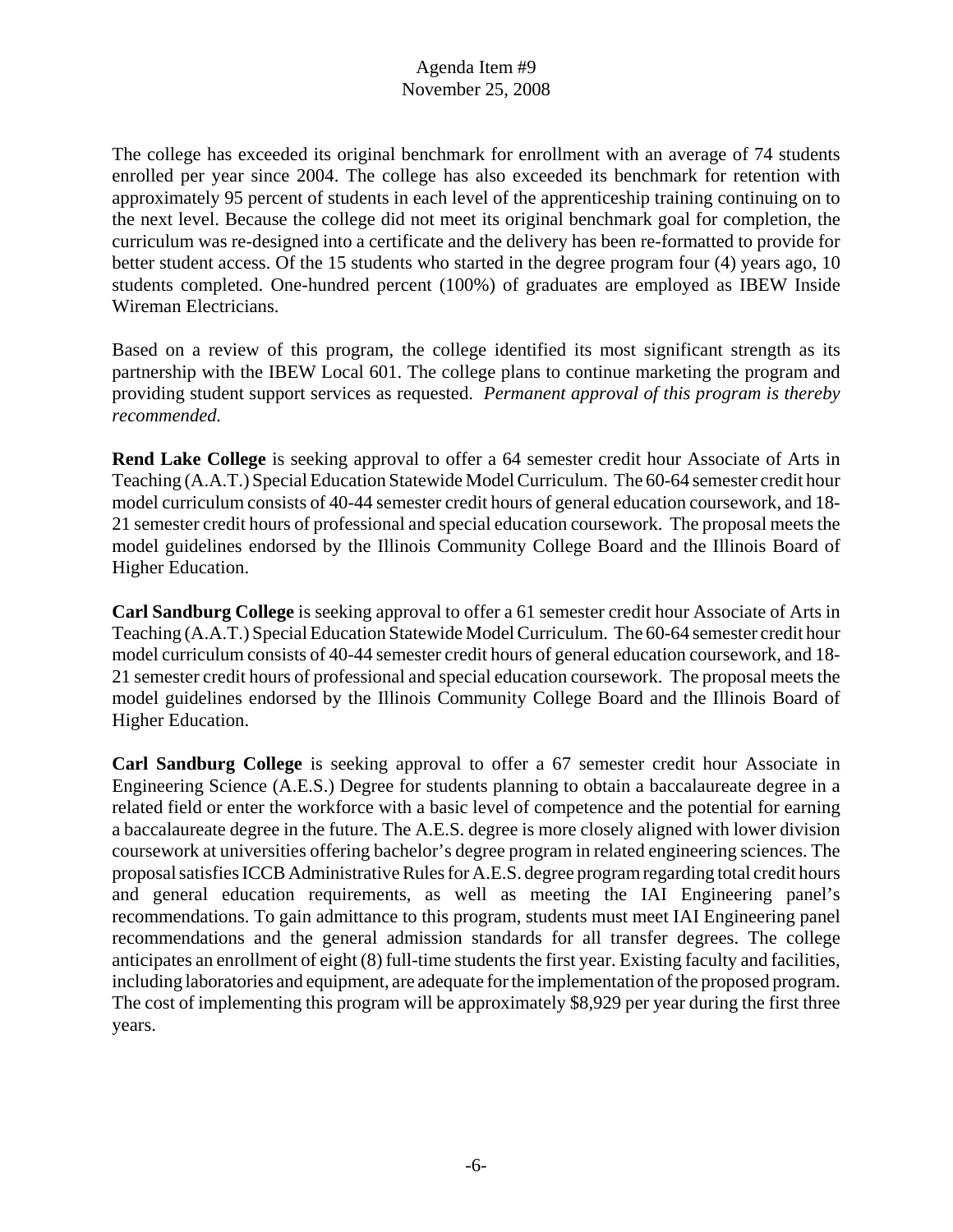**Spoon River College** is seeking approval to offer a 30 semester credit hour "Medical Assistant" Certificate program. This program will prepare individuals for entry-level employment as medical assistants in a variety of allied health and medical settings. The curriculum consists of 12 credit hours of required general education coursework, and 18 credit hours of required career and technical education coursework. The career and technical component of the curriculum includes instruction in introductory pharmacology, medical terminology, medical assisting practices, phlebotomy, and a required work-based learning experience in medical assisting. Assessment of student learning objectives will be accomplished through a comprehensive performance test of medical assisting skills as well as through an evaluation of the student's performance during the work-based learning experience. The proposed program was designed, in part, to allow students in the college's existing Health Information Management (HIM) A.A.S. degree program an opportunity to earn a credential that would prepare them for employment while completing work towards their associate's degree.

Labor market information provided by the college supports the interest in and the need for a certificate-level training program for individuals currently working in this capacity within the college's district and for those new to the field. According to the Illinois Department of Employment Security, "medical assistant" is considered a "Best Bet" occupation statewide for its high demand and high earnings potential for post-secondary education at this level. Growth in the demand for "medical assistants" locally is expected to grow as fast as the average demand for all occupations statewide through 2014. The college anticipates an enrollment of 12 full-time and three (3) part-time students the first year, increasing to 17 full-time and three (3) part-time students by the third year. One (1) new part-time and one (1) existing part-time faculty will be required during the first year of this program. Costs of implementing this program will be approximately \$38,400 the first year, \$13,000 the second year, and \$13,600 the third year.

**Harold Washington College**, one of the City Colleges of Chicago, is seeking approval to offer a 31 semester credit hour Certificate in "Advanced Network Security and Forensics". This program will prepare individuals for employment as network security technicians trained to design and deploy secure and reliable network architecture, design and test disaster recovery procedures, monitor network to ensure confidentiality and integrity, and to investigate all security breaches, and to maintain all network services. The curriculum includes coursework in introductory network security, network systems security, network emergency management, network defense, network forensics, and electives related to microcomputers and computer programming. The curriculum was designed according to standards developed by the Center for Systems Security and Information Assurance (CSSIA) and will prepare graduates for national certifications by CompTIA in Security+, Network+ and Server+ specializations. Assessment of student learning objectives will be accomplished through evaluation of a student portfolio containing artifacts of their educational achievements.

Labor market information provided by the college supports the interest in and the need for a formalized training program in network security and forensics. The college has collaborated with DePaul University's School of Computer Science, Telecommunications and Information Science to develop the proposed series of courses that will also articulate into several baccalaureate degree programs. The college anticipates an enrollment of 20 full- and 20 part-time students the first year, increasing to 30 full-time and 60 part-time students by the third year. One (1) full-time existing faculty member will be required during the first year of the program. Costs of implementing this program will be approximately \$4,000 per year during the first three years.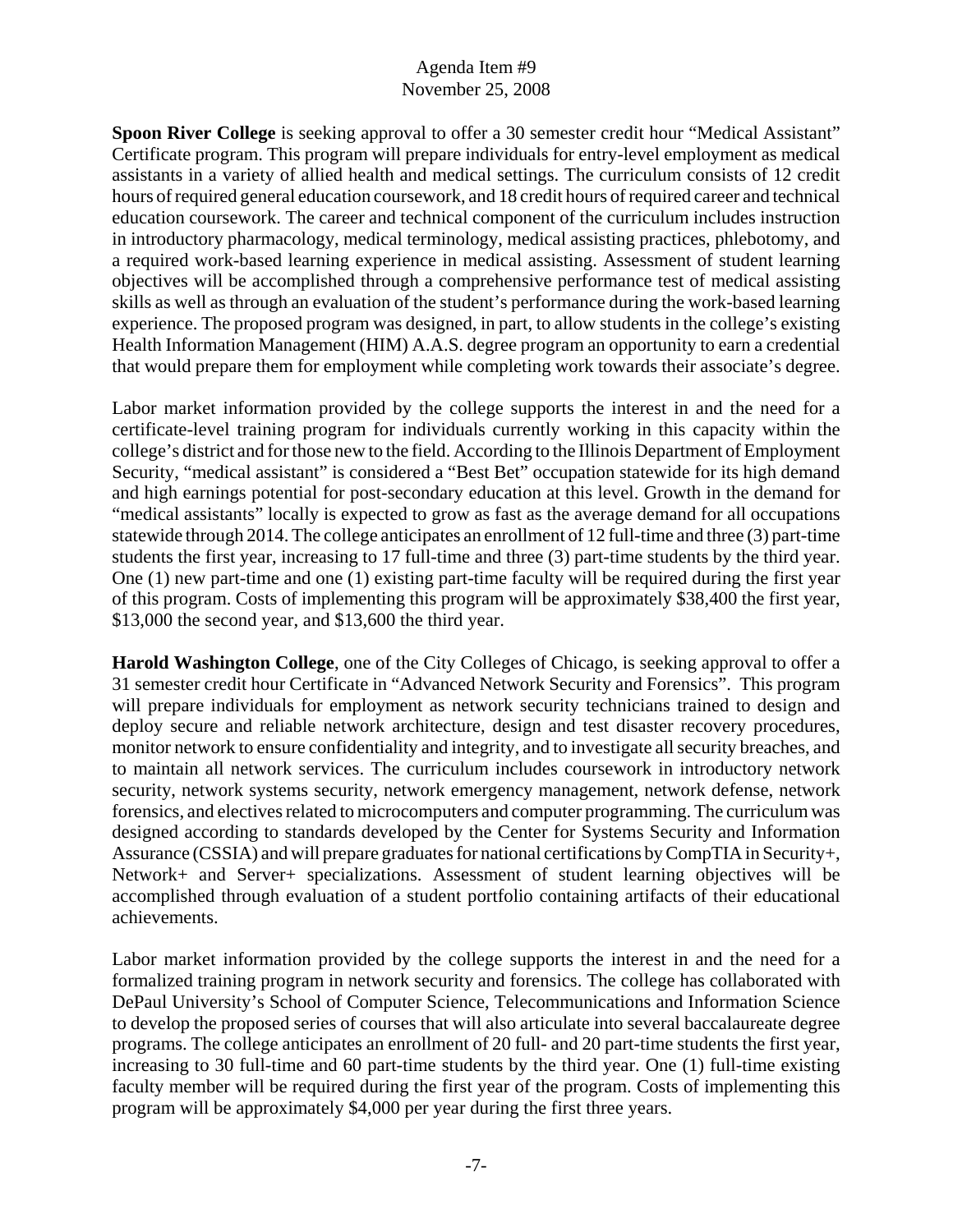# **INFORMATION ITEM - BASIC CERTIFICATE APPROVAL**

Following is a list of basic certificates (less than 29 semester credit hours) that have been approved on behalf of the Illinois Community College Board by the President/CEO since the last Board meeting:

# **Permanent Program Approval**

Joliet Junior College

· Construction Preparation Level 1 Certificate (15 semester credit hours)

#### **Temporary Program Approval**

Harold Washington College

- · Basic Environmental GIS Certificate (21 semester credit hours)
- · Basic Network Security & Forensics Certificate (18 semester credit hours)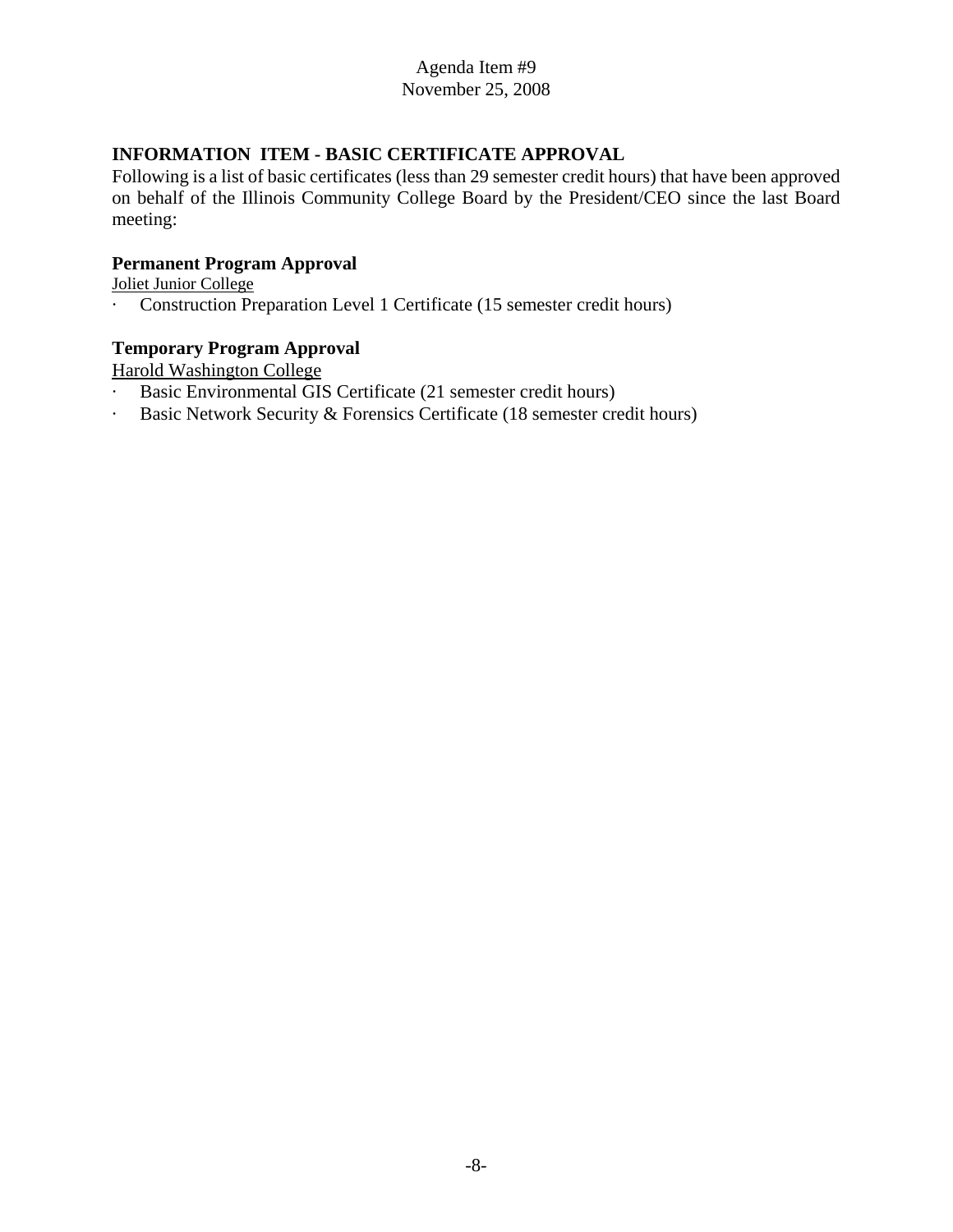# Illinois Community College Board

# **SKILLS2COMPETE**

Skills2Compete is a non-partisan campaign to ensure our workforce has the skills needed to meet business demand, foster innovation, and grow broadly shared prosperity. The campaign's diverse and growing list of endorsers include national and local leaders from business, labor, education and training, community and civil rights groups, and the public sector. Skills2Compete will advance and support communications and organizing efforts that encourage America's national and state decision makers to address economic competitiveness in a way that includes training current and emerging workers for jobs in the middle of the labor market—those that require more than high school, but less than a four year degree.

**The Skills2Complete-Illinois** campaign seeks to raise awareness of the need to train Illinois residents for middle-skill jobs, which require more than high school but less than a four-year degree. These jobs make up the largest portion of Illinois' labor market. Employers struggle to find workers who can fill these jobs, while at the same time many Illinois workers are unable to access the training and education needed to obtain these jobs. It is estimated that close to 60 percent of workers in Illinois do not have the education and training required to fill middle-skill jobs.

As a partnership of community-based organizations, community colleges, and employers, the Illinois Skills2Compete Campaign has launched the following vision for Illinois:

*Every Illinois worker should have access to the equivalent of at least two years of education and training past high school—leading to a vocational credential, industry certification, or one's first two years of college—to be pursued at whatever point and pace makes sense for the individual workers and industries. Every person should also have access to the basic skills needed to pursue that education.*

# **RECOMMENDED ACTION:**

It is recommended that the following motion be adopted:

The Illinois Community College Board hereby endorses the Skills2Compete Illinois Campaign that seeks to raise the awareness of the need to train Illinois residents for middle-skill jobs, which require more than high school but less than a four-year degree.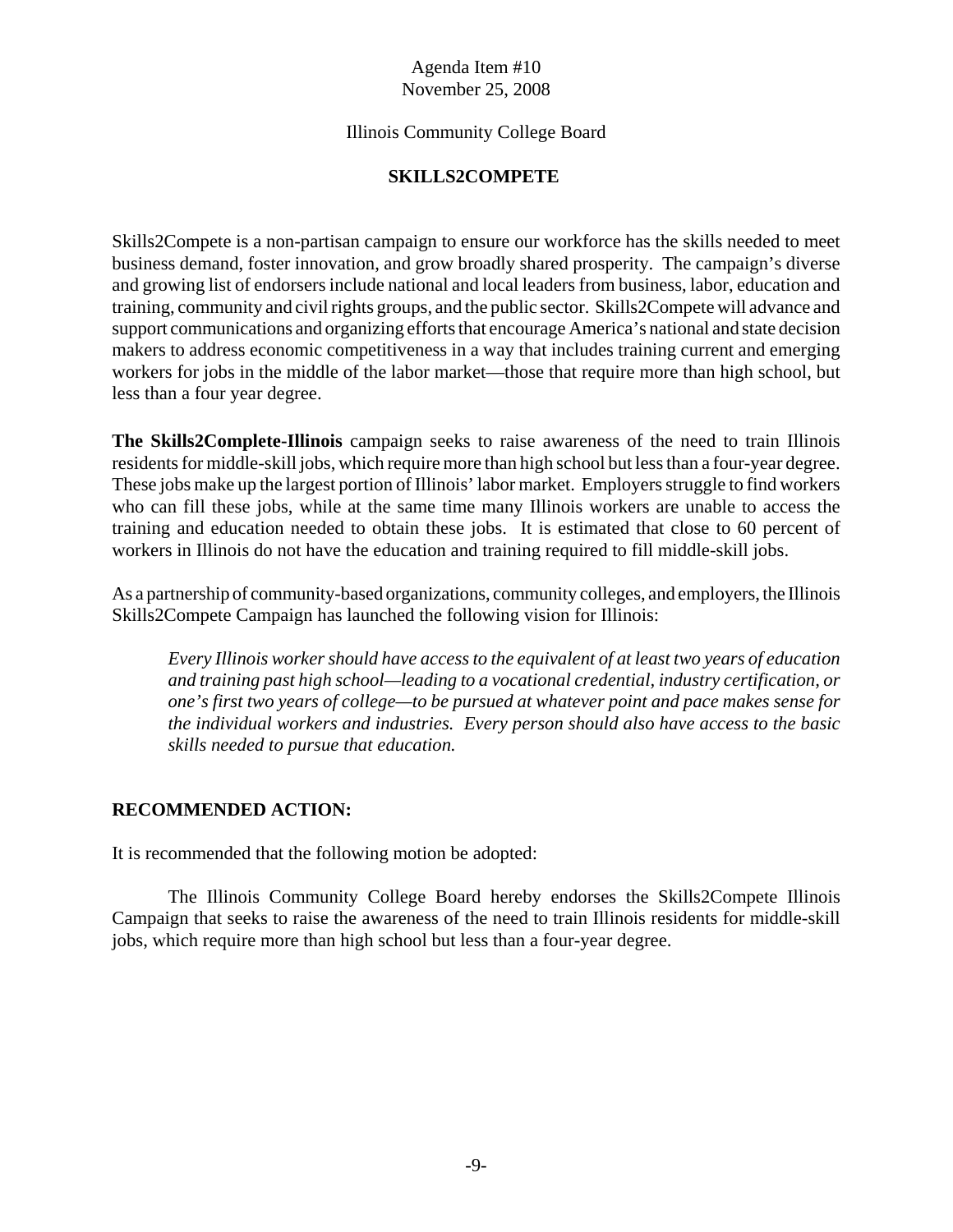

# Skills2Compete Illinois

The Skills2Compete - Illinois campaign seeks to raise awareness of the need to train Illinois residents for middle-skill jobs, which require more than high school but less than a four-year degree. These jobs make up the largest portion of Illinois' labor market. Employers struggle to find workers who can fill these jobs, while many Illinois workers are unable to access the

training and education needed to obtain these jobs.

# **Skills2Compete-Illinois Steering Committee**

Carrie Thomas and Jeffrey Allington, Chicago Jobs Council Jenny Wittner, Women Employed Andrea Ray, The Workforce Alliance Jeff Mc Court, Good Jobs First-Illinois Michael Monaghan, Illinois Community College Trustees Association Ray Prendergast, Jane Addams Resource Corporation Phyllis Russell, Power Transmission Distributors Association Foundation Amy Sherman, Council for Adult and Experiential Learning David Thigpen, Chicago Urban League Fred Tsao, Illinois Coalition for Immigrant and Refugee Rights Jerry Weber, Kankakee Community College and Illinois Community College Presidents' Council Michael Williams, Illinois Workforce Partnership

# **S2C-Illinois Endorsing Organizations**

# **To become an endorsing organization, go to www.Skills2Compete.org/EndorseIllinois**

A T Roseborough & Associates Center for Labor and Community Research Central States Ser, Jobs for Progress Chicago Jobs Council Council for Adult and Experiential Learning Delta Institute Family Shelter Service-Wheaton Fox Valley Project With Industry Good Jobs First-Illinois Heartland Alliance for Human Needs & Human Rights Illinois Coalition for Community Services Illinois Coalition for Immigrant and Refugee Rights Illinois Community College Presidents' Council Illinois Community College Trustees Assoc. Illinois Workforce Partnership Instituto del Progreso Latino J.E. Raffel & Associates Jane Addams Resource Corporation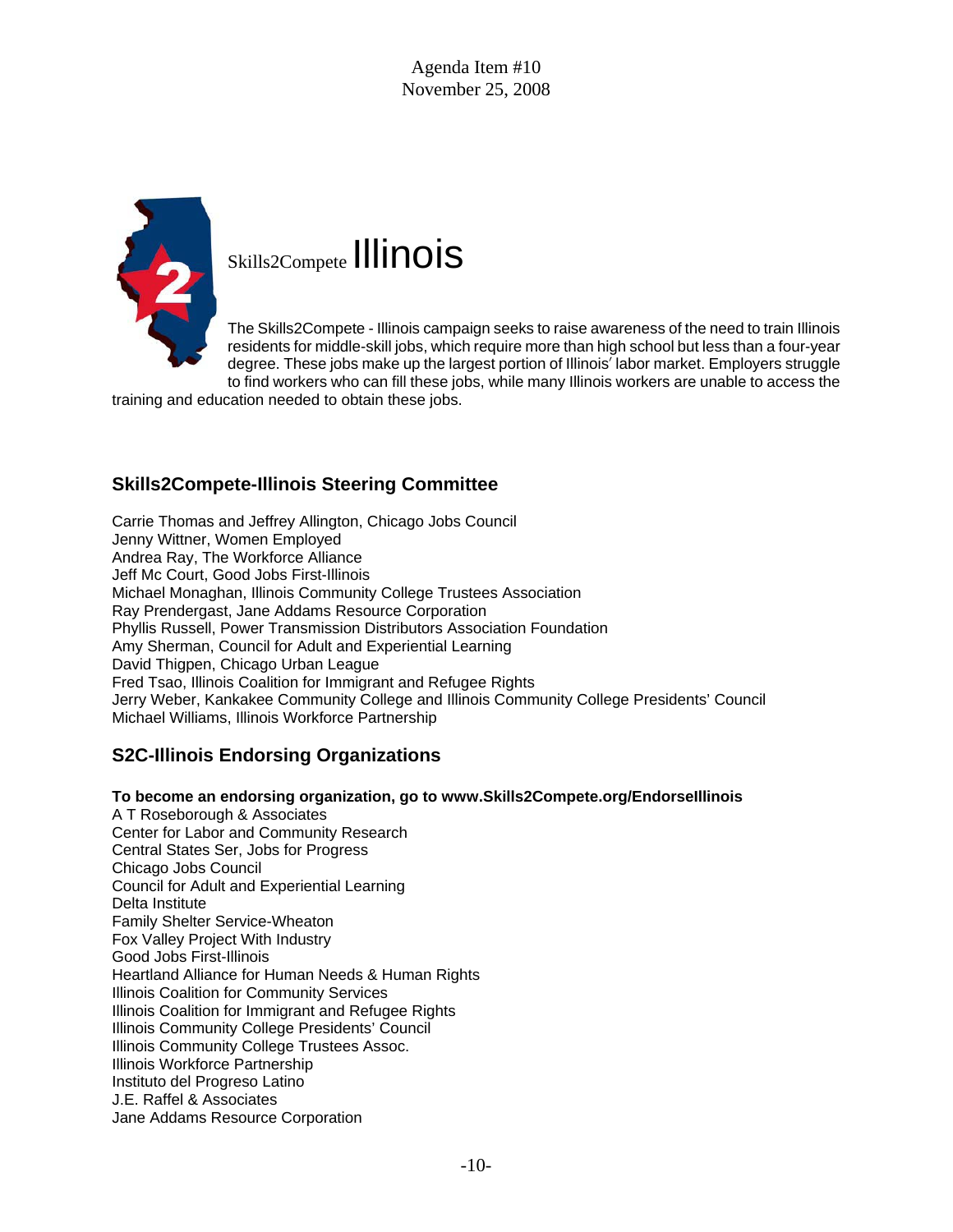Jobs for Youth - Chicago Inc. Kankakee Community College Metropolitan Family Services - Wheaton MPC Products PTDA Foundation Roosevelt University Dept of Human & Community Renewal Sargent Shriver National Center on Poverty Law **SERCO** Southeast Chicago Development Commission Voices for Illinois Children Women Employed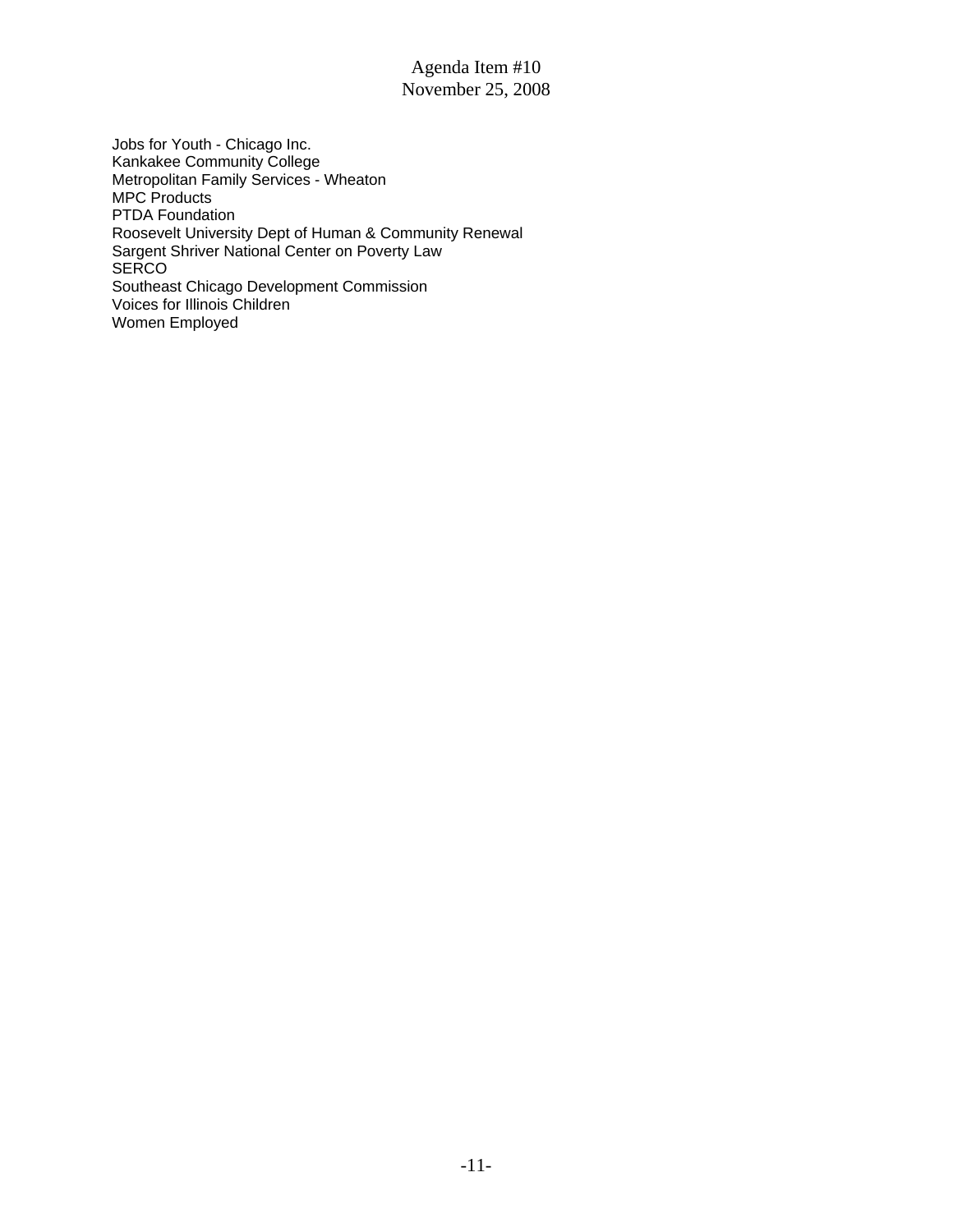# UNAPPROVED

Minutes of the  $377<sup>th</sup>$  Meeting of the Illinois Community College Board September 19, 2008 Rend Lake College Ina, Illinois

# **Recommended Action**

It is recommended that the following motion be adopted:

The Illinois Community College Board hereby approves the Board minutes of the September 19, 2008 meeting as recorded.

\* \* \* \* \* \* \* \* \* \*

# Item #1 - Roll Call and Declaration of Quorum

Chairman Alongi called the meeting to order at 9:00 a.m. Roll call was taken by Allison Ray with the following members present: Guy Alongi, Christopher Brunson, Suzanne Morris, Rudolph Papa, Thomas Pulver, Judy Rake, and Jake Rendleman. Dianne Meeks and Addison Woodward were absent. Allison Ray declared that the board did have a quorum.

#### Item #2 - Announcements and Remarks

Chairman Alongi expressed his appreciation to Charles Holstein, Rend Lake College Interim President, the board of trustees and its faculty for hosting the Board meeting. The Board was happy to once again be in "God's country." He also welcomed Christopher Brunson, the new student trustee. Christopher's term will expire June 30, 2009. Chairman Alongi spoke briefly on the Budget and Finance Hearings that were held throughout the state over the past couple of months. He thanked Suzanne Morris, Tom Pulver, Judy Rake, and Jake Rendleman for their participation in this important endeavor. Chairman Alongi then gave a brief review of the meeting's agenda and acknowledged that the Board will be recognizing Rend Lake College student athlete Boaz Lalang for his competition in the 2008 Summer Olympics in Beijing, China.

#### Item #3 - Board Member Comments

Jake Rendleman had no comments at this time.

Tom Pulver commented that this was a beautiful place to be and he was pleased to be here.

Christopher Brunson had no comment at this time.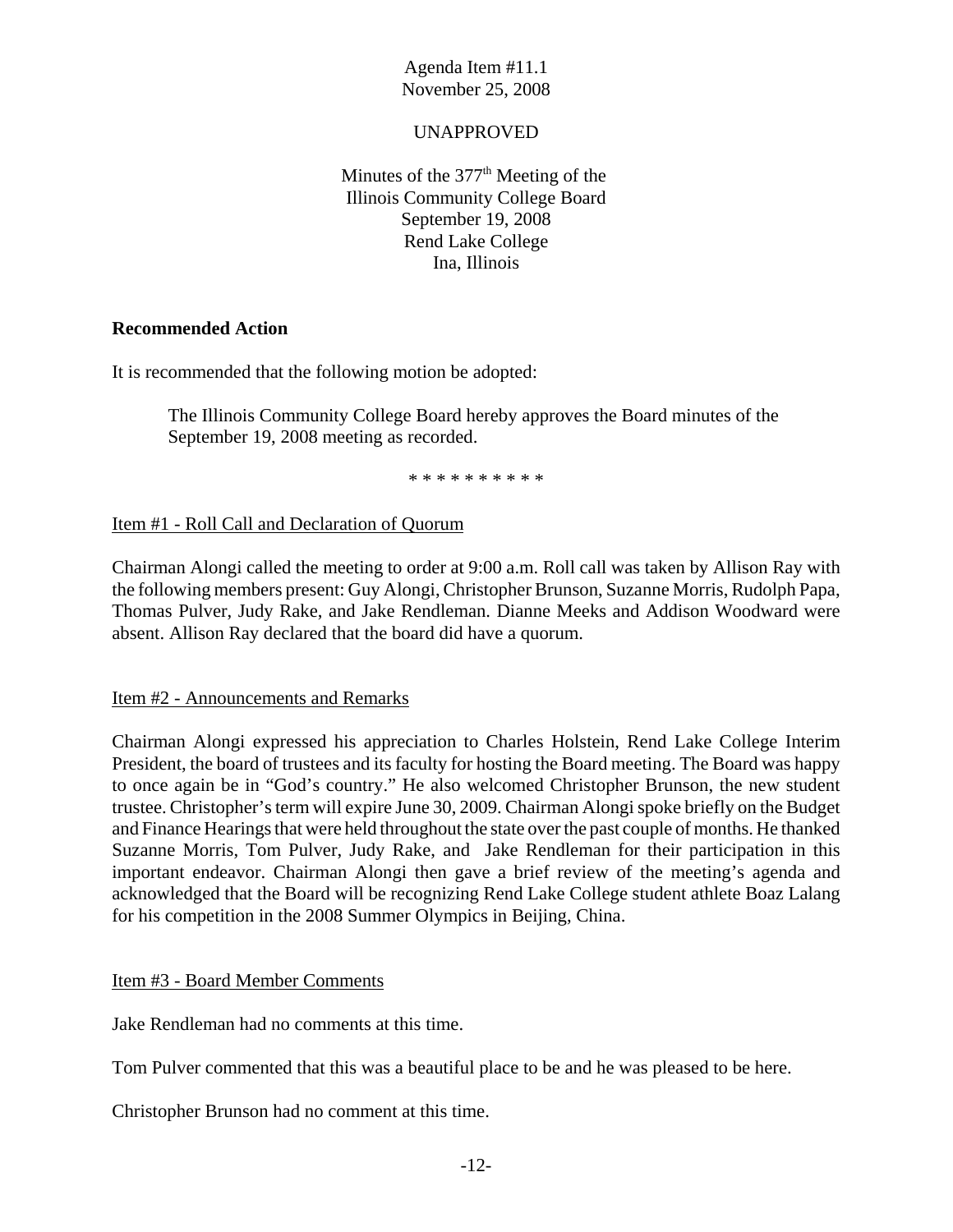Suzanne Morris complimented Mr. Lalang on his accomplishment.

Judy Rake also congratulated Mr. Lalang and was very happy to be at Rend Lake College.

Rudy Papa was very happy to be at Rend Lake College as well.

# Item #4 - Remarks by Mr. Charles Holstein, Interim President, Rend Lake College

Mr. Holstein commented that Chairman Alongi said it best when he welcomed everyone to "God's country." He was happy that everyone could make it down to Rend Lake College and invited everyone to tour the campus after the meeting, as well as see a little of southern Illinois and enjoy the area. Mr. Holstein also welcomed everyone on behalf of the board of trustees and the great employees, staff, and students of Rend Lake College. They appreciate the opportunity to have everyone at the college and are more than happy to do anything to make the visit comfortable.

# Item #5 - Recognition of Rend Lake College Student Olympian Athlete

Chairman Alongi invited Boaz Lalang, Coach Brent McLain and Rudy Papa forward so that Mr. Lalang could be presented with a plaque. Rudy Papa presented the plaque to Boaz Lalang for his outstanding performance as a community college student qualifying for the 2008 Olympics in Beijing, China.

Coach McLain spoke briefly about Mr. Lalang and his trip to the Olympics. He noted that Boaz Lalang is ranked  $9<sup>th</sup>$  in the world after his trip to the Olympics and missed qualifying for the final race by two-tenths of a second. Rend Lake College is proud to have Mr. Lalang not only for his athletic ability, but also for his academic standing – he is a Business Major and carries a 3.5 GPA. Both Mr. Lalang and Coach McLain were surprised to be invited to the Board meeting because they have never been invited to attend a meeting of an educational group like this. After being disappointed about not qualifying for the final race at the Olympics, Coach McLain reported that Boaz Lalang wanted to return home on an earlier flight, and he wanted to return to Rend Lake College. Coach McLain also expressed how humble Mr. Lalang is and how they both truly appreciated the recognition. Boaz Lalang also addressed the Board and expressed how happy he was to accept the award, as well as how Rend Lake College has helped him in so many ways. Mr. Boaz thanked the Board for his award.

# Item #6 - Approval of 2009 ICCB Meeting Calendar Locations

Jake Rendleman made a motion, which was seconded by Tom Pulver, to approve the following motion: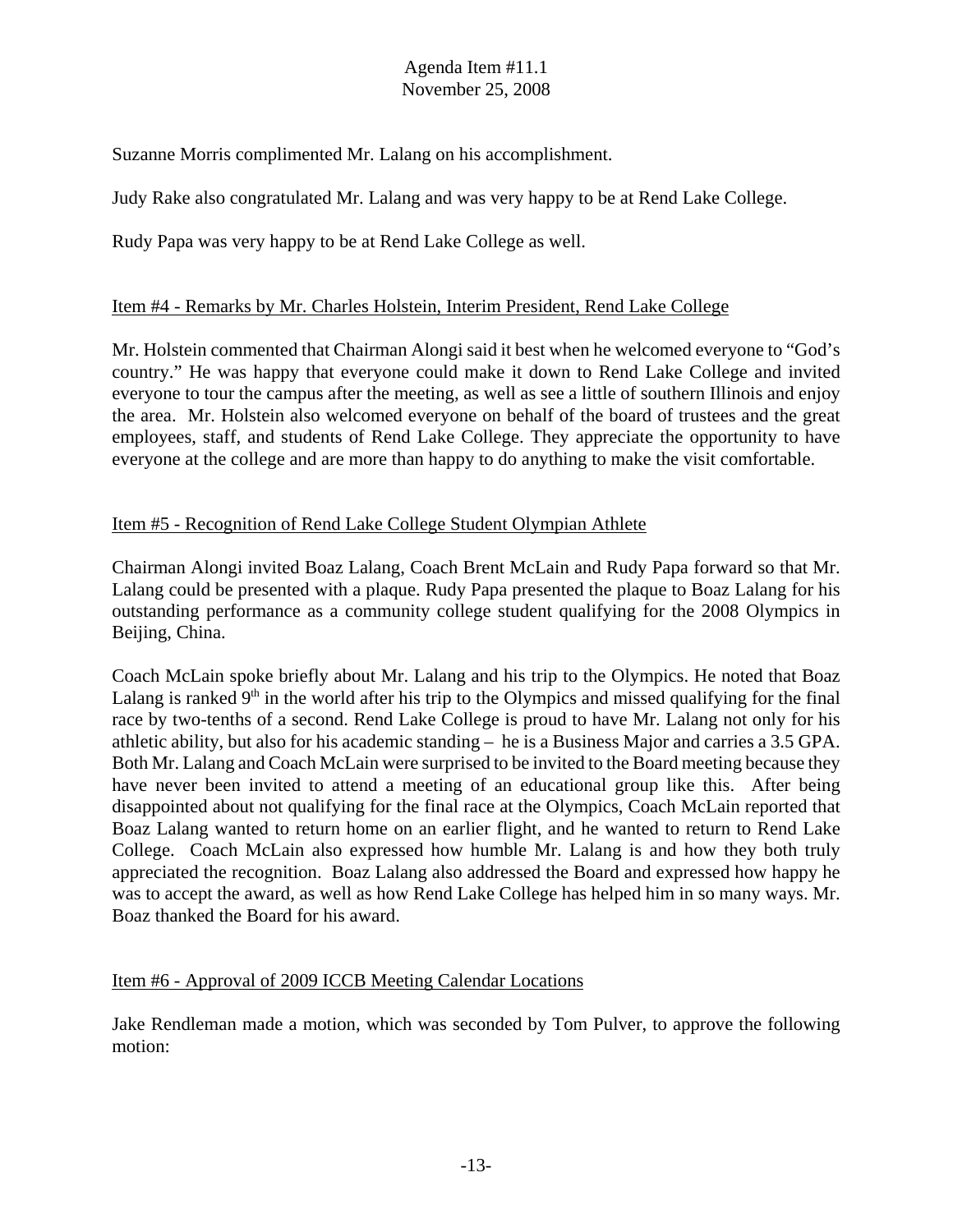The Illinois Community College Board hereby approves the following locations for the 2009 Board meeting calendar:

| January 16   | 9:00 a.m. - Harry L. Crisp II Community College Center<br>401 East Capitol Avenue, Springfield |
|--------------|------------------------------------------------------------------------------------------------|
| March 20     | 9:00 a.m. - College of Lake County, Grayslake                                                  |
| May $15$     | 9:00 a.m. - Lake Land College, Mattoon                                                         |
| *June        | Location to be determined                                                                      |
| July         | (Subject to Call)                                                                              |
| September 18 | 9:00 a.m. - Kankakee Community College, Kankakee                                               |
| November 20  | 9:00 a.m. - Carl Sandburg College, Galesburg                                                   |
| December     | (Subject to Call)                                                                              |

\* June Board meeting is held in conjunction with the ICCTA and the Presidents' Council.

The motion was approved by unanimous voice vote. Student advisory vote: Yes.

#### \* \* \* \* \* \* \* \* \* \*

At this time, Chairman Alongi announced that the Board needed to discuss the November Board meeting date. Board members Rudy Papa and Tom Pulver will be unable to attend and Jake Rendleman may have a conflict. Chairman Alongi would like to find an alternative date in November. Discussion ensued, and it was determined that November 25 would work for everyone's schedules.

Tom Pulver made a motion, which was seconded by Rudy Papa, to change the date of the November Board meeting to Tuesday, November 25, 2008.

The motion was approved by unanimous voice vote. Student advisory vote: Yes.

\* \* \* \* \* \* \* \* \* \*

Item #7 - Committee Reports

#### Item #7.1 - Budget and Finance Committee

Suzanne Morris reported on the success of the Budget and Finance Hearings that were held statewide. The hearings received quite a bit of press coverage throughout the state.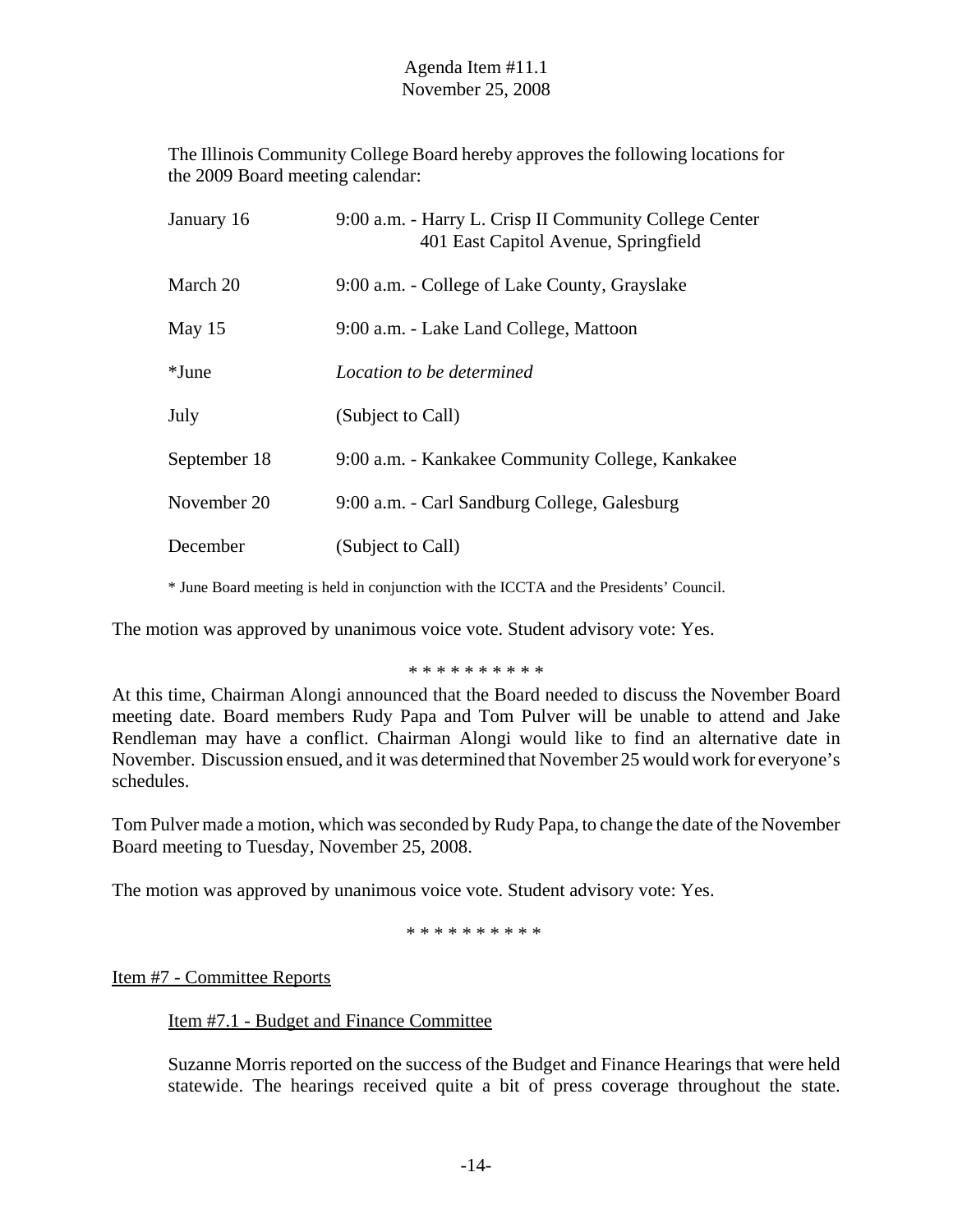Information gathered from all three hearings will be compiled into a report that will highlight trends that were discovered by holding the hearings. The current plan is to develop a strategy from the results of that report, distribute it to the colleges, and then have the colleges contact their local legislators to bring these issues to their attention.

Item #7.1a. - Budget Update

There was no budget update at this time.

Item #7.2 - Personnel and Evaluation

Suzanne Morris announced that Personnel and Evaluation would meet during Executive Session.

Item #7.3 - Academic Affairs and Student Relations Committee

**American Diploma Project** - Tom Pulver reported that the Committee was updated about this and recommends supporting this effort.

**Dual Credit Summit -** Will be held October 6-7 and was planned before the passing the resolution that created the Dual Credit Task Force but now is, of course, in compliance with it. All Task Force members have been invited to the Summit, and Representatives Roger Eddy and Ed Maloney are scheduled to attend.

**Forum for Excellence -** Will be held September 23-24 for all CTE educators.

**Local Organic Food Initiative -** This was assembled through a Task Force developed by the General Assembly passage of HB1300 in response to the fact that Illinois imports 90% of our food. In response Black Hawk, Kankakee, John Wood and Illinois Eastern community colleges have outlined what their colleges can add to this initiative.

**Teaching and Learning Excellence Conference -** Will be held October 9-10 and is cosponsored by the ICCFA and ICCB. Mr. Pulver thanked the Board for its help in collecting dues for the ICCFA.

**Achieving the Dream -**This initiative is funded through the Lumina Foundation and focuses on improving the success of average students with emphasis on those in developmental education. Currently, 15 states are participating in this initiative and the Committee recommends that Illinois be the  $16<sup>th</sup>$ .

**College and Career Readiness** - this is the second year of the program. Moraine Valley Community College, Southwestern Illinois College, South Suburban College, John A. Logan College, and Shawnee Community College will report on their program status. A legislative briefing with Representative Maloney will be conducted..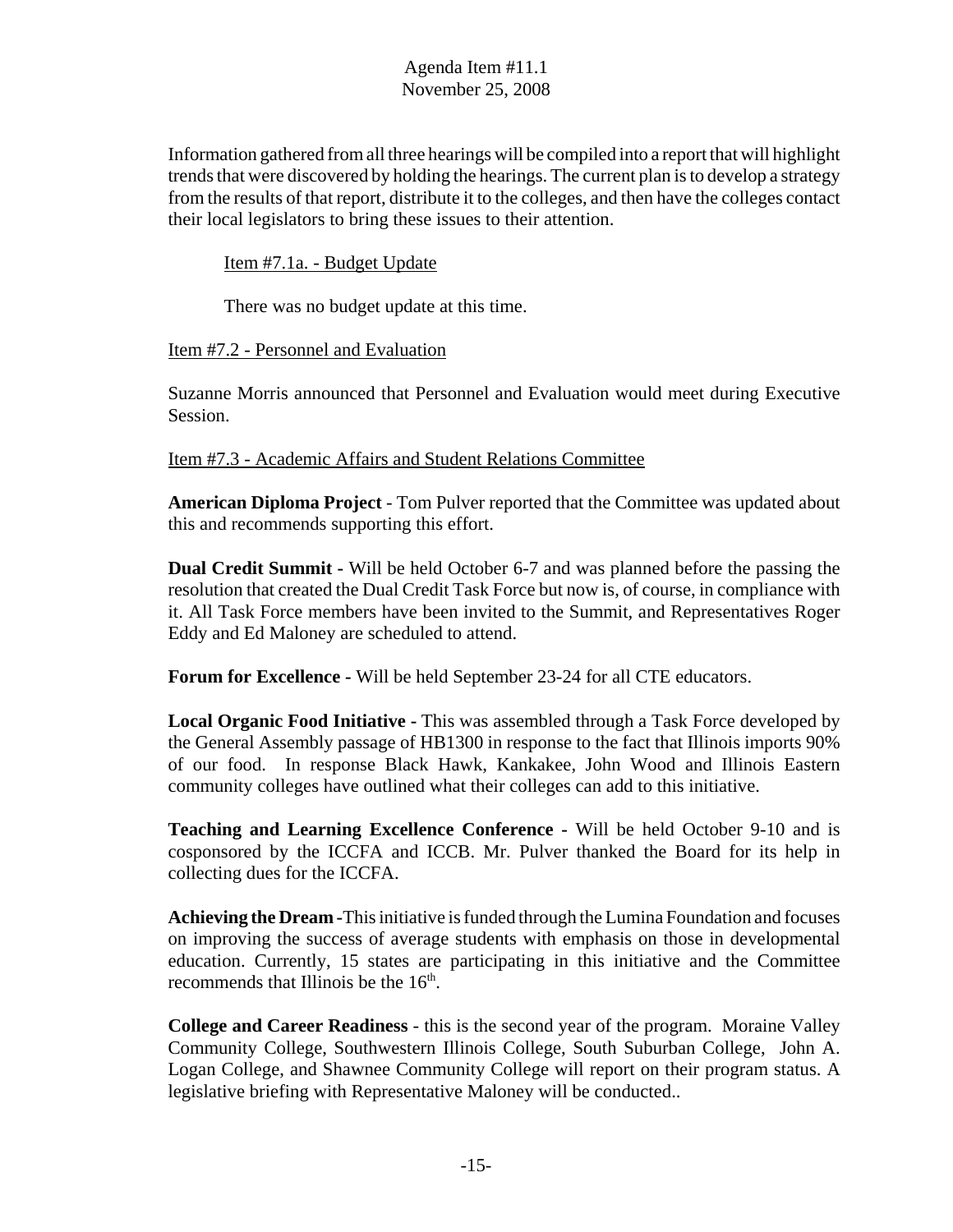**High School Feedback Report** - A report is being developed by ACT to provide information to high schools on how their students perform once they transition to higher education. The ICCB has been working with ISBE and IBHE on the development of this report. Previously, the community colleges were not required to participate. Future meetings on this report will be held.

# Item #7.4 - External Affairs

# Item #7.4a - Public Relations

Steve Morse reported that most PR activity has focused on the Budget and Finance Hearings. Mr. Morse worked closely with the colleges to schedule the hearings and the agency has received a lot of residual press due to the hearings. Suzanne Morris has done several radio interviews and a few newspaper interviews as well. A few news stations have also done brief pieces on the hearings. He is updating the Public Relations Directors by posting to the PR listserv, which has become a great avenue for colleges' public relations staff to keep in contact with one another about current issues.

# Item #7.4b - Legislative Update

Mr. Morse reported that he notified the state legislators about the Budget and Finance Hearings. There was a lot of interest about the meetings, but only a few legislators were able to attend. Several legislators requested copies of testimony presented.

The House was in session last week and dealt with vetoes and the Funds Sweep Bill. The Senate decided to meet for special session next week. Mr. Morse thanked the ICCTA for their work in defeating the Ethics Bill which removed community colleges from the Ethics Act.

The contracts for our lobbyists (Ed Duffy/federal legislation and Government Navigation Group/state issues, have both been reviewed and renewed. Mr. Morse reported that he is scheduled to meet with Government Navigation Group staff on September 29.

\* \* \* \* \* \* \* \* \* \*

Suzanne Morris thanked Steve Morse, Ellen Andres, and Karen Hunter Anderson for all of their hard work scheduling the Budget and Finance Committee Hearings. There was a lot of preparation, content, and organization and she was thankful for all of their help.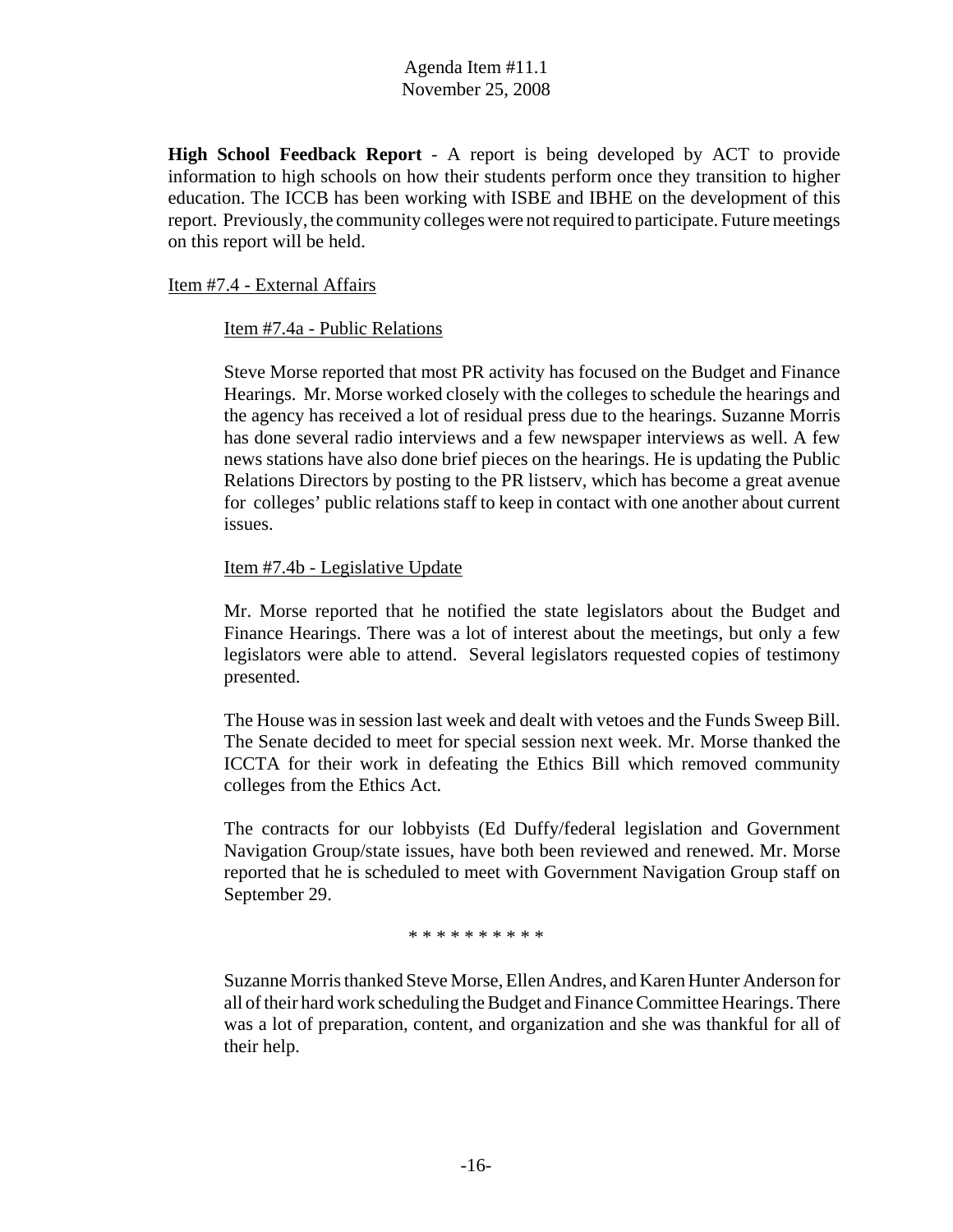# Item #7.5 - Strategic Planning

Judy Rake reported that the Committee discussed the IBHE Public Agenda for College and Career Success, the report drafted by NCHEMS, and the task force created by the General Assembly to develop the Public Agenda. There are four goals in the report and some apply directly to the ICCB. The first is to increase educational attainment to match best performing U.S. states and world countries. The Committee really liked this idea. Goal number two should be our primary focus, to ensure college affordability for students, families, and taxpayers. This issue was demonstrated greatly in the Budget and Finance hearings. Goal three is to increase the production of quality, postsecondary credentials to meet the demands of the economy. Goal four is to better integrate Illinois' educational research and innovative assets to meet the economic needs of the state. ICCB staff provided input for the report and are participating on the committees. November 21 will be the final meeting of the task force, and the final report is scheduled to be presented to the General Assembly on December 15.

The Illinois Vision for Adult Education and Family Literacy was established three years ago and set several goals that were to be met by 2008. The ICCB and the Adult and Education Advisory Committee will work on updating that report.

Transitions between the various educational levels are addressed through various programs led by the ICCB. A presentation will be given during this meeting to address this issue and help everyone understand how important these transitions are. A final report will be distributed on these transitions at a later date.

# Item #8 - President/CEO Report

Geoff Obrzut thanked Rend Lake College and Charles Holstein for hosting the staff and Board for its meeting. The facilities are wonderful and the hospitality greatly appreciated. He welcomed Christopher Brunson as the new student member and expressed the staff and board eagerness to work with him throughout the coming year.

Mr. Obrzut acknowledged the new Director for Adult Education and Family Literacy, Marilyn Schmidt. Mrs. Schmidt was previously the Associate Director for Adult Education and Family Literacy/Field Monitoring and Evaluation and served that position well.

Geoff Obrzut thanked Jake Rendleman and Karen Hunter Anderson for representing the ICCB at the ICCTA meeting and the Presidents' Council meeting. Geoff's wife, Mary had surgery and he was unable to attend. Geoff also thanked everyone for their good wishes during Mary's recovery.

Mr. Obrzut also thanked the Budget and Finance Committee for all of their time and work during the Budget and Finance Hearings. He also recognized the participation of the College of DuPage, Illinois Central College, and John A. Logan College. Without their involvement, the hearings would not have been as successful as they were. Geoff Obrzut also acknowledged ICCB staff for all of their hard work in arranging and preparing everything for the meetings to take place.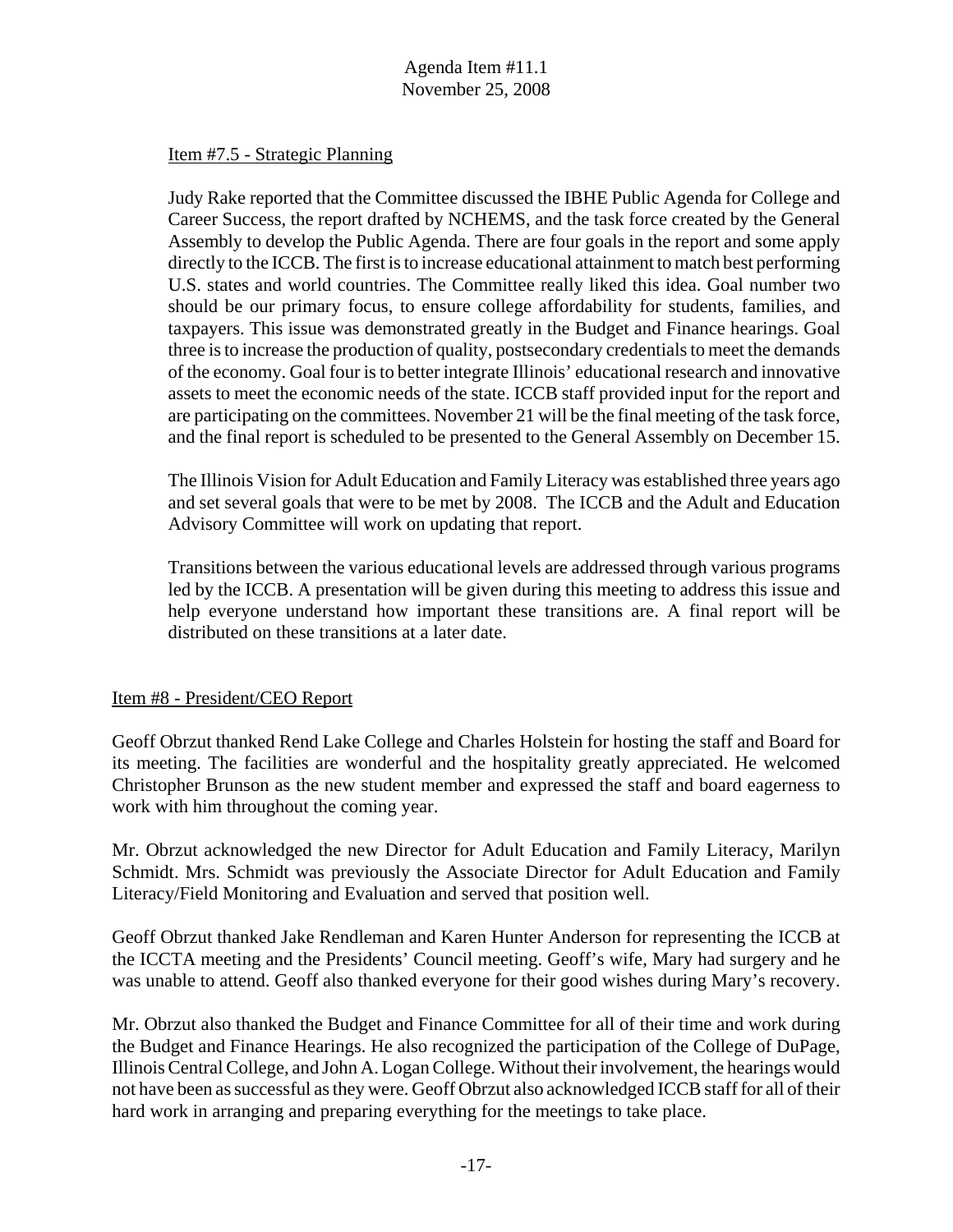Geoff Obrzut reported that, in August, he hosted the National Council of State Directors of Community Colleges Summer Conference in Chicago. The meeting was very productive and informative, and Geoff thanked Allison Ray and Preston Morgan for all of their involvement. Mr. Obrzut also acknowledged Chancellor Wayne Watson of City Colleges of Chicago, Ghingo Brooks of Malcolm X, and Chuck Guengerich of Wilbur Wright College for their support. Chancellor Watson spoke to the group of State Directors, Ghingo Brooks provided transportation, and Chuck Guengerich opened his campus to the State Directors. John Peters of Northern Illinois University also spoke to the State Directors about the tragedy on his campus on February 14 and Mike Chamness of the Illinois Terrorism Task Force discussed campus safety.

Mr. Obrzut extended congratulations to the ICCTA and the Presidents' Council on their overwhelming override of the Governor's veto on the Ethics Legislation.

Geoff Obrzut announced that, due to an overwhelming response to forming a Latino Task Force, Dr. Karen Hunter Anderson, Vice President for Adult Education and Institutional Development, is coordinating plans to schedule a Latino Summit on Latinos in Illinois community colleges . Plans are in development, but it is anticipated that the Summit will be held either the end of October or the beginning of November.

Mr. Obrzut thanked Dr. Karen Hunter Anderson for attending the Campus Security Act press conference and bill signing.

Geoff Obrzut congratulated Preston Morgan, Senior Director for Workforce Development, who has been notified that he will receive the 2008 Regional Leadership Award from the National Council of Continuing Education and Training (NCCET). Mr. Morgan will receive the award in October at the NCCET Conference in Cleveland, Ohio.

\* \* \* \* \* \* \* \* \* \*

Judy Rake followed Geoff's report that mentioned campus security with the announcement that the Midwest Higher Education Commission (MHEC), on whose board she serves had published *The Ripple Effect of Virginia Tech.* Copies of the publication were distributed to Board members, and copies were also made available to audience members.

Item #9 - Advisory Organizations/Foundation Reports

Item #9.1 - Illinois Community College Trustees Association

Jake Rendleman reported that the most recent ICCTA meeting had one of the highest number of participants in attendance. Issues discussed included the override of HB 4189. The ICCTA is now gearing up for the next House session set to begin in November.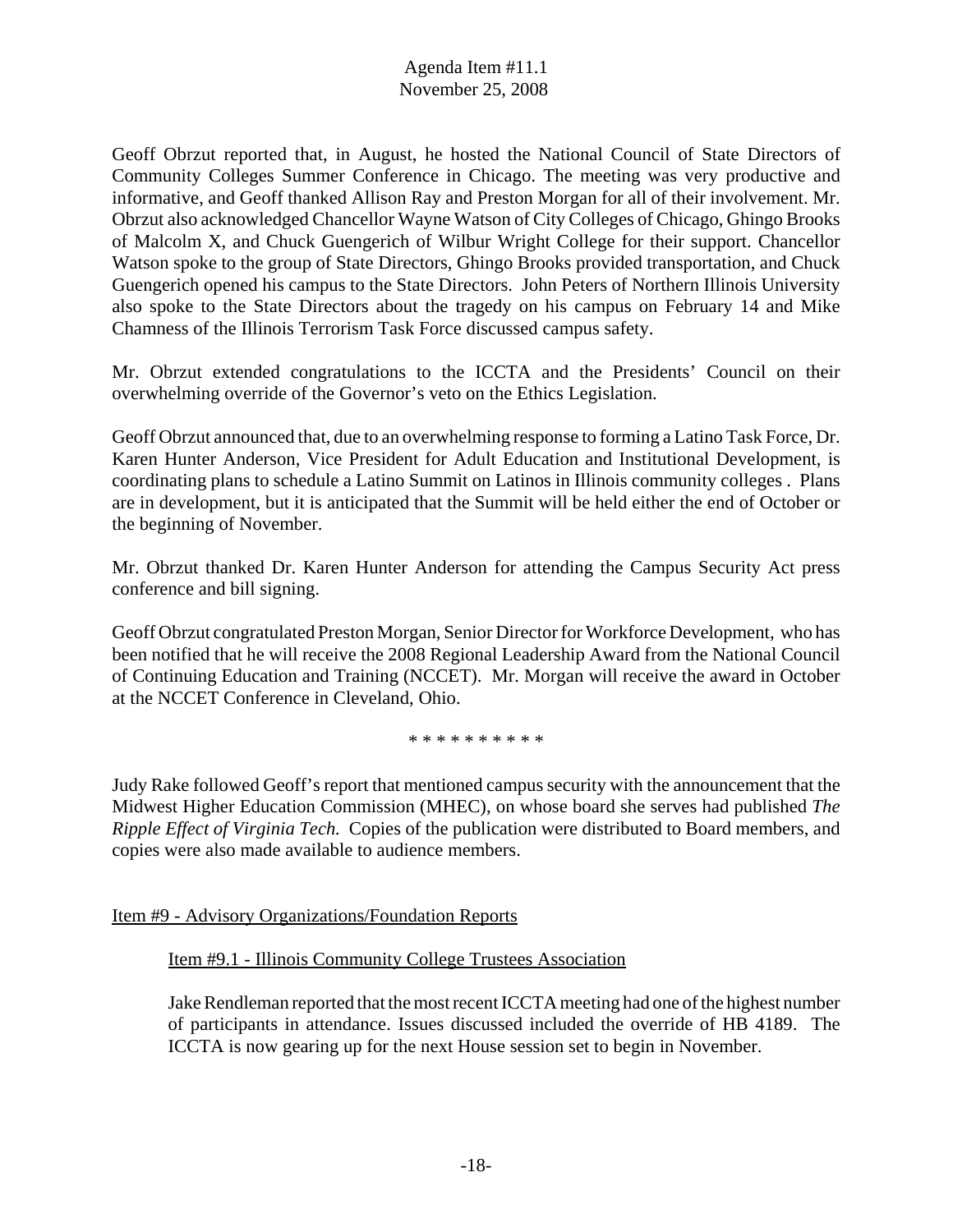Mr. Rendleman reported that the ACCT will hold its Annual Community College Leadership Congress in New York City from October 29-November 1. The Illinois contingent has the largest group in attendance this year. Tom Bennett from Parkland College has been nominated for the President-Elect position. His election to this position would be excellent for Illinois since no one from Illinois has ever been in a leadership role for the ACCT.

Jake Rendleman thanked the ICCB, the Presidents' Council, and IBHE for their cooperation with the ICCTA. Times are tough, but this cooperation is great and needs to continue for progress.

# Item #9.2 - Illinois Community College Faculty Association

Kevin Weston welcomed Chairman Alongi, all of the Board Members, President/CEO Geoff Obrzut, and ICCB staff. Rend Lake College is Mr. Weston's home campus and he hopes everyone enjoys it. Mr. Weston offered to give a tour of the campus after the Board meeting.

Kevin Weston thanked the Board and its staff for their support of the ICCFA. Mr. Weston commented that it is obvious that the ICCB has the best interests of the ICCFA at heart.

Kevin Weston reported on the Teaching and Learning Excellence Conference that will be held October 10 in Springfield at the President Abraham Lincoln Hotel and Conference Center. All Board members are invited to attend. The keynote speaker will be Judy Erwin, Executive Director of the Illinois Board of Higher Education, who will speak about the Public Agenda and the Master Plan on Higher Education. At the conclusion of the conference, the ICCFA will award \$1,000 scholarships to five students. In addition, five community college faculty members will receive research and workshop grants. Mr. Weston reported that the ICCFA has currently collected \$29,000 in dues from the community colleges. These funds help pay for the conference and scholarships for the students and faculty.

#### Item #9.3 - Student Advisory Committee

Christopher Brunson reported that Student Advisory Committee (SAC) had a very productive meeting. During the policy subcommittee meetings, priorities were set for the year. Some of the topics discussed included textbooks, operational and capital funding, financial aid transferability, and campus safety. While many of these topics came up repeatedly over the weekend, there were three issues that SAC decided to focus on throughout the year. Veterans affairs, textbooks, and college readiness. The two topics that they will lobby for on Student Lobby Day are capital funding and operational funding. Capital funding included \$50 million for RAMP projects and operational funding. They discussed increasing the funds to match the increase in tuition.

The Outreach Committee is organizing a fund drive for autism. The goal is to have each community college participate in collecting money for autism.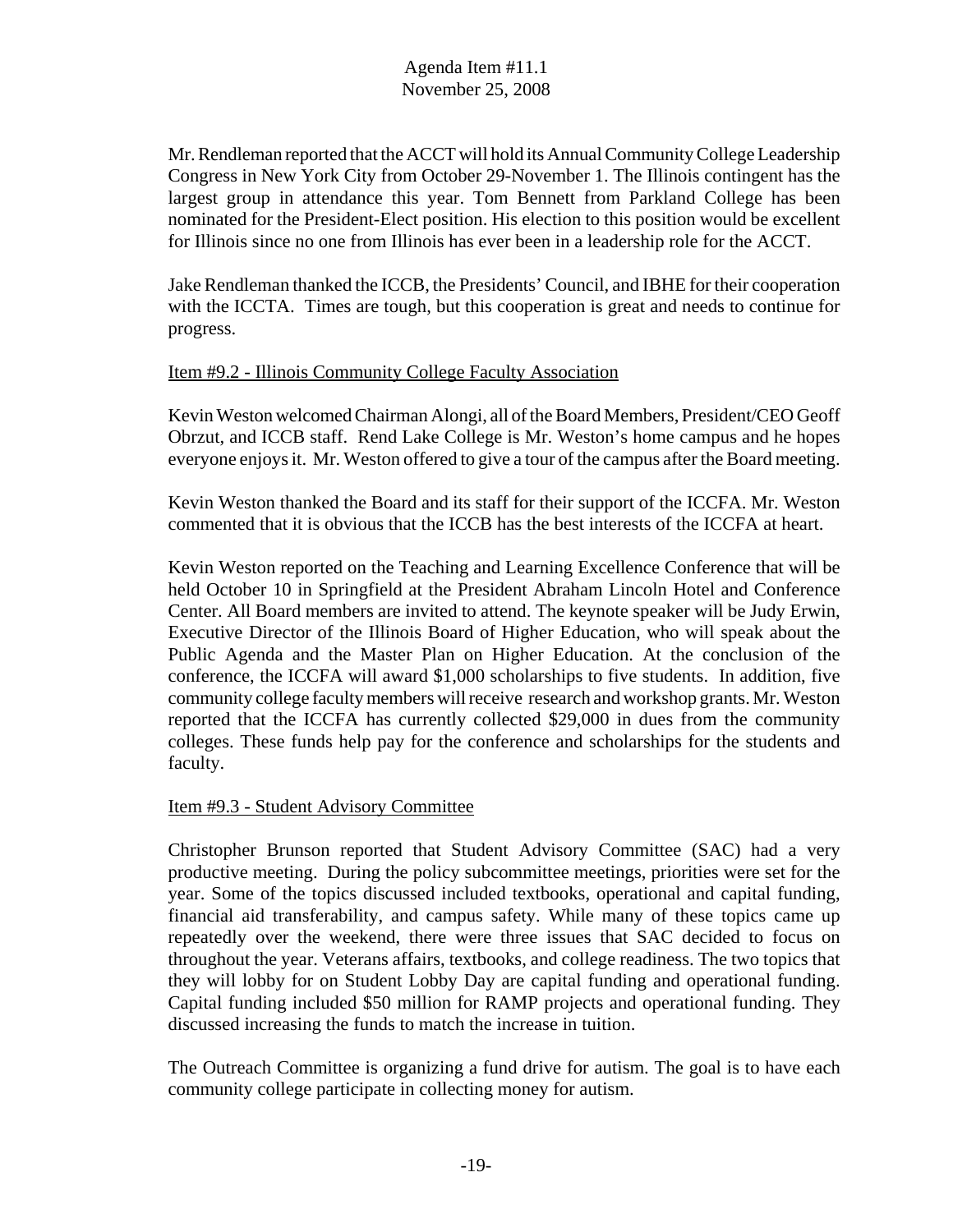Awards and Recognition will host an awards banquet at the last meeting to recognize SAC members that nominate individuals from their colleges that are strong student advocates.

Officers elected included Malek Zoubi, Chair, College of DuPage; Joellyn Schott, Vice Chair, Black Hawk College; and Kessha Mattingly, Recording Officer, Shawnee Community College.

Jennifer Timmons, Senior Director for Student Development gave a presentation on the Public Agenda which was followed by round table discussion from which suggestions were presented to the Presidents' Council.

\* \* \* \* \* \* \* \* \* \*

Tom Pulver asked how many schools were represented on the Student Advisory Committee. Mr. Brunson responded that 27 schools were represented.

\* \* \* \* \* \* \* \* \* \*

Item #9.4 - Presidents' Council

Dr. Robert Mees reported that he was happy to attend on behalf of the Presidents' Council. He thanked Terry Bruce for doing a great job as immediate past president.

Dr. Mees thanked everyone for working together to get the Ethics legislation overridden. Everyone worked hard and it took a lot of effort, but we are local units of government and it shows what can be done when we all work together.

Dr. Mees reported that the number one priority of the Presidents' Council this year is the FY 2010 budget. Everyone knows what happened with the FY 2009 budget, but we have to prevail, be persistent, and try to get this turned around. There is a big negative impact due to lack of funding and it is affecting our colleges. If we all work together, we can get this done. Once the information is available from the Budget and Finance Hearings, we are going to reinstitute the Budget Coalition with the Trustees and the Student Advisory Committee.

Another important issue this year is development of a public relation program. A public relations committee will be formed that will work with Steve Brown one of the top priorities, to work with the Illinois National Guard. There are a lot of Illinois National Guard people deployed to Iraq and Afghanistan and this will be a high priority for the Presidents' Council this year. The second priority is to get the word out about the budget issue. Another important issue is the dual credit initiative. The Task Force needs to establish guidelines so that a good system may be developed statewide.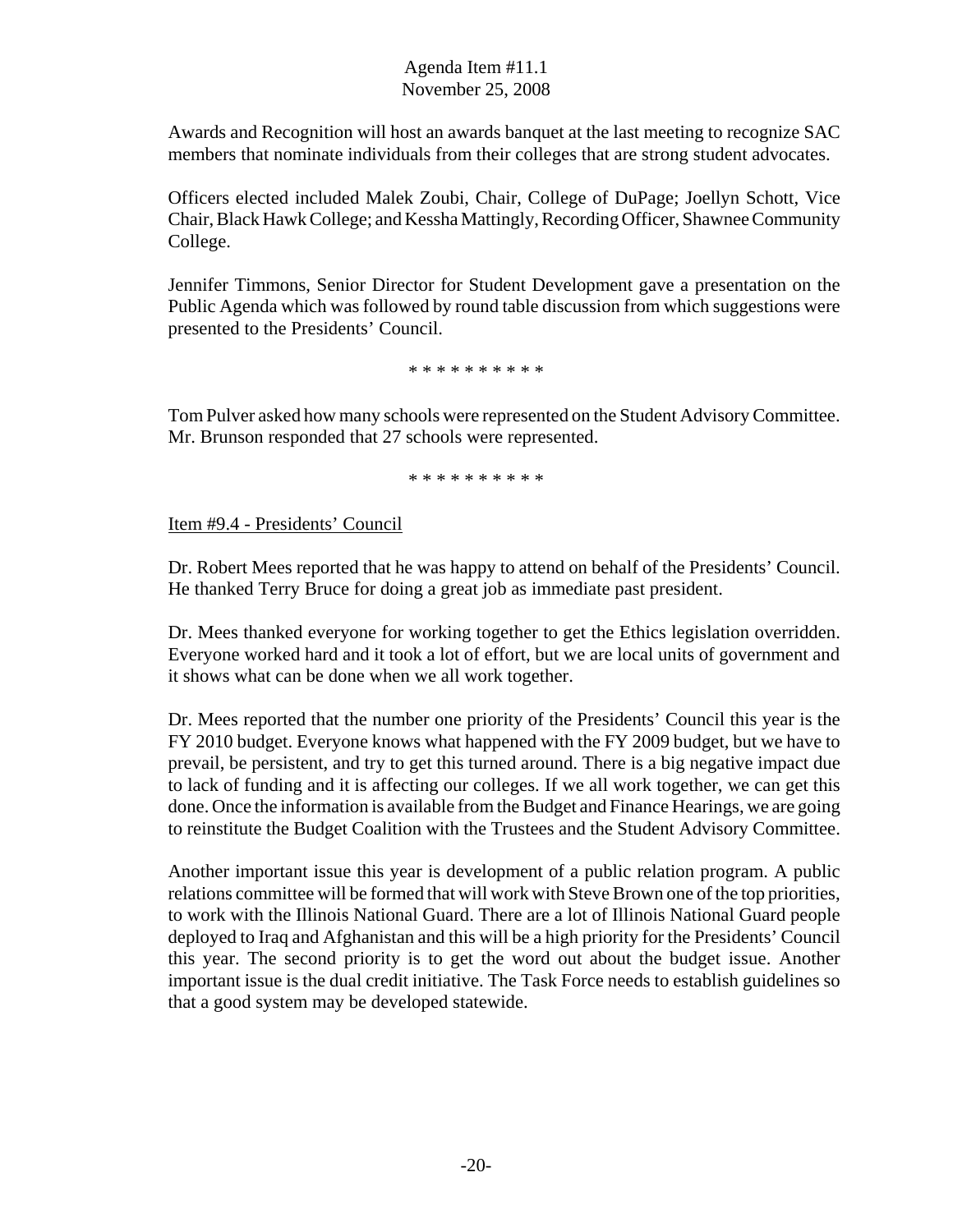This year, the Presidents' Council committees will be evaluated and restructured. Currently, there are eight main committees with several smaller subcommittees. The Leadership and Administrative Services Committee will look at all committees and come back with recommendations to restructure the committees.

At the last Presidents' Council meeting, the American Diploma Project was endorsed. This is a very important project and they will support it.

Dr. Mees also stated that he would like to second what Jake Rendleman said about the cooperation amongst all of the entities involved. This is the best that it has ever been and everyone is working together so well, particularly with IBHE. Carrie Hightman, IBHE Chair, has gone the extra mile in trying to promote that. Dr. Mees reported that he and Jerry Weber gave a presentation to the IBHE about community colleges, which he feels was key to inform them about all of the things that community colleges really do.

Dr. Mees reported that the Presidents' Council Retreat will be held at Rend Lake Resort on October 16-17. A tremendous turn out is expected. There will be presentations by SIU-C and University of Illinois on ways for community colleges to work together more effectively with four-year institutions.

# Item #9.5 - Illinois Community College System Foundation

Ray Hancock reported that the building project is still alive and the Foundation expects that construction will start soon. He appreciates all of the help provided from Ellen Andres, Geoff Obrzut, and ICCB staff. The Foundation had to take a new tactic due to increases in building materials and rearranging loans. The Foundation board gave approval once these two items were taken care of so he has contacted the contractor and bank to come to an agreement and develop a proposal that they both will stick with so that the Foundation can make a decision. That is expected to happen by the end of the month and then construction will proceed.

The purchasing program is growing significantly. Last year, the Foundation did about \$10 million in business and we expect to far exceed that this year. This program provides income to the system and allows significant price reductions to the colleges.

The Foundation has decided to open up membership to everyone: all agencies, associations, and individuals are invited to join. The Foundation serves a lot of people in the state of Illinois and this is a way everyone can become more actively involved.

Dr. Hancock thanked ICCB staff and Board for all of their help with the Foundation and also thanked Tom Pulver for all that he has done and stated that Mr. Pulver is a real asset to the system.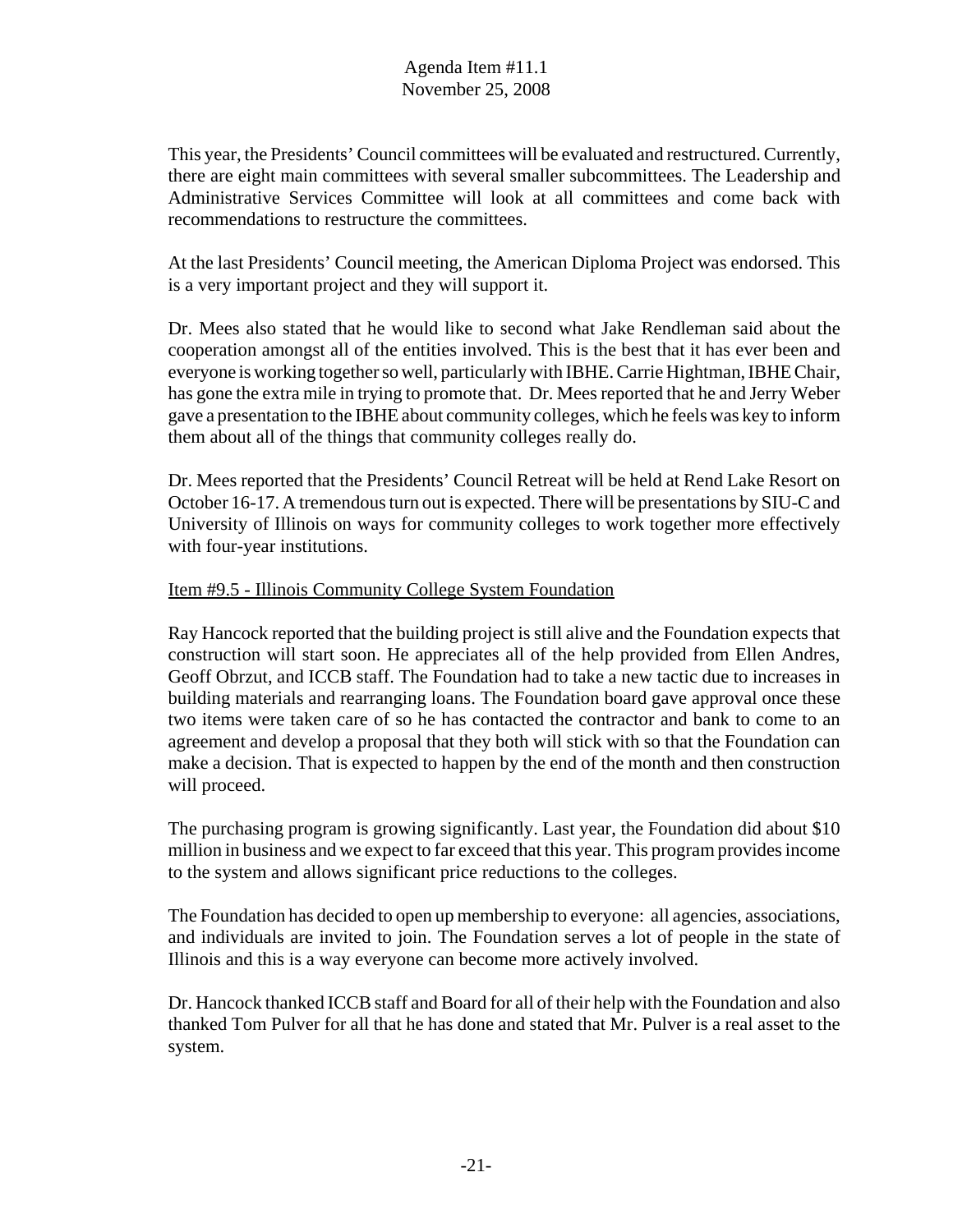# Item #10 - Dual Credit Initiative and Task Force Update

Dr. Elaine Johnson, Vice President for Workforce Development and CTE, reported that the Task Force was sponsored by Representative Roger Eddy. Some of the goals of the Task Force include: to ensure quality in Dual Credit, to improve access, equity and educational attainment and to increase accountability. At the first meeting of the Task Force, there was time devoted to viewing dual credit on a national level, and the ICCB was given time to talk about what dual credit really means to the Illinois Community College System. We were able to show what criteria the Board has adopted for dual credit in regards to recognition. Brian Durham, Senior Director for Academic Affairs and CTE, and Rob Kerr, Director for CTE, put together a very informative presentation about dual credit, and handouts were distributed on the presentation, as well as information on all of the schools that take part in dual credit partnerships.

Brian Durham presented some highlights of the presentation on Dual Credit that was shown to the Task Force. He explained the difference between dual credit and dual enrollment, the different models of dual credit, how the ICCB ensures quality and highlighted some of the data collected.

#### \* \* \* \* \* \* \* \* \* \*

After Brian Durham's presentation, an open discussion took place on the community colleges offering dual credit and/or dual enrollment courses compared to private and/or proprietary colleges offering these services. Mr. Durham responded that many colleges as well as community colleges offer programs similar to dual credit/enrollment. However, they do not follow the same guidelines that the ICCB does, which causes issues with articulation and transferability. The Task Force is aware of these conflicting approaches.

#### \* \* \* \* \* \* \* \* \* \*

#### Item #11 - New Units of Instruction

Jake Rendleman made a motion which was seconded by Judy Rake to approve the following motion:

The Illinois Community College Board hereby approves the following new units of instruction for the community colleges listed below:

#### **PERMANENT PROGRAM APPROVAL**

#### Black Hawk College

- < Apprenticeship Construction Laborer Associate in Applied Science (A.A.S.) Degree (60 semester credit hours)
- < Apprenticeship Construction Laborer Certificate (45 semester credit hours)

#### Elgin Community College

- < Histotechnology Associate in Applied Science (A.A.S.) Degree (60 semester credit hours)
- < Histotechnology Certificate (30 semester credit hours)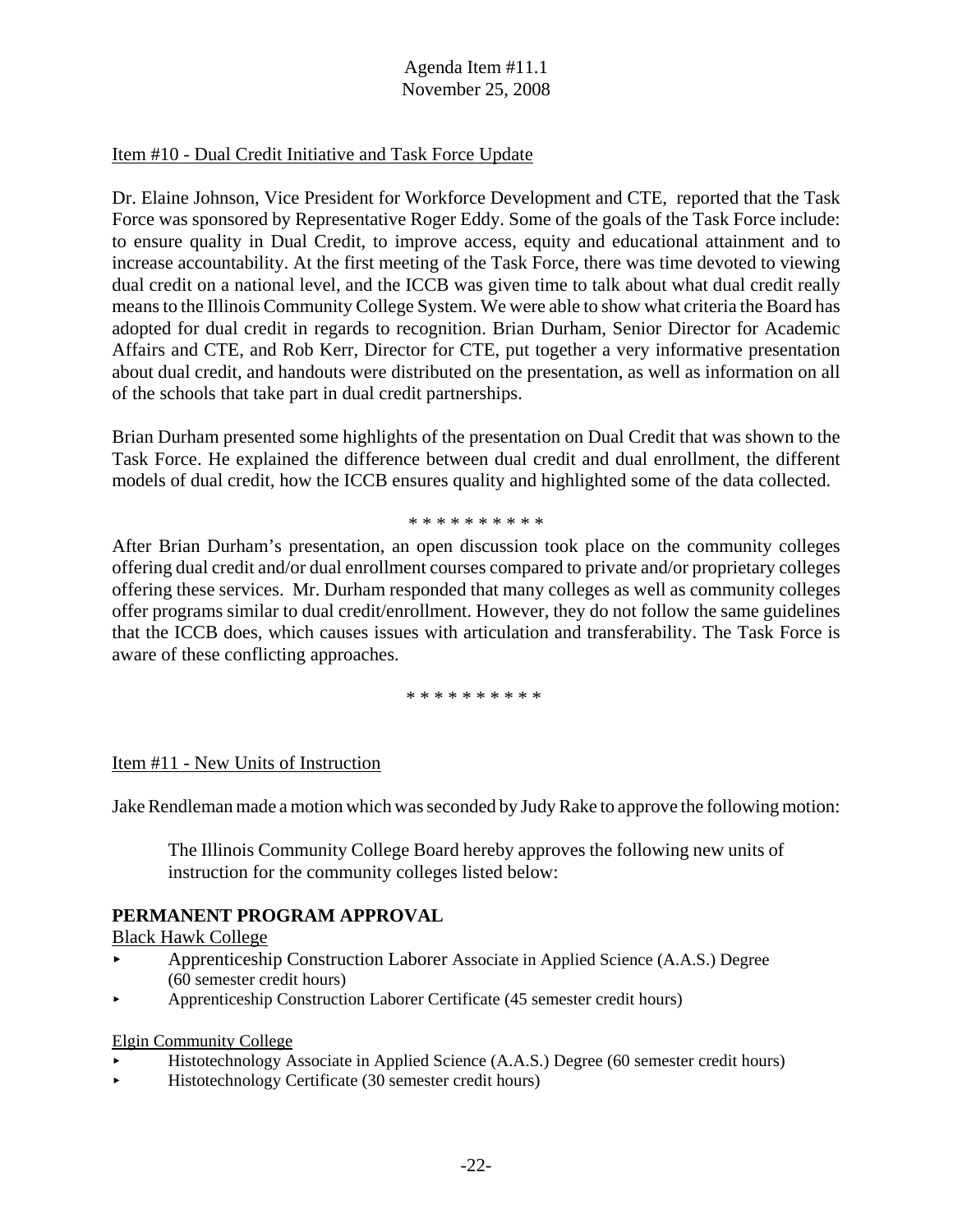#### Highland Community College

- < Associate of Arts in Teaching (A.A.T.) Special Education (63 semester credit hours)
- ▶ <i>Medical Assistant Association of Applied Science (A.A.S.)</i> <i>Degree (64 semester credit hours)</i>

#### Illinois Central College

Medical Assistant Certificate (41.5 semester credit hours)

#### Kennedy-King College and Wilbur Wright College

RN Completion Associate in Applied Science (A.A.S.) Degree (70 semester credit hours)

#### Lewis & Clark Community College

- Water Quality/Wastewater Technology Associate in Applied Science (A.A.S.) Degree (63.5 semester credit hours)
- < Water Treatment Specialist Certificate (33.5 semester credit hours)

#### John A. Logan College

< Fire Science Associate in Applied Science (A.A.S.) Degree (70 semester credit hours)

#### Morton College

< Associate of Arts in Teaching (A.A.T.) Early Childhood Education (64 semester credit hours)

#### Rock Valley College

< Associate of Arts in Teaching (A.A.T.) Secondary Mathematics (64 semester credit hours)

#### South Suburban College

- < Graphic Design Associate in Applied Science (A.A.S.) Degree (60 semester credit hours)
- Forensic Science Technology Associate in Applied Science (A.A.S.) Degree (65 semester credit hours)

#### Southwestern Illinois College

< Massage Therapy Associate in Applied Science (A.A.S.) Degree (71 semester credit hours)

#### **TEMPORARY PROGRAM APPROVAL**

#### Kennedy-King College

- **Exercise 3** Construction and Materials Inspector Associate in Applied Science (A.A.S.) Degree (66 semester credit hours)
- < Soil and Asphalt Inspector Certificate (50 semester credit hours)
- Concrete and Masonry Inspector Certificate (50 semester credit hours)
- < Steel, Welding, Fireproofing Inspector Certificate (50 semester credit hours)

#### Parkland College

Hospitality: Resort & Casino Management Associate in Applied Science (A.A.S.) Degree (66 semester credit hours)

#### Rend Lake College

- Enology Associate in Applied Science (A.A.S.) Degree (66 semester credit hours)
- < Viticulture Associate in Applied Science (A.A.S.) Degree (67 semester credit hours)
- < Welding Technology Associate in Applied Science (A.A.S.) Degree (65 semester credit hours)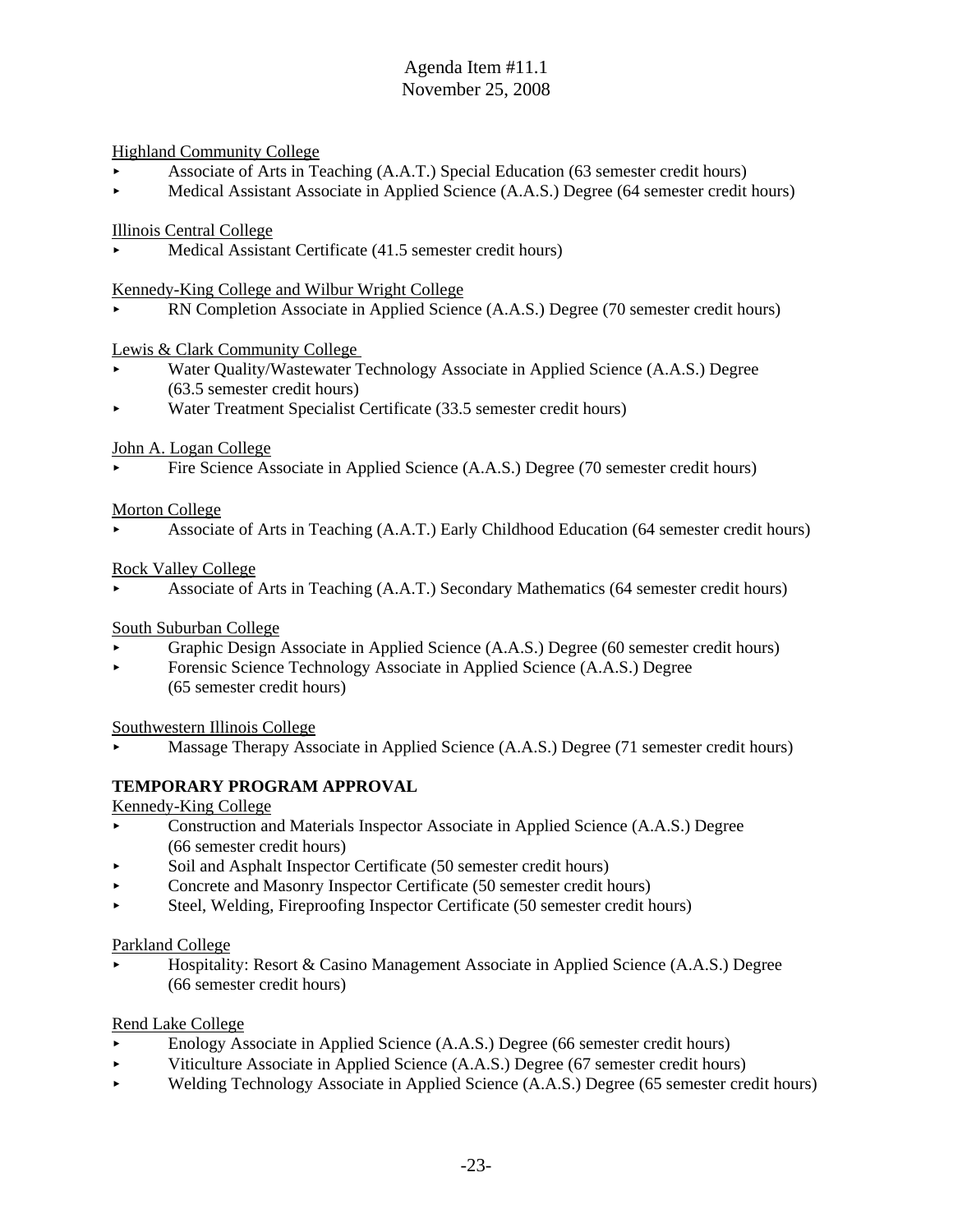#### Carl Sandburg College

Industrial Welding Technology Associate in Applied Science (A.A.S.) Degree (68 semester credit hours)

The motion was approved by unanimous voice vote. Student advisory vote: Yes.

#### Item #12 - State of Illinois Participation in the American Diploma Project *(Action) Elaine Johnson*

Dr. Elaine Johnson reported that this item requests Illinois Community College Board approval to support Illinois' participation in the American Diploma Project (ADP) Network. The ADP is a coalition of states that are committed to an ambitious policy agenda designed to better prepare students for successful transitions from high school to postsecondary education and the workforce. The ADP state network seeks to raise the high school standards, strengthen assessments and curriculum, and align expectations with the competencies required for college and career. Achieve, Inc., a bipartisan, non-profit organization created by the nation's governors and business leaders, provides policy and advocacy leadership, technical assistance, and other support to the ADP Network states. For Illinois to officially join the ADP Network, the Governor, state superintendent, state higher education executive officer, and business representatives must sign a letter to Achieve, Inc. outlining their shared commitment and goals. State Superintendent Dr. Chris Koch and the Illinois State Board of Education have invited the Illinois Community College Board to be a partner with the State Board on the American Diploma Project.

Tom Pulver made a motion, which was seconded by Judy Rake, to approve the following recommendation:

The Illinois Community College Board hereby endorses participation in the American Diploma Project Network by becoming a partner with the Illinois state team.

The motion was carried by unanimous voice vote. Student advisory vote: Yes.

# Item #13 - GED Testing *Karen Hunter Anderson/Jennifer Foster*

Dr. Karen Hunter Anderson, Vice President for Adult Education and Institutional Support, spoke about how passionate the GED speakers represented themselves during the Budget and Finance Hearings over the past couple of months. The Budget and Finance Committee also heard from community college presidents, such as Terry Bruce, how the current fiscal situation will eventually affect the services that community colleges provide to students. One of the populations that will be greatly impacted are the GED and adult education students and these are the students that need our assistance the perhaps the most of all.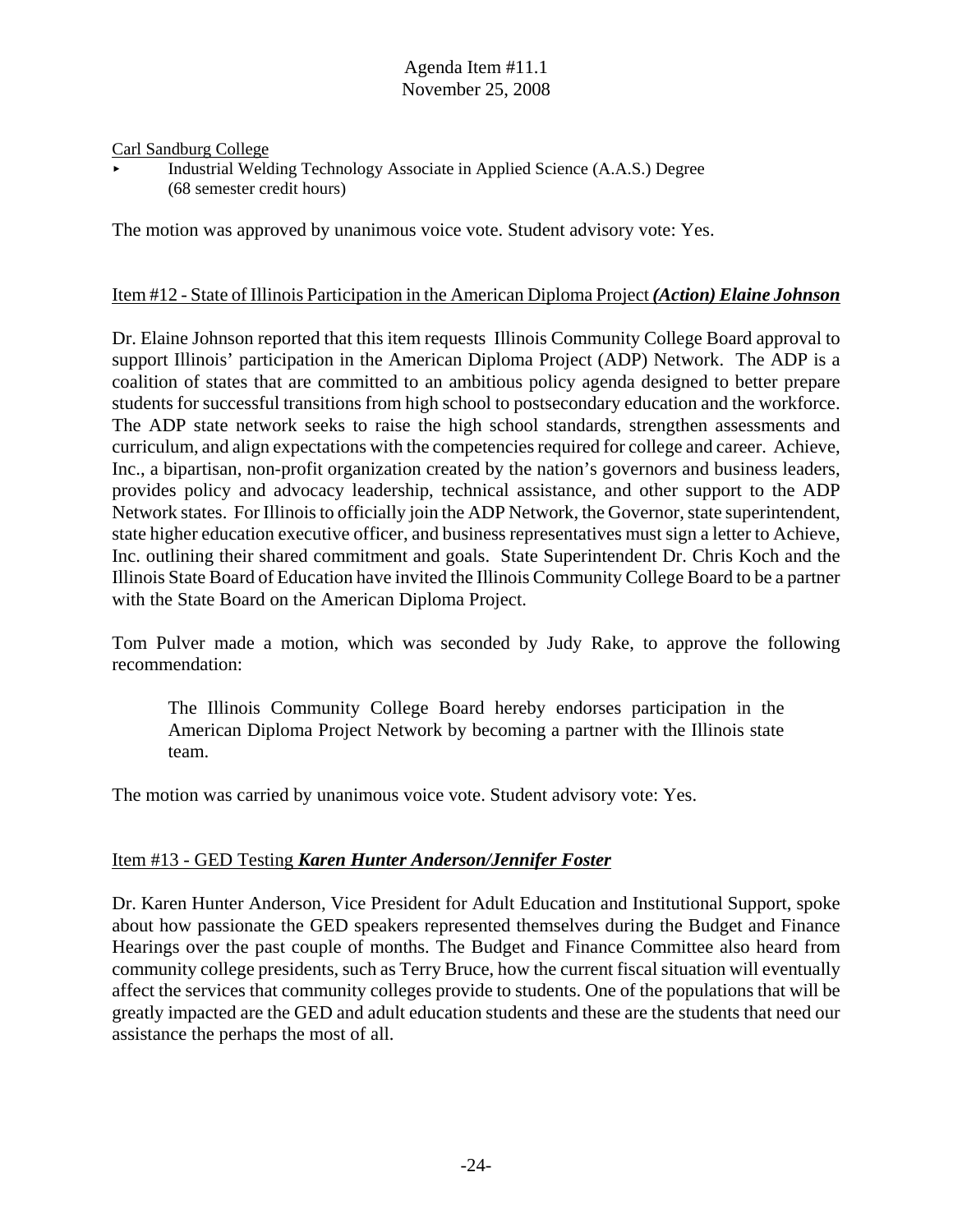Jennifer Foster reported that, in July 2005, the GED Testing Program transferred from the Illinois State Board of Education (ISBE) to the Illinois Community College Board (ICCB). The transfer of the responsibility for GED testing included no funding to support the state administration of this testing program. ICCB staff provide guidance and oversight for 68 GED Testing programs statewide.

In fiscal year 2006, the GED Transition Committee conducted a Fee and Feasibility Study to determine the actual costs of administering the GED Test in Illinois. The committee determined that:

- there is a \$1.2 million deficit that is absorbed by testing Centers;
- the average testing cost is \$84 per test taker; and
- Testing Centers are losing, on average, \$49 per test taker. Approximately, 26,000 individuals are tested annually, and the current cost to take the test is \$35.00.

After a review of this information, the GED Transition Committee made the following recommendations to the ICCB:

- 1. To eliminate the deficit of \$1.2 million, the ICCB should request additional resources from the state Legislature to offset the cost of administering the GED Test.
- 2. Raise the cost to take the GED to \$50.00, an increase of \$15.00.

The GED Testing Services/American Council on Education has recently increased the cost of the testing materials, including the actual GED Test and other materials and services, by 15-20 percent, increasing the deficit even more for Illinois GED Testing Centers. In addition, the ICCB requested additional state funds in fiscal year 2008, but the amount of \$500,000 was not funded. The fee increase is comparable with other larger states and states in the Midwest.

Rudy Papa made a motion, which was seconded by Suzanne Morris, to approve the following motion:

The Illinois Community College Board hereby approves an increase of the GED Testing fee from \$35.00 to \$50.00 for Illinois residents wishing to take the GED Test.

The motion was approved by unanimous voice vote. Student advisory vote: Yes.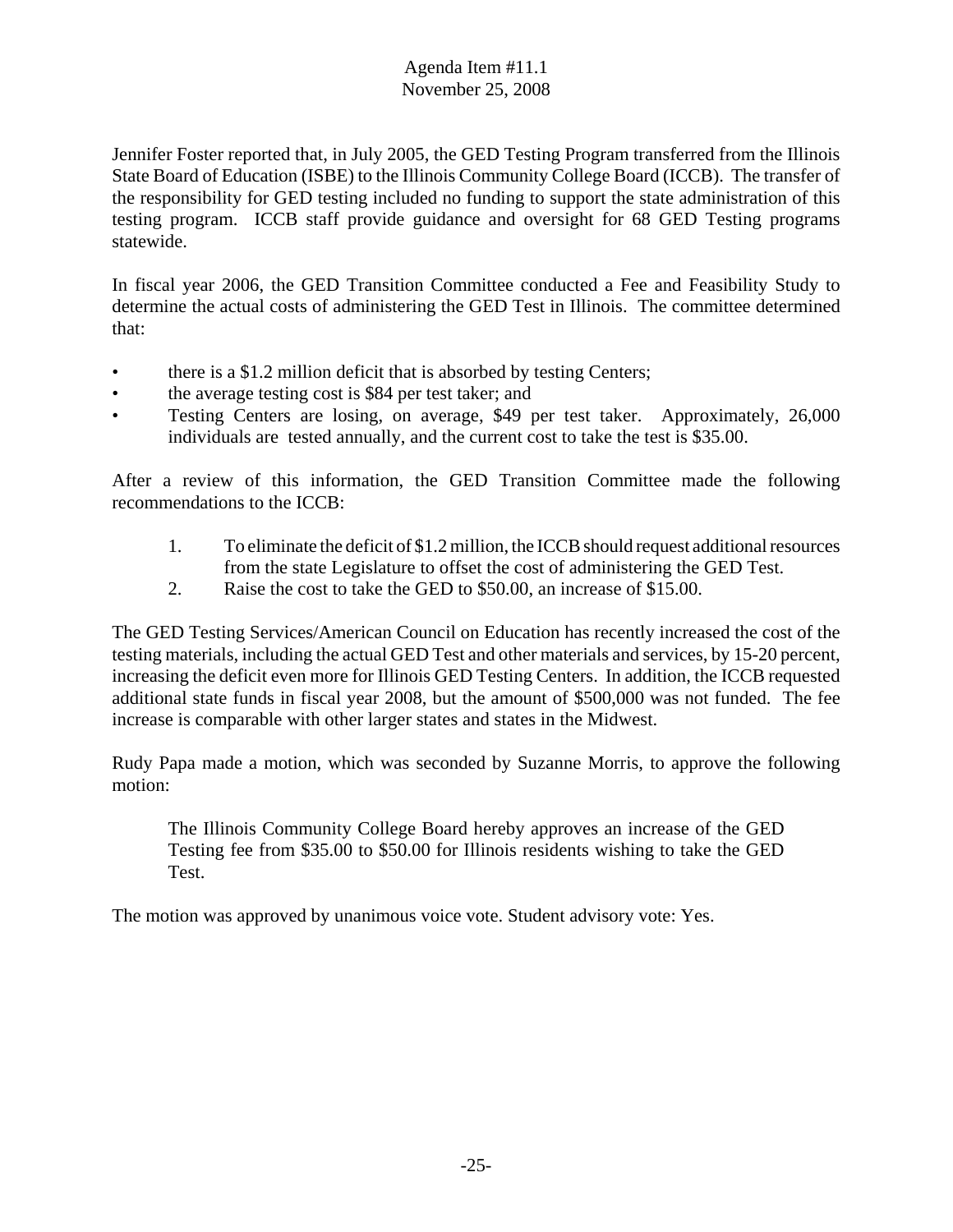# Item #14 - The Illinois Community College System Promoting and Improving Transitions

Dr. Karen Hunter Anderson, Vice President for Adult Education and Institutional Support, recognized that almost all of the initiatives that the ICCB is involved in focus on transitions. Dr. Anderson introduced Dr. Scott Parke, Senior Director for Research and Policy Studies, to present an overview on some of these initiatives, the concept of transition, and provide the supporting data that shows how important this is to the Illinois Community College System. Dr. Parke thanked Dr. Anderson for her leadership on the project, as well as his colleagues and all of the assistance they provided in preparing this presentation.

The 21st century student, during the course of their education, frequently is required to adapt to challenges, to acquire new knowledge and skills, and to make informed choices. Transition points in the educational process are places where individuals move within and across levels. To help individuals move successfully through the educational process, community colleges monitor student progress, retention and outcomes and attempt to identify places in the educational pipeline where students may experience academic difficulty. Success in each step of the process and the desire to persist through goal attainment are necessary for the students to meet their goals.

#### Item #15 - Consent Agenda *(Action)*

Rudy Papa made a motion, which was seconded by Judy Rake, to approve the following items:

#### Item #15.1 - Minutes of the May 19, 2008 Meeting

The Illinois Community College Board hereby approves the Board minutes of the May 19, 2008 meeting, as recorded.

#### Item #15.2 - Review of Executive Session Minutes

The Illinois Community College Board hereby approves removing Item #15.2 from the consent agenda.

#### Item #15.3 - Certification of Eligibility for Special Tax Levy

The Illinois Community College Board hereby certifies that the following community college districts were (1) eligible to receive equalization grants either in fiscal year 2008 or fiscal year 2009 and (2) had combined educational and operations and maintenance purposes tax rates less than 25.16 cents per \$100 of equalized assessed valuation and are, therefore, eligible to levy at a combined educational and operations and maintenance purposes rate up to and including 25.16 cents per \$100 of equalization assessed valuation in accordance with the provisions of Section 3- 14.3 of the Public Community College Act: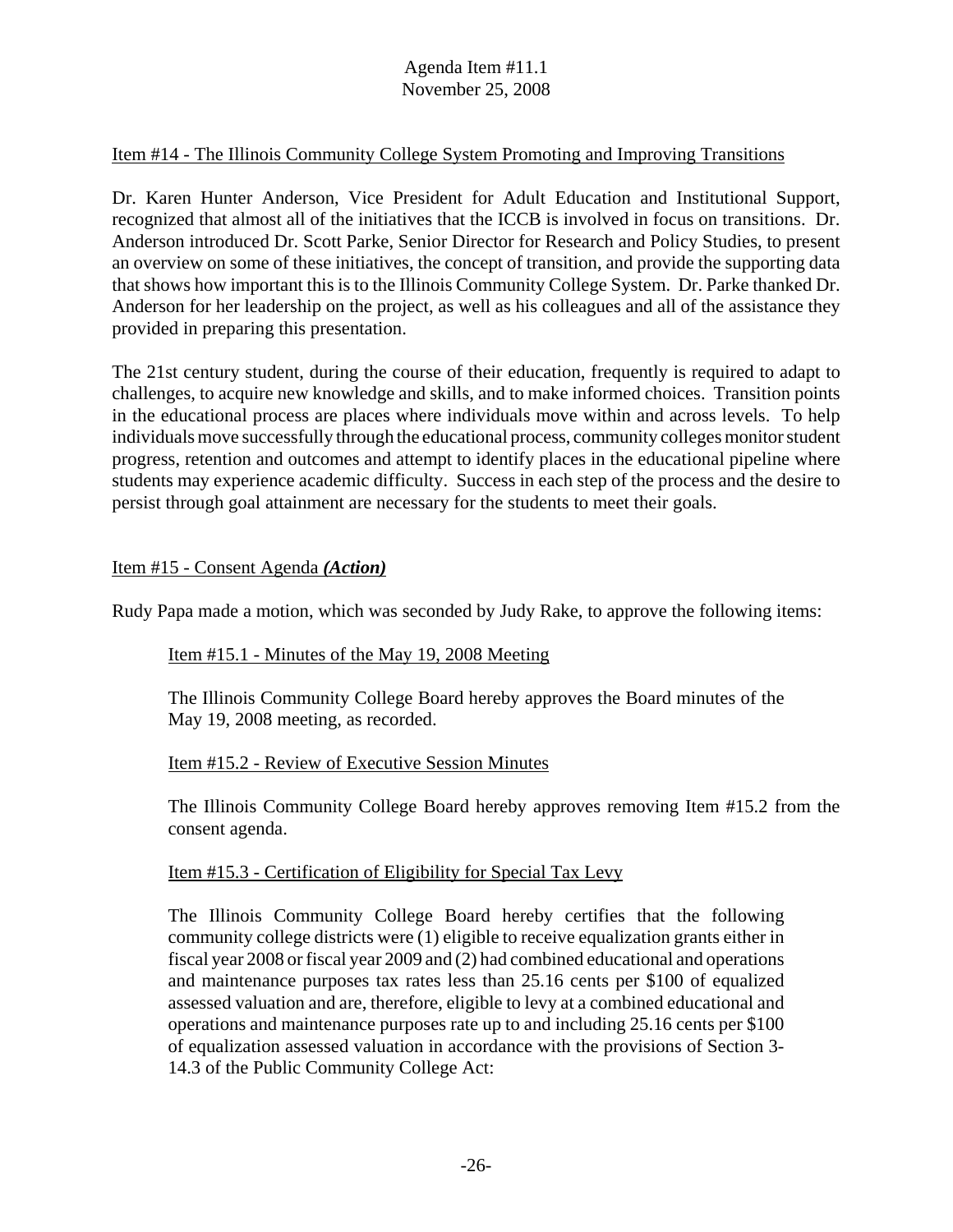Black Hawk College Heartland Community College Illinois Central College Illinois Eastern Community Colleges Illinois Valley Community CollegeKankakee Community College Kaskaskia College Lake Land College Lewis and Clark Community College Moraine Valley Community College Prairie State College Rend Lake College Carl Sandburg College Southwestern Illinois College Spoon River College John Wood Community College

Item #15.4 - College and Career Readiness Grant Guidelines

The Illinois Community College Board hereby approves the guidelines for the FY 2009 College and Career Readiness Pilot Program.

Item #15.5 - Proposed Illinois Community College Board Rules Concerning Elimination of Examination of Patriotism from Program Requirements *(Final Approval)*

The Illinois Community College Board hereby adopts and approves the following amendment to the *Administrative Rules of the Illinois Community College Board* and authorizes its President/CEO to process these amendments in accordance with the Illinois Administrative Procedures Act.

#### SUBPART C: PROGRAMS

#### **Section 1501.303 Program Requirements**

- a) Comprehensive Program. The programs of each college shall be comprehensive and shall include: pre-baccalaureate, occupational, and general studies curricula, and public service programs.
- b) Degrees and Certificates. A college shall award associate degrees and certificates in accordance with units of instruction approved by the ICCB. This authority is not extended to administrative units of the college.
- c) Honorary Degrees. Honorary degrees awarded by a Board shall be limited to the associate degree.
- d) Review and Evaluation of Programs.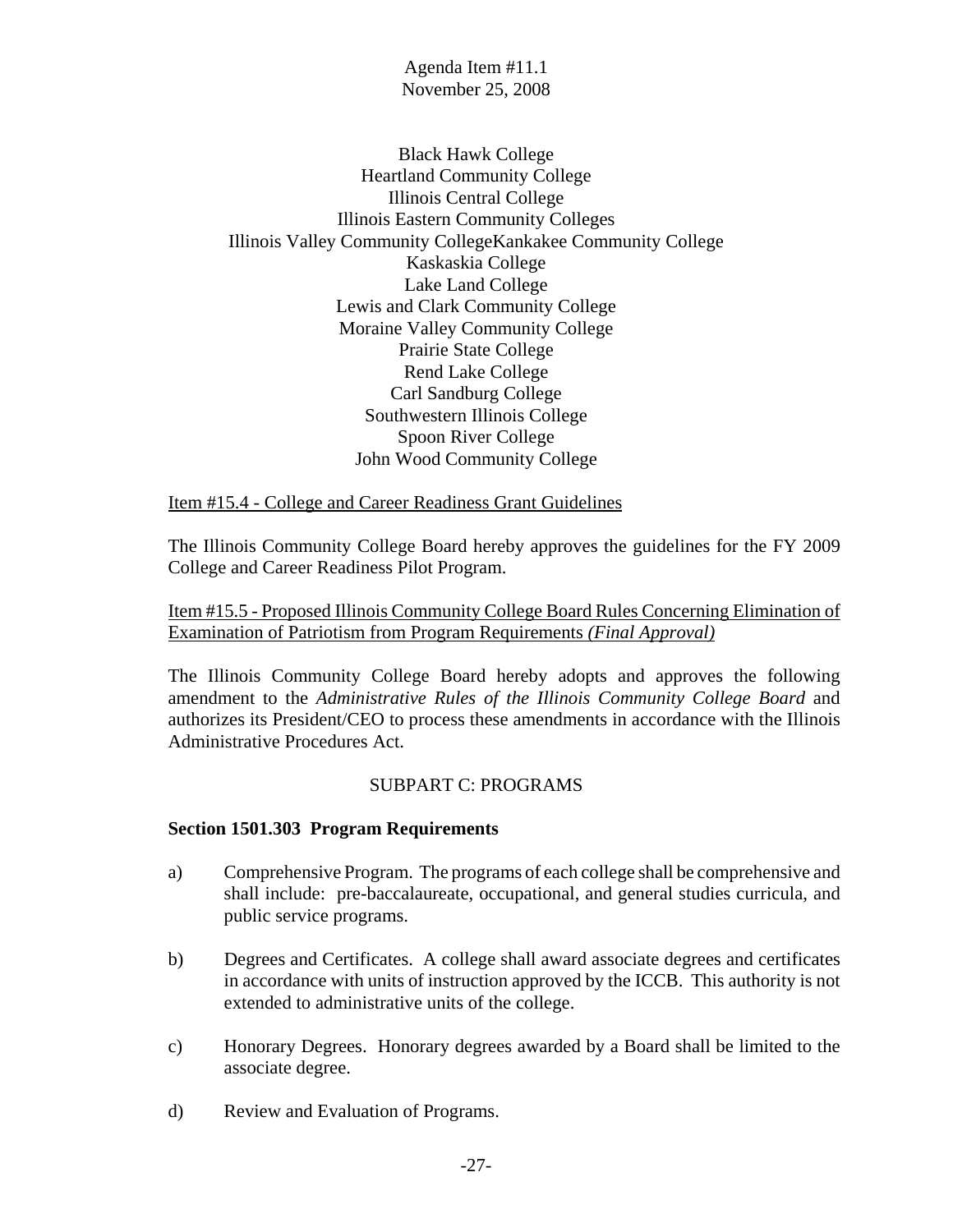- 1) Each college shall have a systematic, collegewide program review process for evaluating all of its instructional, student services, and academic support programs at least once within a five-year cycle.
- 2) The minimum review criteria for program review shall be program need, program cost, and program quality, as defined by each college.
- 3) Each college shall develop a schedule that shows when each program will be reviewed during each five-year cycle. Occupational programs shall be scheduled in the year following their inclusion in the ICCB follow-up study unless the college obtains an exception in writing from the ICCB. The review of general education objectives of the academic programs shall be scheduled annually, but may focus each year on areas specified by the Illinois Board of Higher Education and ICCB.
- 4) The ICCB may request the college to include special reviews of programs that have been identified as a result of State-level analyses, legislative resolutions, or Illinois Board of Higher Education policy studies by notifying the college of this request prior to January 1 of the year the special review is to be conducted.
- 5) Each college shall keep on file for ICCB recognition purposes a copy of its current program review process, its five-year schedule for program review, and complete reports of program reviews conducted during the past five years.
- 6) Each college shall submit to the ICCB by August 1 each year a summary report of its previous year's program review results in a format designated by the ICCB and a copy of its current five-year schedule of program reviews.
- e) Academic Calendar.
	- 1) A college shall operate on an academic calendar that provides at least two academic terms consisting of at least 15 weeks (at least 75 days of instruction each), three academic terms consisting of at least 10 weeks (at least 50 days of instruction each) or a different combination of academic terms consisting of at least 30 weeks (at least 150 days of instruction).
	- 2) The days of instruction prescribed in subsection (e)(1) shall include all days when there is a full schedule of classes and support services but will exclude holidays, Saturdays, Sundays, and days scheduled exclusively for registration, orientation, collegewide placement or assessment testing, faculty workshops, and final examinations.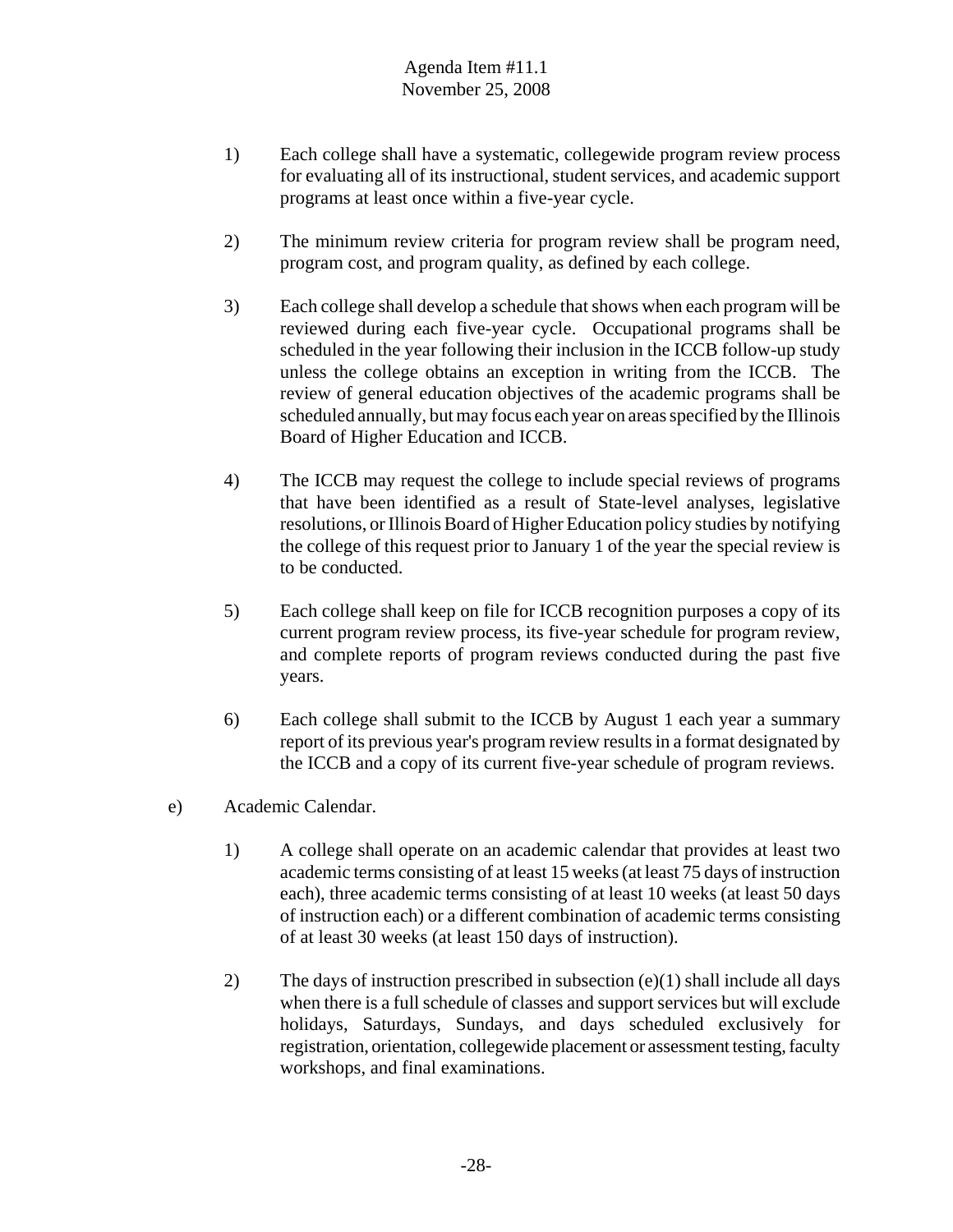- 3) Colleges may include terms during the summer or any other time during the year, in addition to the ones identified in subsection (e)(1).
- 4) Courses/classes may be scheduled between academic terms, spanning academic terms, for a shorter time frame than the academic term, or for a longer time frame than the academic term, if the schedule provides sufficient duration and contact hours to meet the requirements in Sections 1501.309(b) and 1501.507(b)(10).
- 5) If an emergency such as a fire, flood, or strike makes it necessary for the college to shorten one of its academic terms, the college may request the ICCB President/CEO to approve a shorter term. In such cases, the length of the term may be shortened, but only to the extent that enables all courses to meet the contact hours specified in Section 1501.309(b).
- 6) If a college entered into a contract with its faculty regarding the length of the academic calendar in compliance with subsection (e)(1) prior to the effective date of this revision, it may continue to operate under the provisions of that contract until that contract is renegotiated or expires.
- f) Preparation of Professional Staff. Professional staff shall be educated and prepared in accordance with generally accepted standards and practices for teaching, supervising, counseling and administering the curriculum or supporting system to which they are assigned. Such preparation may include collegiate study and professional experience. Graduate work through the master's degree in the assigned field or area of responsibility is expected, except in those areas in which the work experience and related training is the principal learning medium.
- g) Library. Each college shall maintain a library or learning resource center with a collection of reference works and other learning resources to meet the specific needs of its curricula and students. This collection shall be kept up to date through a planned program of acquisition and deletion.
- h) Supplies and Equipment. Classrooms, laboratories, and shops shall be provided with equipment and supplies that are adequate for effective teaching and learning.
- i) General Education. Organized curricula leading to an associate degree shall include general education courses designed to contribute to the liberal education of each student.
- j) Apprenticeships. A college that participates in apprenticeships coordinated by the Bureau of Apprenticeship Training, U.S. Department of Labor and/or other programs related to business, industrial, or trade groups or organizations shall meet applicable federal, State, and local governmental rules, regulations, and guidelines.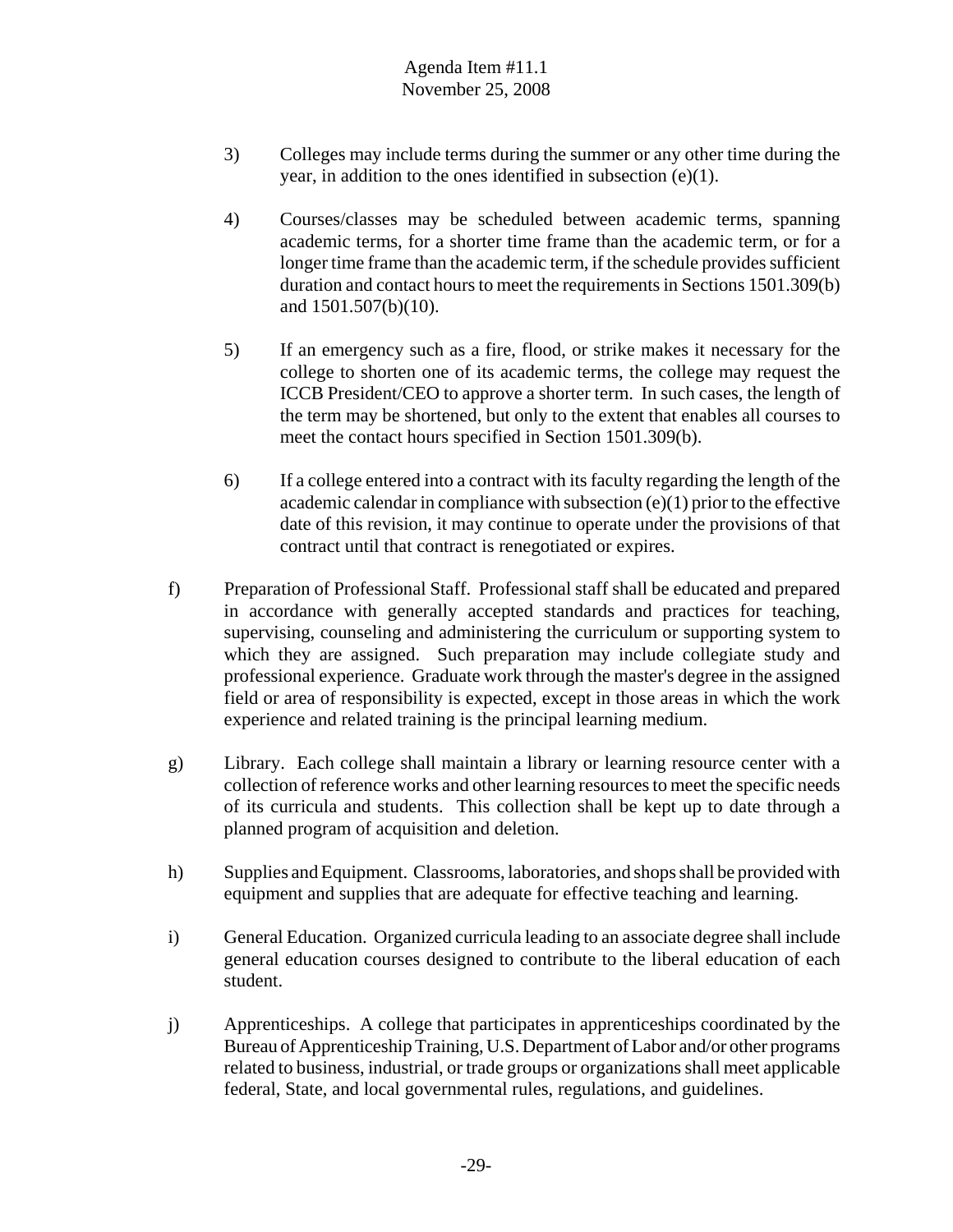- k) Examination of Patriotism, Principles of Representative Government, Proper Use and Display of the American Flag, and Method of Voting. The examination on American patriotism, principles of representative government, proper use and display of the American flag, and the Australian ballot voting system may be satisfied in one of the following ways:
- 1) The student may pass an appropriate examination at the college;
	- 2) The student may complete, with a passing grade, a specified course that includes all subject matter identified above; or
- 3) The college may accept as evidence that the student has previously met the examination requirement a diploma earned from an Illinois high school or an Illinois high school equivalency certificate for the successful completion of the Test of General Education Development (GED). Such evidence authorizes the college to make an appropriate notation on the student's transcript.

The motions were approved by unanimous voice vote. Student advisory vote: Yes.

#### Item #16 - Information Items

#### Item #16.1 - Fiscal Year 2008 Financial Statements

FY 2008 financial statements were provided to the Board for their information and review.

#### Item #16.2 - Fiscal Year 2009 Financial Statements

FY 2009 financial statements were provided to the Board for their information and review.

#### Item #16.3 - FY 2008 Lincoln's Challenge Report

The FY 2008 Lincoln's Challenge Report was provided to the Board for their information and review.

#### Item #17 - Other

There were no other items presented at this time.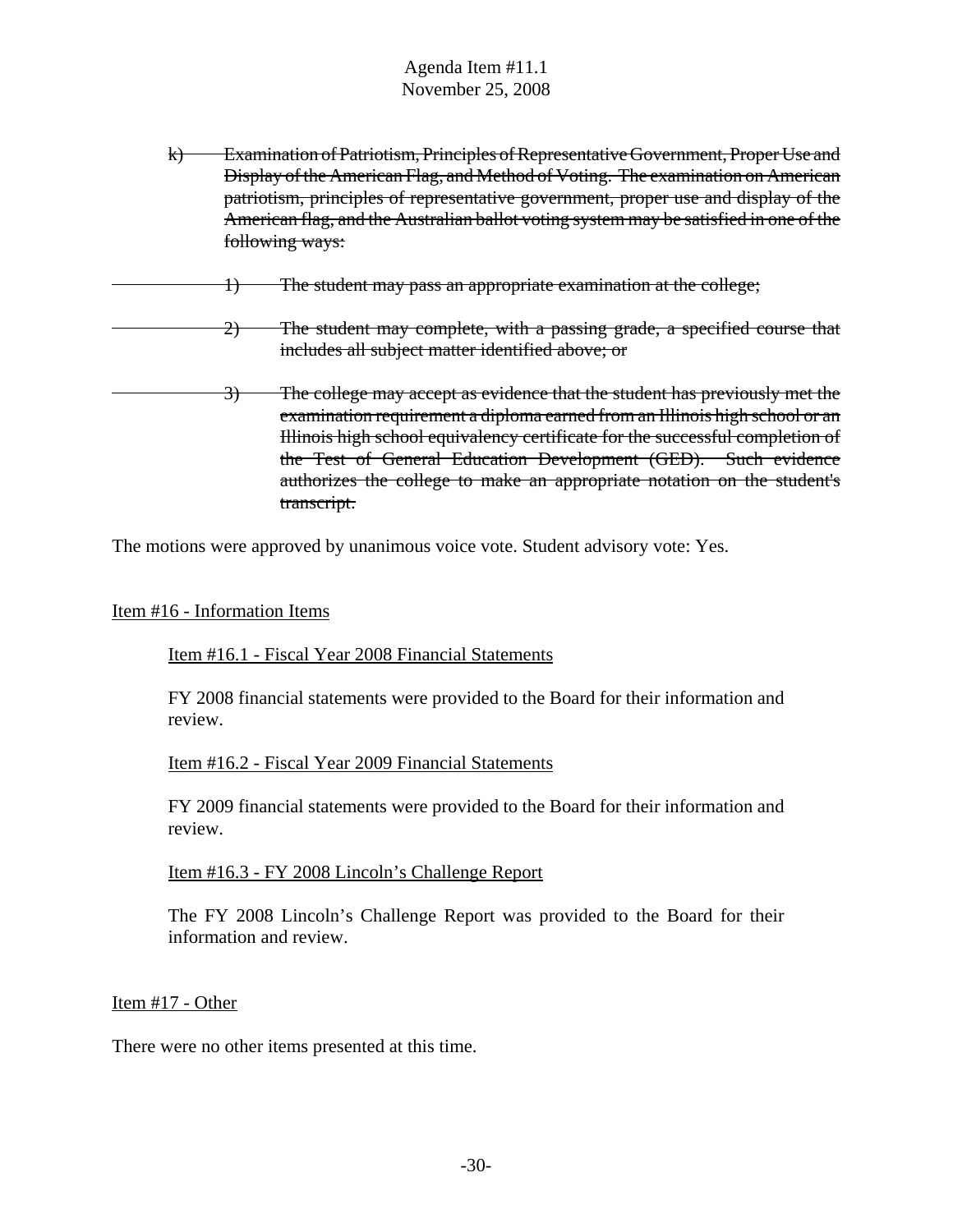#### Item #18 - Executive Session

At 11:25 a.m., Jake Rendleman made a motion, which was seconded by Tom Pulver, to convene into Executive Session.

The motion was approved by unanimous voice vote. Student advisory vote: Yes.

\* \* \* \* \* \* \* \* \* \*

After reconvening into public session, a motion was recommended.

Suzanne Morris made a motion, which was seconded by Judy Rake, to authorize its Chair to extend the President/CEO's contract to June 30, 2012.

The motion was approved by unanimous voice vote. Student advisory vote: Yes.

Item #19 - Public Comment

There was no public comment at this time.

#### Item #20 - Adjournment

At 11:41 a.m., Jake Rendleman made a motion, which was seconded by Tom Pulver, to adjourn the meeting. The motion was approved by unanimous voice vote. Student advisory vote: Yes.

Chairman President/CEO

Guy H. Alongi Geoffrey S. Obrzut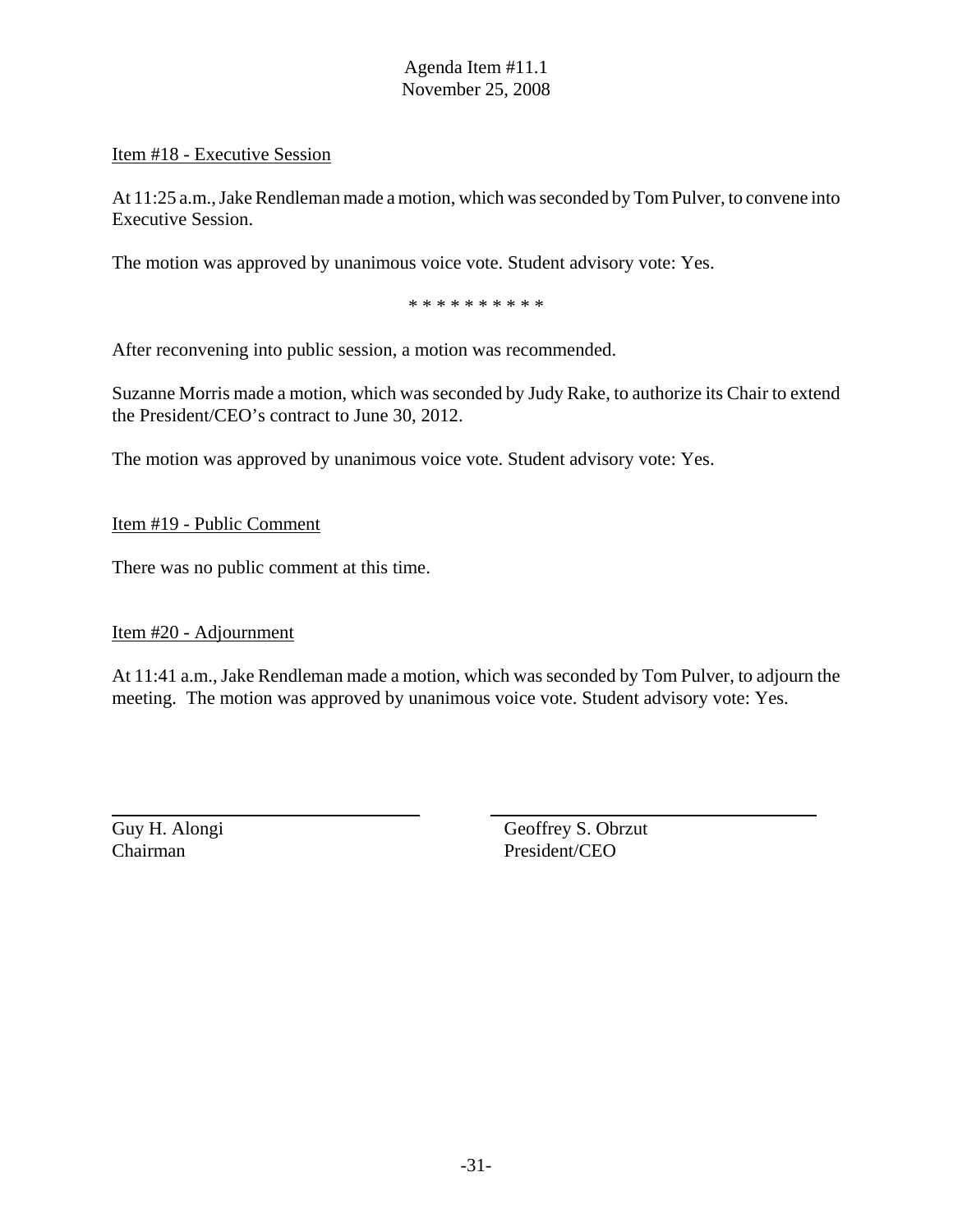# Illinois Community College Board

# **ILLINOIS COMMUNITY COLLEGE BOARD ADVISORY COMMITTEE MEMBER APPOINTMENTS**

Each year, the President/CEO as authorized by the Illinois Community College Board appoints representatives to its advisory committees. Memberships are either at-large appointments selected by the Illinois Community College Board staff, appointments recommended by various community college organizations, or ex officio members who represent committees of various relevant organizations. The latter appointments change as the groups' committee leadership positions change. All other new appointments are for three-year terms except for those vacancies created by resignations during the year.

The advisory committees perform a critical service to the Illinois Community College Board in that they provide input from a local perspective on issues that affect the entire system. Currently, the Board has four advisory committees. The Finance Advisory Committee, under the leadership of Ellen Andres, Chief Financial Officer, provides input on system budget development and policy issues dealing with system finance. The MIS/Research Advisory Committee, working with Scott Parke, Senior Director for Policy Studies, reviews all issues pertaining to research and data collection activities of the Board. The Program Advisory Committee, staffed by Brian Durham, Senior Director for Academic Affairs, assists staff with developing proposed policy regarding curricula and accountability matters. The Student Advisory Committee is the fourth committee whose members are selected by their respective colleges.

Attached for your information is the list of committee members on the Finance, MIS/Research, and Program Advisory Committees for fiscal year 2008.

# **INFORMATION ONLY**

Finance Advisory Committee

1. Robert Sterkowitz - Chief Financial Officer, Moraine Valley Community College - At Large(2009)

2. Mike Monaghan - Executive Director, Illinois Community College Trustees Association(ICCTA) - Ex Officio

3. Ken Gotsch - Vice Chancellor, Finance, City Colleges of Chicago - Ex officio

4. Tom Gospodarczyk - Dean of Institutional Research and Planning, Sauk Valley Community College, Illinois Council of Community College Administrators(ICCCA)- Ex Officio

5. Vernon Crawley - President, Moraine Valley Community College - Chair, Presidents' Council Finance Committee - Ex Officio

6. Roger Browning - Chief Financial Officer, Illinois Eastern Community Colleges - At Large(2009)

7. Jay Turney - Vice President for Finance, Black Hawk College - At Large(2010)

8. Joe Kanosky - President, Highland Community College, Vice Chair, Presidents' Council Finance Committee - Ex Officio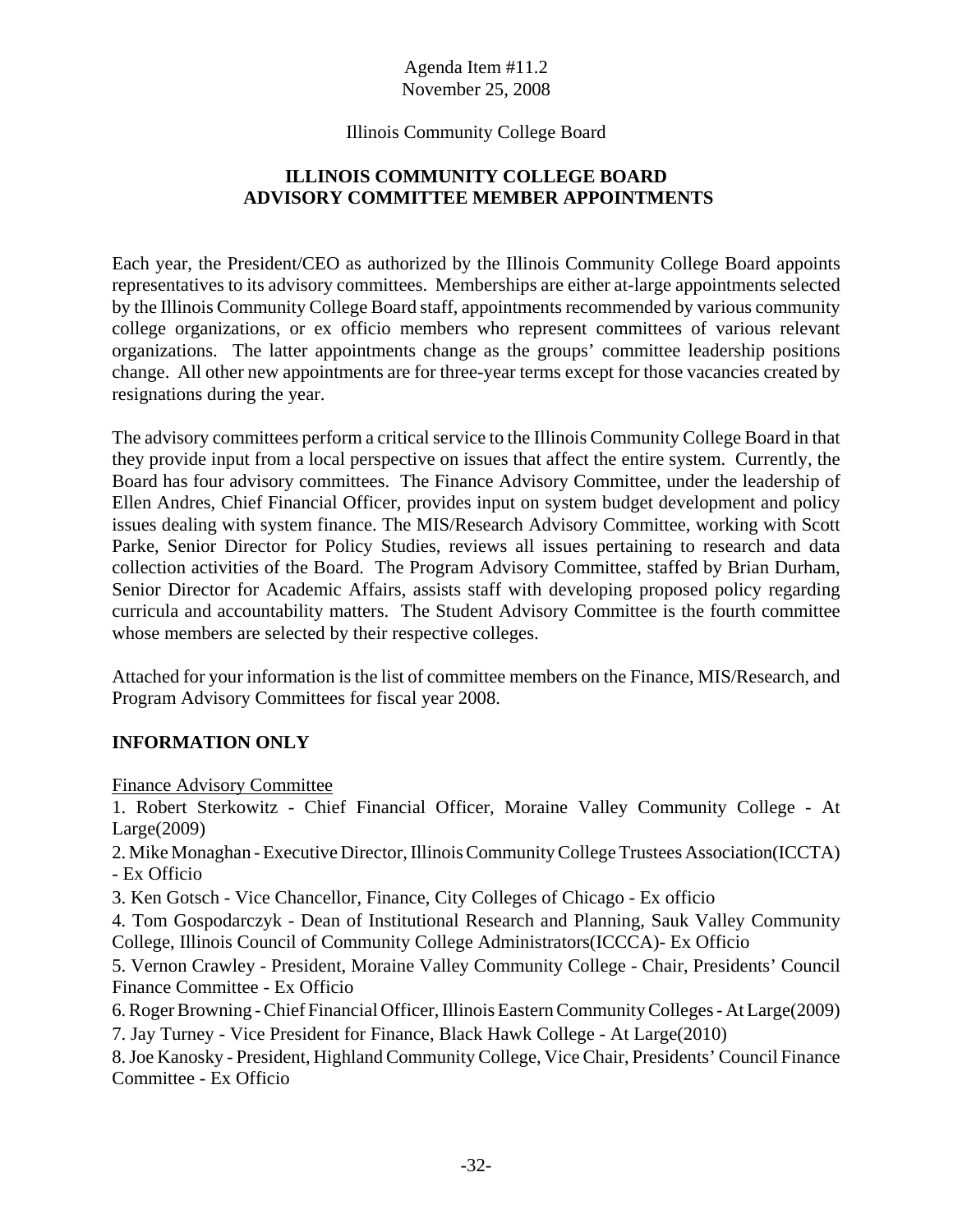9. Ray Rieck - Vice President of Business Services, Lake Land College, Chair, Illinois Community College Chief Financial Officers( ICCCFO)- Ex Officio

10. TBD - Trustee Representative, - Illinois Community College Trustees Association(ICCTA)(2009)

11. Kevin Weston - Faculty, Rend Lake College, Illinois Community College Faculty Association(ICCFA)(2010)

12. Tom Kendzie - Student, McHenry County College - Student Advisory Committee Member - Ex **Officio** 

13. Linda Uzureau - Vice President for Academic Affairs, Prairie State College, Chief Academic Officers(CAO)(2009)

Program Advisory Committee (2008-2009)

- 1. Libby Roeger, Dean of Instruction, Harry S Truman College At Large (2010)
- 2. Marybeth Beno, Faculty Member, South Suburban College, Faculty Representative (2010)
- 3. Judy Marwick, Vice President of Instruction & Student Services, Kankakee Community College - At Large (2010)
- 4. Kathleen Pampe, Associate Dean, Illinois Eastern Community College At Large. (2010)
- 5. Kathleen Westman, Faculty Member, Waubonsee Community College & Illinois Community College Faculty Association Representative (2010)
- 6. Sean Sullivan, Vice President Business Services, Triton College, Illinois Chief Financial Officers (ICCCFO) representative (2010)
- 7. Denise Crews, Associate Dean for Educational Programming, John A. Logan College At Large (2010)
- 8. Allan Saaf, Vice President of Instruction, Heartland Community College, Past-President Illinois Community College Chief Academic Officers (ICCCAO) - At Large (2010)
- 9. David Deitemyer, Dean Academic Initiatives & Accountability, Moraine Valley Community College - At Large (2010)
- 10. Ava Rawlings, Dean of Career & Technical Education, Kaskaskia College At Large (2010)
- 11. Nick Moehn, Director Academic Affairs & Operations, Lewis & Clark Community College - At Large (2010)
- 12. Jackie Davis, President, Olney Central College. Presidents' Council Curriculum and Instruction committee representative - Ex Officio
- 13. Eileen Tepatti, Vice President of Academic Services, Lincoln Land Community College. President of the Illinois Community College Chief Academic Officers (ICCCAO) - Ex Officio
- 14. Andrea Andrada, Student, Elgin Community College. Student Advisory Council representative - Ex Officio
- 15. TBA– Illinois Community College Trustee's Association representative Ex Officio
- 16. Tina Stovall, Vice President for Student Services, Lakeland Community College. President of Chief Student Services Officers - Ex Officio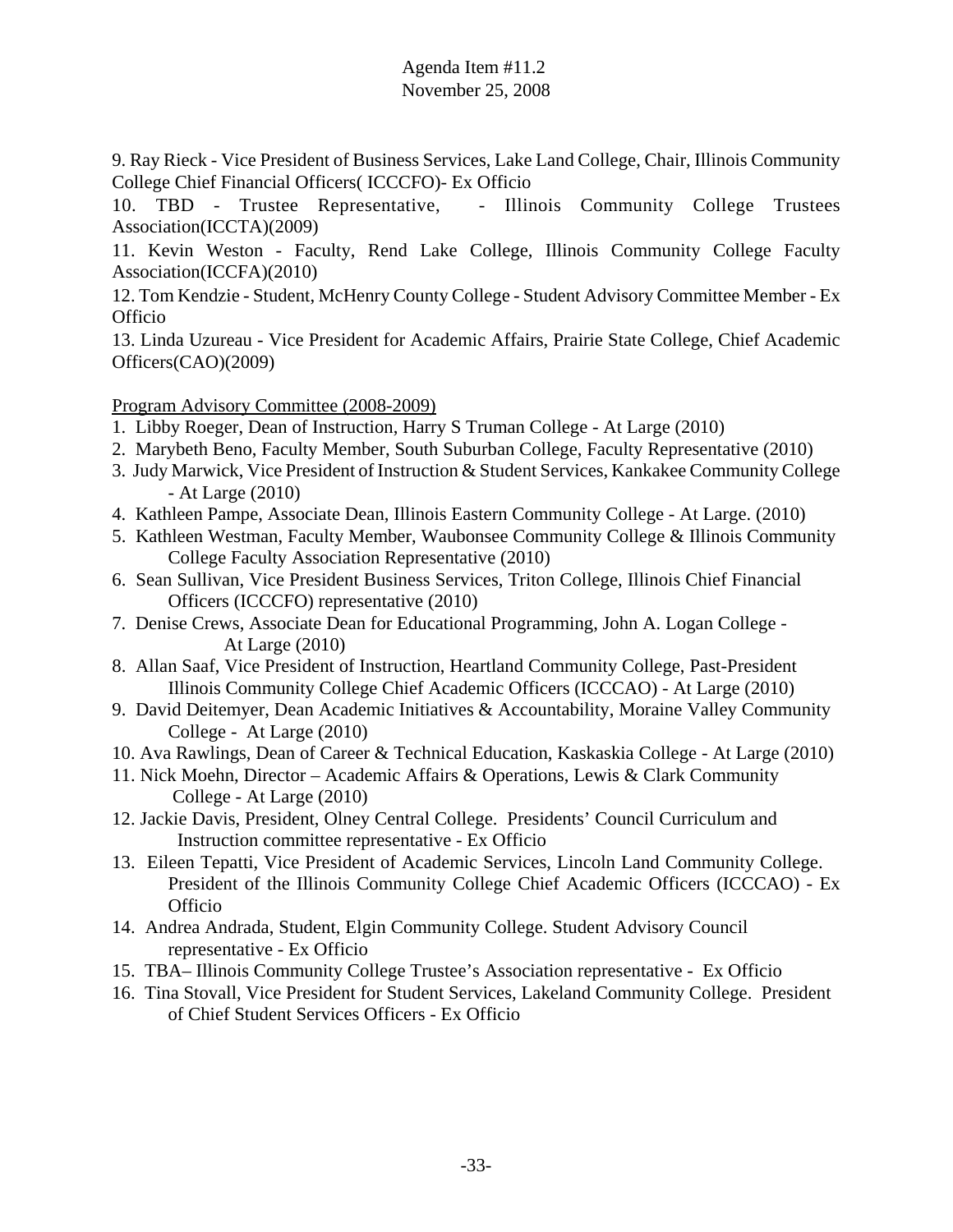MIS/Research Advisory Committee

1. Anthony Stephens – Student, Harold Washington College- Student Advisory Committee Member - Ex Officio (2009)

2. Bruce Olson - Director of Research, Triton College - At Large (2009)

3. Antonio Gutierrez-Marquez - Associate Vice Chancellor for Planning & Research, City Colleges of Chicago - At Large (2011)

4. Nancy Kinsey - Director, Institutional Research and Planning, Kaskaskia College - At Large (2011)

5. Randy Fletcher - Dean, Academic Services, Parkland College - At Large (2010)

6. Michael Monaghan - Executive Director - Illinois Community College Trustees Association (ICCTA) - Ex Officio

7. Kimberly Robert - Assistant Professor of Radiology, Kaskaskia College - Illinois Community College Faculty Association (ICCFA) (2011)

8. Ray Rieck - Vice President of Business Services, Lake Land College - Vice President, Finance, Illinois Community College Chief Financial Officers (ICCCFO) (2010)

9. Dana Rosenberg - Director, Institutional Research and Planning, Heartland Community College - At Large (2009)

10. Harlan Schweer - Director, Research and Planning, College of DuPage - At Large (2011)

11. Ryan Smith - Dean, Institutional Effectiveness, Joliet Junior College - At Large (2010)

12. Jackie Davis - President, Olney Central College **-** Presidents' Council **-** Ex Officio (2010)

13. TBA - Chief Academic Officers (CAO) (2010)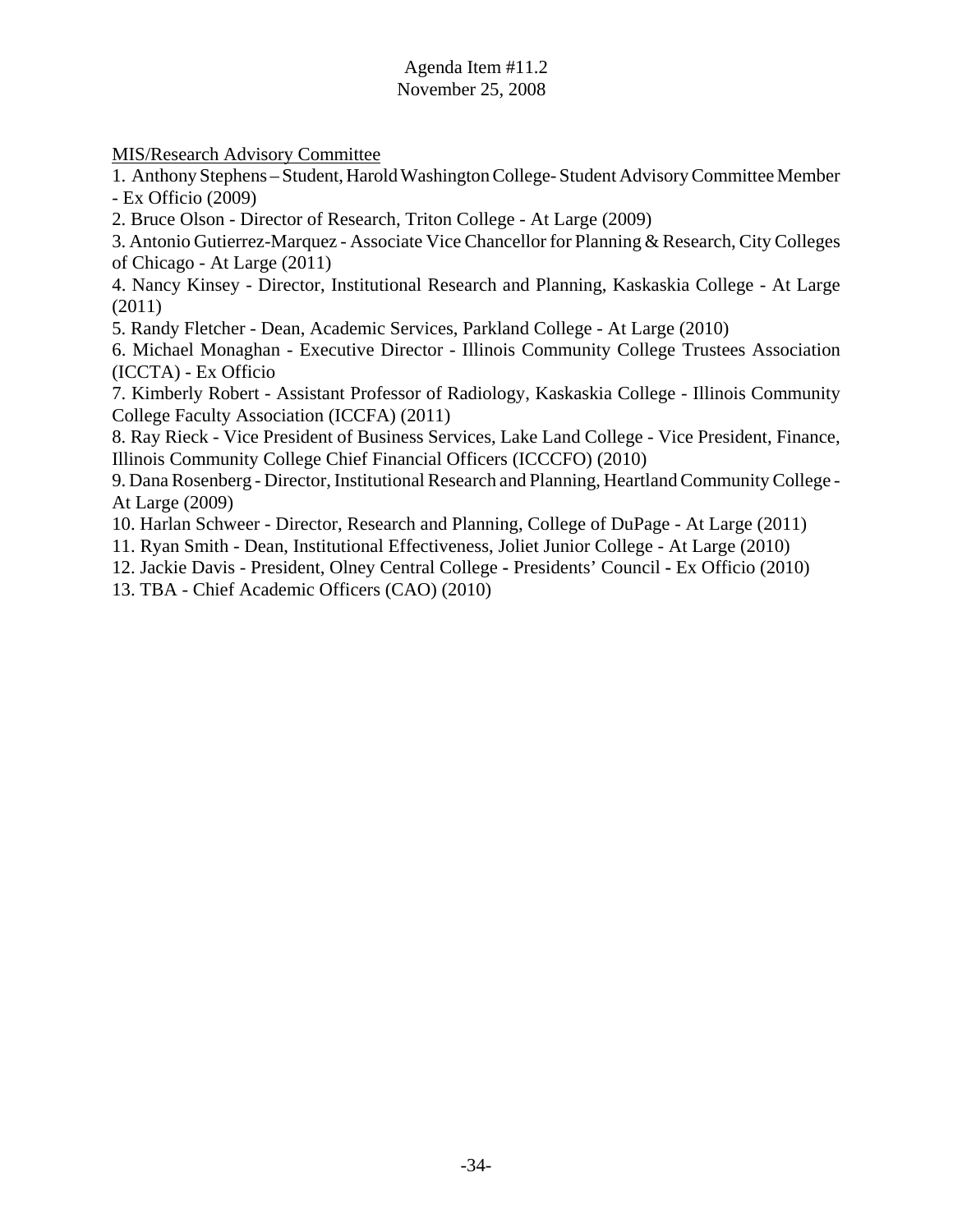# Illinois Community College Board

# **REVIEW OF EXECUTIVE SESSION MINUTES**

The Illinois Open Meetings Act requires public bodies to review, at least twice a year, minutes of executive sessions to determine if the contents of such minutes continue to require confidentiality or if they may be made available for public inspection.

The last review of executive session minutes was made on January 28, 2008. The next review of executive session minutes will be on the January 2009 agenda.

#### **RECOMMENDED ACTION**

It is recommended that the following motion be adopted:

The Illinois Community College Board hereby determines that minutes of its executive sessions held on March 25, 2005; April 22, 2005; June 17, 2005; September 16, 2005; September 21, 2005; September 15, 2006; November 17, 2006; January 22, 2007; February 26, 2007; March 26, 2007; June 8, 2007; and May 19, 2008, are to remain confidential. All other executive session minutes have been made available for public inspection.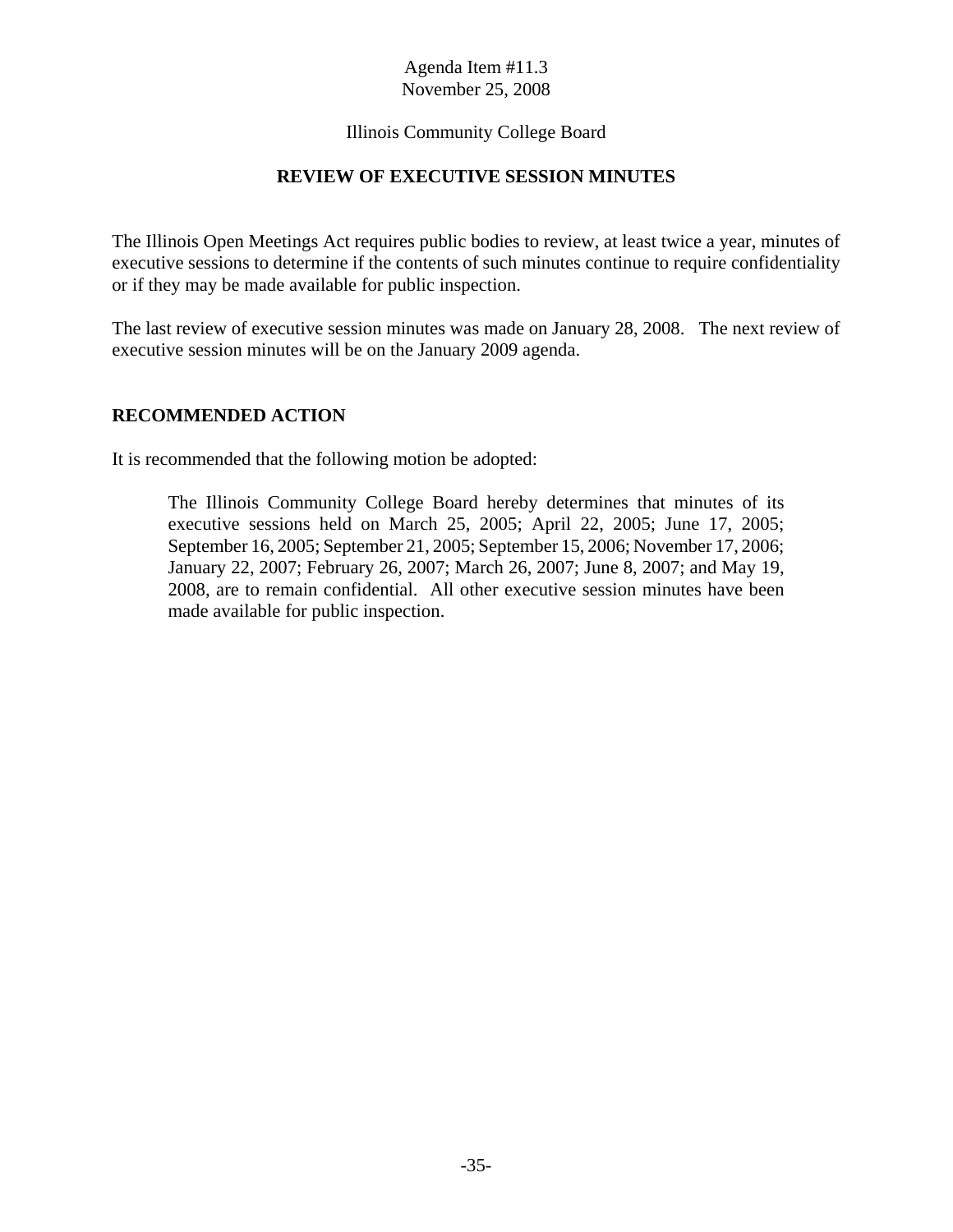# Illinois Community College Board

# **P-16 INITIATIVE GRANT FINAL REPORT SUMMARY - FISCAL YEAR 2008**

#### *Purpose of Grant*

P-16 Initiative Grant funding was used to support formalized dual credit and dual enrollment programs. The funding allowed community colleges to expand their services to high school students desiring to take college-level classes prior to receiving their high school diploma. These innovative programs served to increase secondary-to-postsecondary alignment and collaboration, reduce curricular duplication, and maximize limited state and local educational funds. In addition, funds were used primarily to support in-district high school students. In instances where students from outside the college district were being served, a written agreement was required between the community college providing the instruction and the student's home community college. In fiscal

year 2008, \$2,779,000 was allocated to the system for the P-16 Initiative Grant. This represents level funding from the previous year (FY 2007). *NOTE: The P-16 Initiative Grant was not funded for fiscal year 2009.*

#### *Enrollment*

A total of 25,050 secondary students were served by the P-16 Initiative grant, enrolling in a total of 13,864 college-level courses. The total number of students served by the grant increased 29.36% compared to the 19,365 served in fiscal year 2007. The overall number of dual credit/dual enrollment students continues to increase annually across the state. In FY 2008, DC/DE enrollments were up 10,327 (17.86%) over FY 2007 levels and 42,593 (166.68%) from FY 2002.

#### *Funding Gap*

As a result of these increased enrollment patterns, in fiscal year 2008 the P-16 Initiative Grant was able to serve only 36.76% of the dual credit/dual enrollment students in the system.



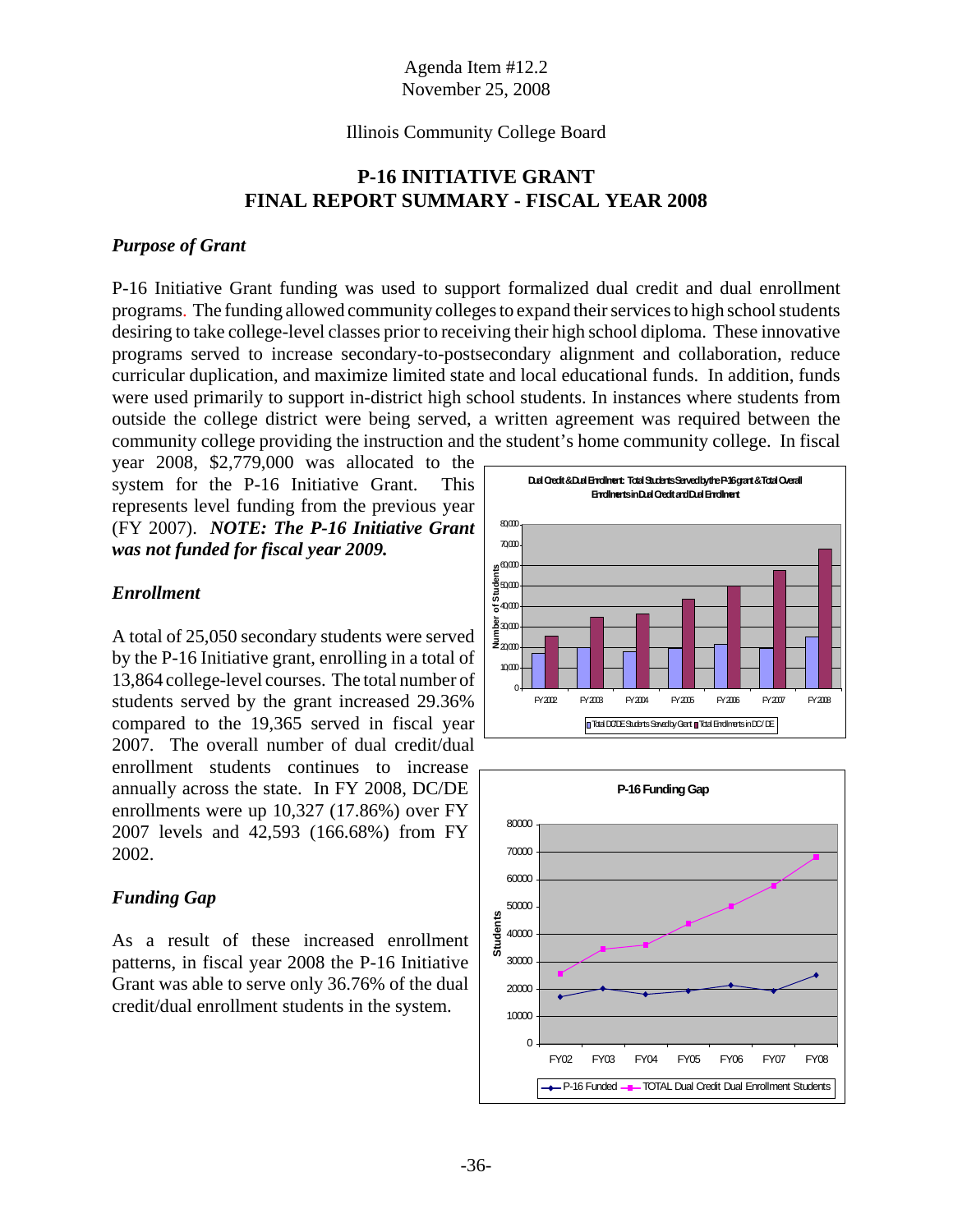This represents a funding gap of 63.24%, or 43,097 students, who would typically be supported by their own (family) funds or other local sources/community college funds. 78% of colleges reported that P-16 grant funding was not adequate to serve the target populations. Fiscal year 2008 represents the largest annual gap in the history of the P-16 Initiative Grant.

# *FY 2008 Enrollment Patterns*

In fiscal year 2008, enrollment in dual credit/dual enrollment courses occurred most frequently at secondary school sites, with 53,949 students (79.17%) participating in this manner. Courses offered on-campus accounted for 11,670 students (17.12%). Internet course enrollments increased by 19.55% between fiscal year 2007 and fiscal year 2008, although the overall number of students is still relatively low at 1125 or just 1.65% of the total.

| <b>Secondary Site</b> | 53949 |
|-----------------------|-------|
| On Campus             | 11670 |
| Online                | 1125  |

# Enrollment Location

Students were selected to participate in these programs based on a variety of factors including standardized assessment testing (e.g., ASSET and COMPASS), academic performance in high school and counselor/principal recommendations. Course placement was dependent on many factors as well, including subject area testing, prerequisite course success and entry exams. College policies and practices for the admission and placement of dual credit students aligns with their policies regarding all other students.

# *Dual Credit/Dual Enrollment*

In support of dual credit and dual enrollment programs, colleges are eligible to receive the expense of course tuition and universal fees associated with the coursework of dual credit/dual enrollment students. College districts receive credit for eligible midterm student enrollments at their local indistrict tuition and universal fee rate, up to the total amount allocated to the district. The college may use these funds for full or partial coverage of the high school student's tuition and universal fees. Funds may not be used for coursework in Adult Basic or Adult Secondary Education (ABE/ASE), English as a Second Language (ESL), General Educational Development (GED), or Remedial/Developmental (i.e., the courses must be approved by the ICCB as funding category: Baccalaureate, Business, Technical, or Health).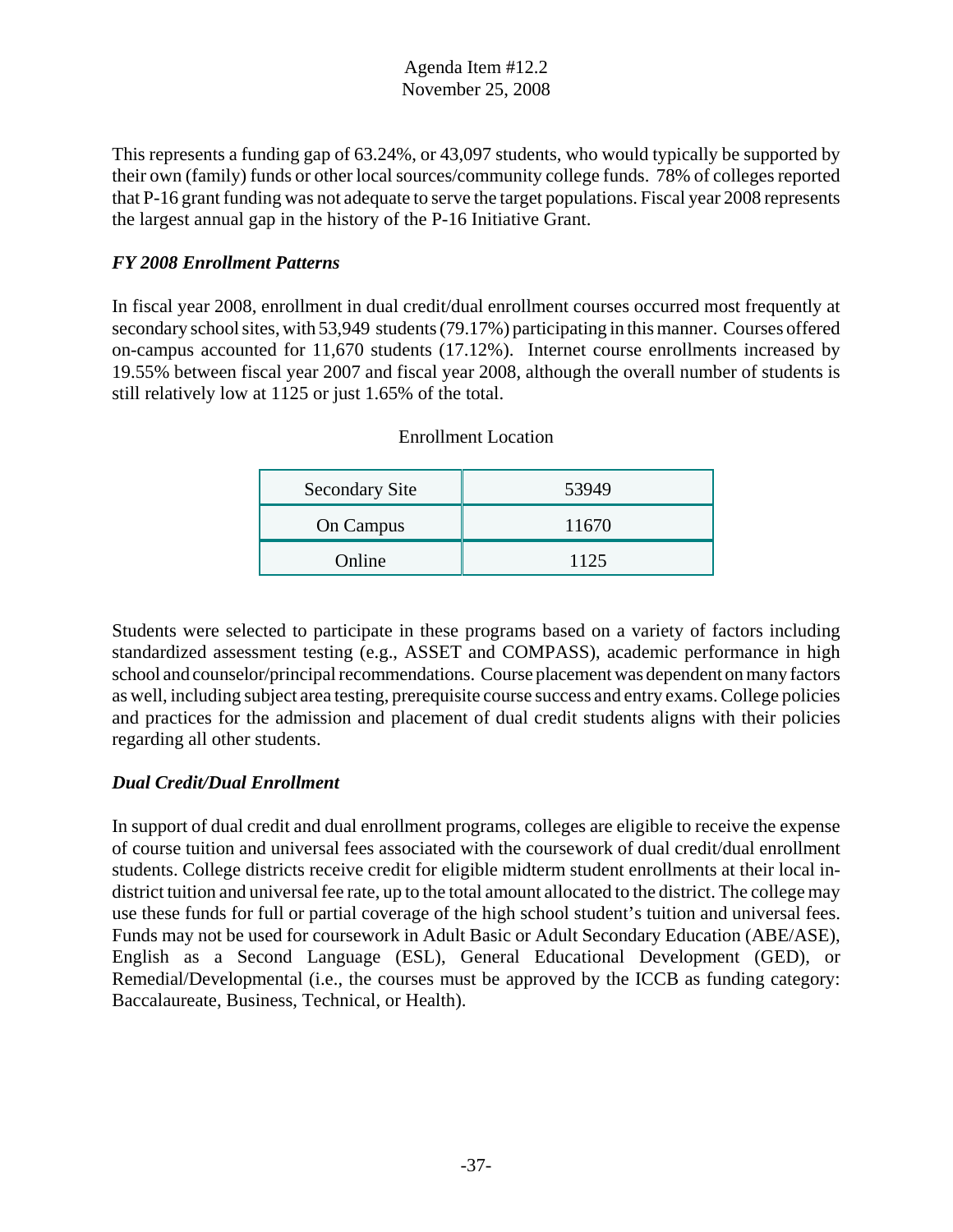# *Best Practices*

- 1. John Wood Community College offered tuition waivers for high need students.
- 2. Moraine Valley Community College supported 100% of the tuition/fees for dual enrollment students taking their first college course through the "*Jump Start*" program.
- 3. Illinois Central College used P-16 grant funds to waive tuition for all Peoria District #150 students and all career and technical courses throughout the district. Also, tuition was waived for any student who qualified for free and/or reduced lunch at their local high school.
- 4. Kaskaskia College completely waived tuition and fees for dual credit students participating in their *College NOW* Program.

# *Grant Terms and Definitions*

Dual Credit – An instructional arrangement where an academically qualified student currently enrolled in high school enrolls in a college-level course and, upon successful course completion, concurrently earns both college credit and high school credit (see ICCB Rule 1501.507(b)(11)- Credit Hour Claims)

Dual Enrollment – An academically qualified student who is still enrolled in high school also enrolls in a college level course at the community college. Upon successful course completion the student exclusively earns college credit. No high school credits are earned.

| <b>BLACK HAWK</b>       | \$44,141  | <b>LOGAN</b>          | \$24,116  |
|-------------------------|-----------|-----------------------|-----------|
| <b>CHICAGO</b>          | \$217,381 | <b>MC HENRY</b>       | \$52,915  |
| <b>DANVILLE</b>         | \$28,945  | <b>MORAINE VALLEY</b> | \$152,334 |
| <b>DUPAGE</b>           | \$180,121 | <b>MORTON</b>         | \$25,301  |
| <b>ELGIN</b>            | \$111,637 | <b>OAKTON</b>         | \$98,730  |
| <b>HARPER</b>           | \$162,572 | <b>PARKLAND</b>       | \$47,249  |
| <b>HEARTLAND</b>        | \$27,046  | PRAIRIE STATE         | \$97,294  |
| <b>HIGHLAND</b>         | \$28,712  | <b>REND LAKE</b>      | \$42,950  |
| <b>ILLINOIS CENTRAL</b> | \$84,311  | <b>RICHLAND</b>       | \$31,214  |
| <b>ILLINOIS EASTERN</b> | \$71,153  | <b>ROCK VALLEY</b>    | \$71,302  |
| <b>ILLINOIS VALLEY</b>  | \$32,637  | <b>SANDBURG</b>       | \$29,879  |
| <b>JOLIET</b>           | \$122,007 | <b>SAUK VALLEY</b>    | \$30,064  |
| <b>KANKAKEE</b>         | \$29,236  | <b>SHAWNEE</b>        | \$20,370  |

*Total System Allocations: 2, 779,000*